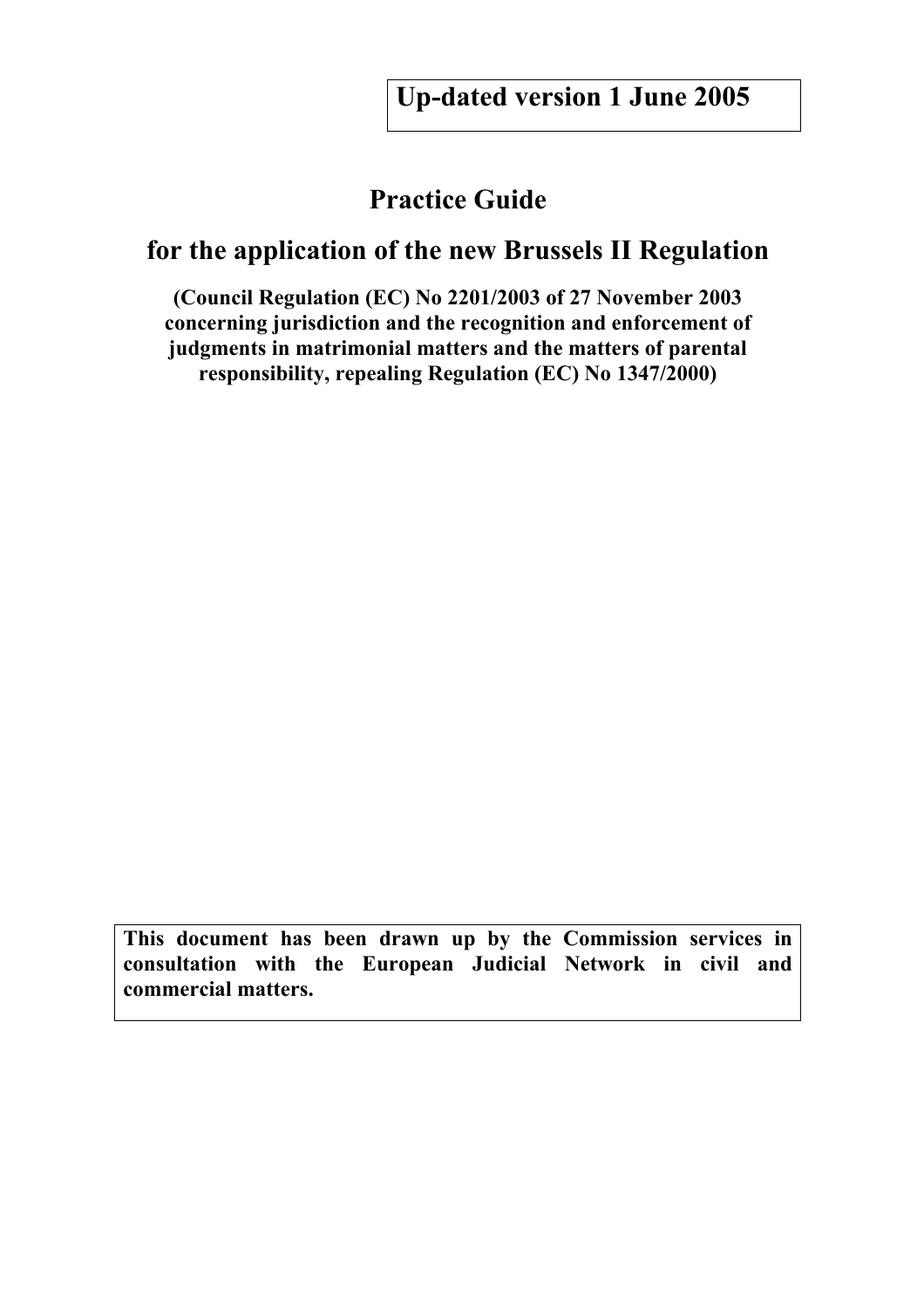|  |  | <b>TABLE OF CONTENTS</b> |
|--|--|--------------------------|
|--|--|--------------------------|

|                      | <b>Introduction</b>                                                                                                                                                                                                                                                                                                                                      | p. 4                                     |
|----------------------|----------------------------------------------------------------------------------------------------------------------------------------------------------------------------------------------------------------------------------------------------------------------------------------------------------------------------------------------------------|------------------------------------------|
| $\mathbf{I}$ .       | <b>Scope of application</b>                                                                                                                                                                                                                                                                                                                              | p. 5                                     |
| 1.                   | Commencement provisions and geographical scope<br>General rule<br>(a)<br>Transitional rules<br>(b)                                                                                                                                                                                                                                                       | p. 5<br>p. 5<br>p. 5                     |
| 2.                   | Material scope<br>2.1.<br>Which matters are covered by the Regulation?<br>Matters covered by the Regulation<br>(a)<br>Matters excluded from the Regulation<br>(b)<br>Which decisions are covered by the Regulation?<br>2.2.<br>2.3.<br>The Regulation does not prevent courts from taking provisional,<br>including protective, measures in urgent cases | p. 8<br>p. 8<br>p. 9<br>p. 10<br>p. 11   |
| П.                   | <b>Which Member State's courts have jurisdiction?</b>                                                                                                                                                                                                                                                                                                    | p. 11                                    |
| 1.                   | General rule – the State of the habitual residence of the child                                                                                                                                                                                                                                                                                          | p. 12                                    |
| 2.                   | Exceptions to the general rule<br>Continuing jurisdiction of the child's former habitual residence<br>(a)<br>Jurisdiction in cases of child abduction<br>(b)<br>Prorogation of jurisdiction<br>(c)<br>Presence of the child<br>(d)<br>Residual jurisdiction<br>(e)                                                                                       | p. 13<br>p.16<br>p. 16<br>p. 17<br>p. 18 |
| III.                 | <b>Transfer to a better placed court</b>                                                                                                                                                                                                                                                                                                                 | p. 18                                    |
| 1.<br>2.<br>3.       | In what circumstances is it possible to transfer a case?<br>What procedure applies?<br>Certain practical aspects                                                                                                                                                                                                                                         |                                          |
| IV.                  | What happens if the same proceedings are brought in two<br><b>Member States?</b>                                                                                                                                                                                                                                                                         |                                          |
| V.                   | How can a decision be recognised and enforced in another<br><b>Member State?</b>                                                                                                                                                                                                                                                                         |                                          |
| VI.                  | The rules on access rights                                                                                                                                                                                                                                                                                                                               | p. 24                                    |
| 1.<br>2.<br>3.<br>4. | Access rights are directly recognised and enforceable under the Regulation.p. 24<br>Which access rights are concerned?<br>What are the conditions for issuing a certificate?<br>When shall the judge issue the certificate?                                                                                                                              |                                          |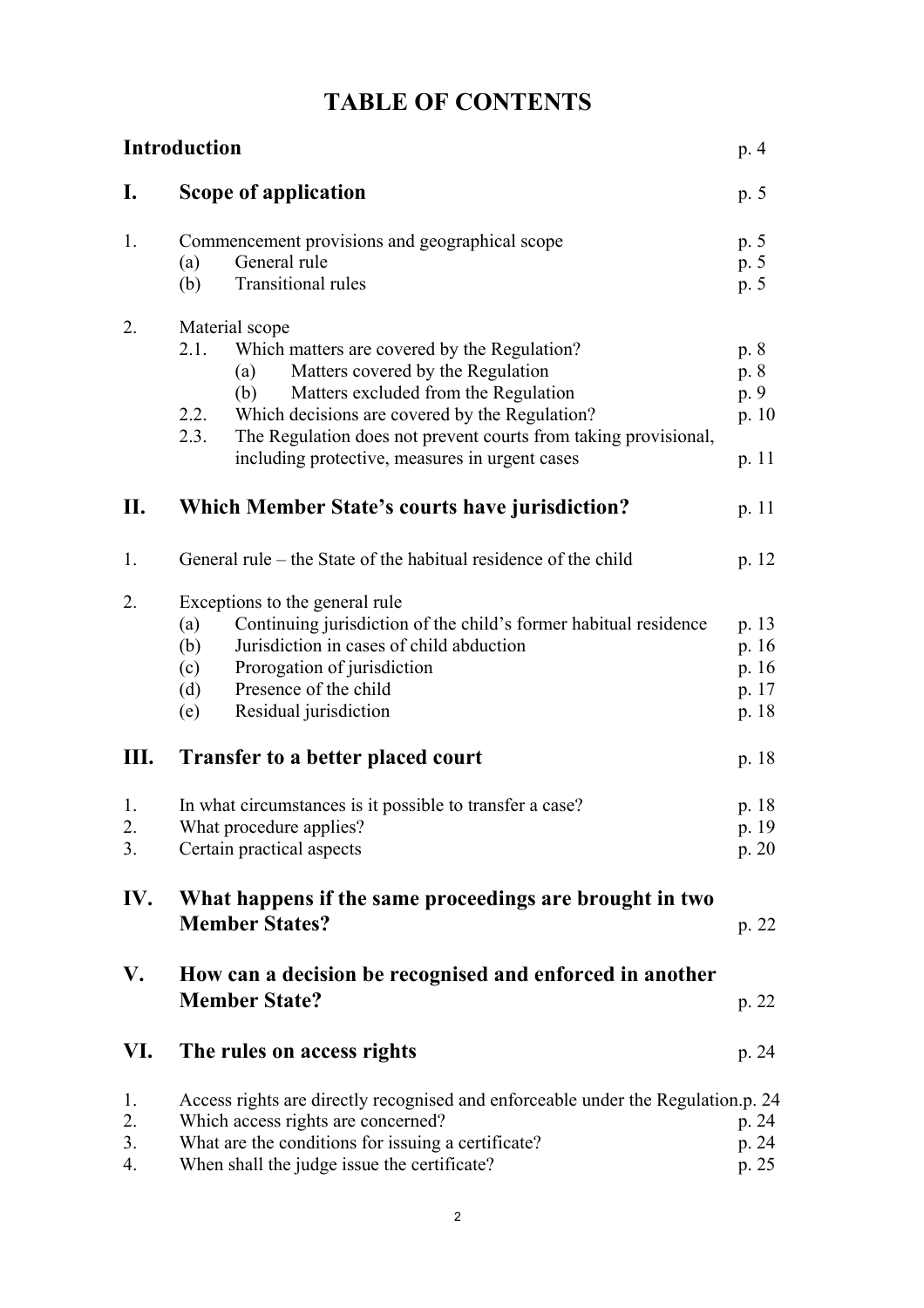|        | (a)<br>The access rights concern a cross-border situation                      | p. 25 |  |  |  |
|--------|--------------------------------------------------------------------------------|-------|--|--|--|
|        | The access rights do not concern a cross-border situation<br>(b)               | p. 26 |  |  |  |
| 5.     | Is it possible to appeal against the certificate?                              |       |  |  |  |
| 6.     | What are the effects of the certificate?                                       | p. 26 |  |  |  |
| 7.     | The power of the courts in the Member State of enforcement to make practical   |       |  |  |  |
|        | arrangements for the exercise of access rights                                 | p. 27 |  |  |  |
| VII.   | The rules on child abduction                                                   | p. 28 |  |  |  |
| 1.     | Jurisdiction                                                                   | p. 29 |  |  |  |
| 2.     | Rules to ensure the prompt return of the child                                 |       |  |  |  |
|        | The court shall assess whether an abduction has taken place<br>2.1.            |       |  |  |  |
|        | under the terms of the Regulation                                              | p. 32 |  |  |  |
|        | 2.2.<br>The court shall always order the return of the child if he or          |       |  |  |  |
|        | she can be protected in the Member State of origin                             | p. 32 |  |  |  |
|        | 2.3.<br>The child and the requesting party shall have the opportunity          |       |  |  |  |
|        | to be heard                                                                    | p. 33 |  |  |  |
|        | The court shall issue a decision within a six-week deadline<br>2.4.            | p. 33 |  |  |  |
| 3.     | What happens if the court decides that the child shall not return?             | p. 36 |  |  |  |
| 4.     | The court of origin is competent to deal with the substance of the case in its |       |  |  |  |
|        | entirety                                                                       | p. 37 |  |  |  |
| 5.     | The procedure before the court of origin                                       | p. 37 |  |  |  |
| 6.     | The abolition of exequatur for a decision of the court of origin entailing     |       |  |  |  |
|        | the return of the child                                                        | p. 39 |  |  |  |
| 7.     | New removal of the child to another Member State                               |       |  |  |  |
|        | <b>VIII. Enforcement</b>                                                       |       |  |  |  |
| IX.    | <b>Hearing the child</b>                                                       | p. 42 |  |  |  |
| X.     | Co-operation between central authorities and between courts $p.43$             |       |  |  |  |
| XI.    | Relationship between the Regulation and the 1996 Hague                         |       |  |  |  |
|        | <b>Convention on child protection</b>                                          | p. 44 |  |  |  |
|        | <b>Flowcharts</b>                                                              |       |  |  |  |
|        | Transitional provisions (Art. 64)                                              | p. 7  |  |  |  |
|        | Continuing jurisdiction of the child's former habitual residence (Art. 9)      | p. 15 |  |  |  |
|        | Possibility to transfer a case to a court better placed (Art. 15)              | p. 21 |  |  |  |
|        | Jurisdiction in child abduction cases (Art. 10)                                | p. 31 |  |  |  |
|        | The return of the child (Art. 11)                                              | p. 35 |  |  |  |
|        | Procedure in child abduction cases                                             | p. 41 |  |  |  |
| Annex: | Divorce proceedings in the European Union                                      |       |  |  |  |
|        | Brief summary of the rules on matrimonial matters                              | p. 47 |  |  |  |
|        |                                                                                |       |  |  |  |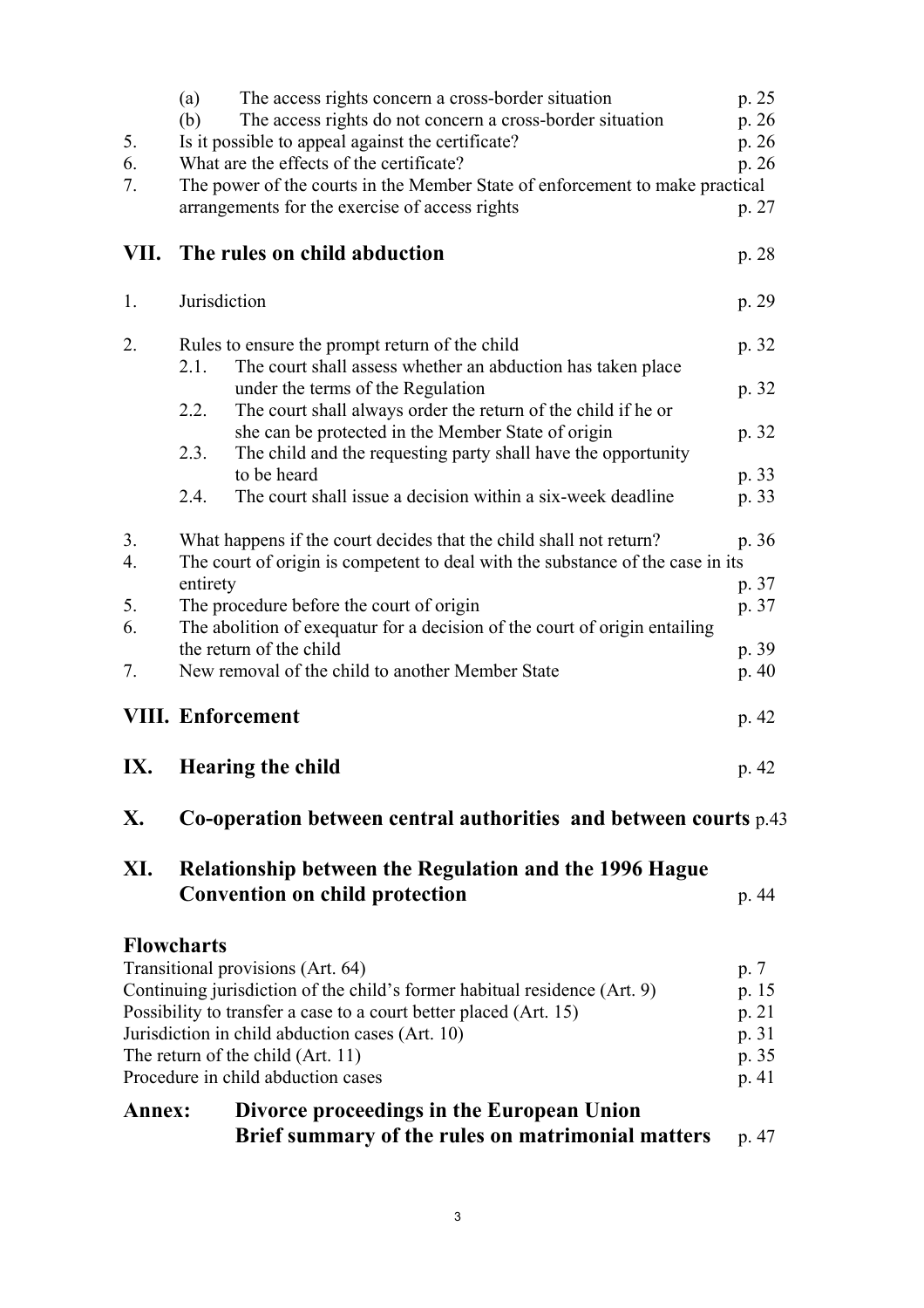## **Introduction**

This Practice Guide concerns issues of parental responsibility within the European Union. It has been drawn up by the European Commission in consultation with the European Judicial Network in civil and commercial matters.

From 1 March 2005, jurisdiction, recognition and enforcement of decisions on parental responsibility is governed by Council Regulation (EC) No 2201/2003 of 27 November 2003 concerning jurisdiction and the recognition and enforcement of judgments in matrimonial matters and the matters of parental responsibility, repealing Regulation (EC) No 1347/2000 (["the Regulation"\).](http://europa.eu.int/servlet/portail/RenderServlet?search=RefPub&lg=en&nb_docs=25&domain=&in_force=NO&year=2003&month=&day=&coll=JOL&nu_jo=338&page=1) This Regulation was adopted on 27 November 2003 and enters into application on 1 March 2005. It repeals and replaces Council Regulation (EC) No 1347/2000 of 29 May 2000 on jurisdiction and the recognition and enforcement of judgments in matrimonial matters and in matters of parental responsibility for children of both spouses [\("the "Brussels II Regulation"\),](http://europa.eu.int/servlet/portail/RenderServlet?search=RefPub&lg=en&nb_docs=25&domain=&in_force=NO&year=2000&month=6&day=&coll=JOL&nu_jo=160&page=19) which entered into force on 1 March 2001.

The Regulation brings together into a single text the provisions on matrimonial matters and matters of parental responsibility. Given that the provisions on matrimonial matters have been carried over from the Brussels II Regulation practically unchanged, the Practice Guide deals only with the provisions concerning matters of parental responsibility. A brief summary of the rules on matrimonial matters can be found in the attached Annex. For the purpose of this Guide, the word "divorce" is used for simplicity and is intended to encompass all matrimonial matters (divorce, legal separation and marriage annulment).

It seeks to give guidance to parties, judges, lawyers, notaries and central authorities. It also gives certain advice to Member States how best to ensure its implementation.

The Practice Guide is not legally binding, and does not prejudge any opinion given by the European Court of Justice, or any decision issued by national courts, concerning the interpretation of the Regulation.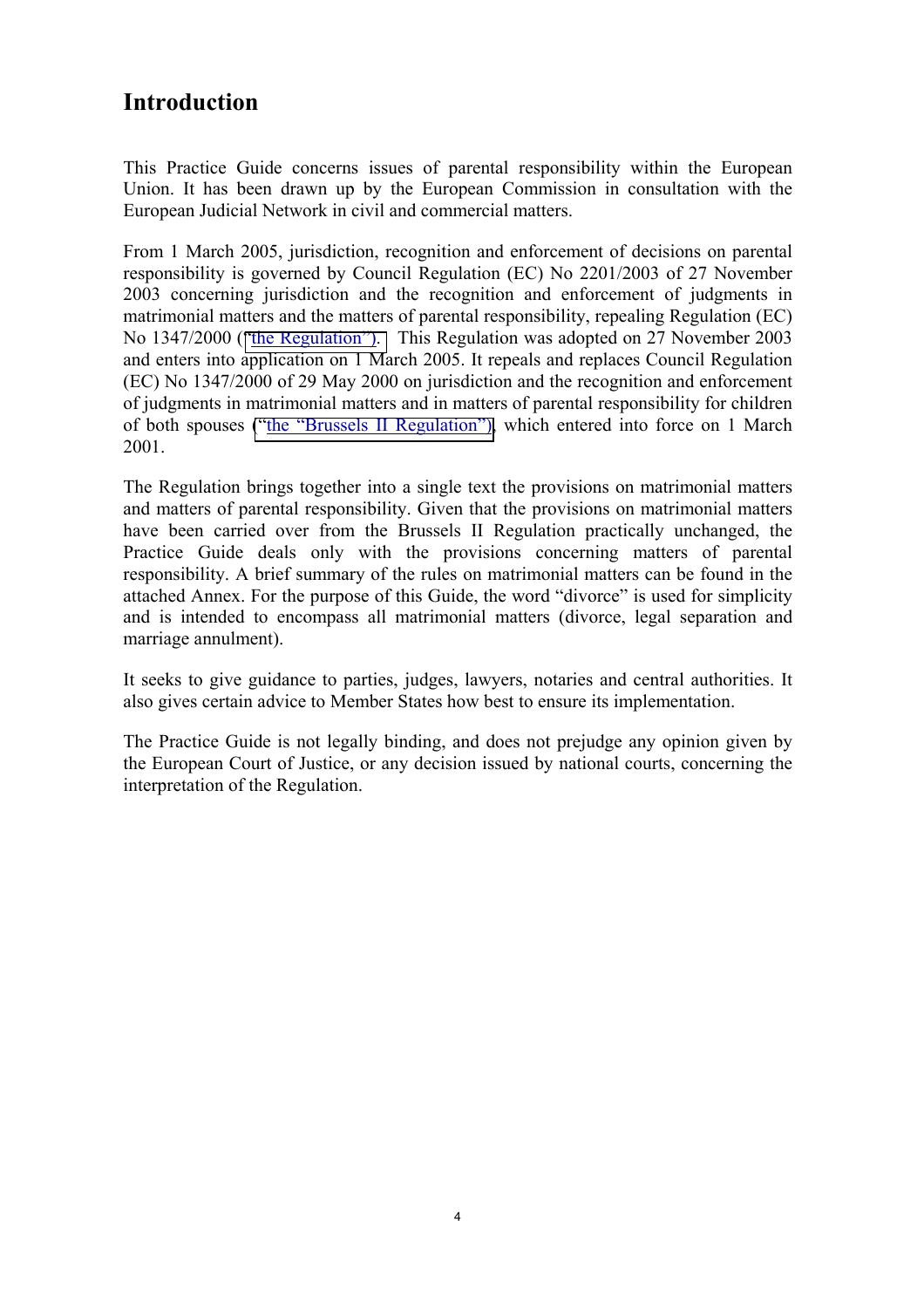## **I. Scope of application**

## **1. Commencement provisions and geographical scope**

In which States and from what date does the Regulation apply?

(a) General rule

Article 72

The Regulation applies as of 1 March 2005 in all Member States of the European Union, with the exception of Denmark. It applies in the ten Member States which joined the European Union on 1 May 2004. The Regulation is directly applicable in the Member States and prevails over national law.

Article 64

The Regulation applies **in its entirety** to:

- relevant legal proceedings instituted *and*
- documents formally drawn up or registered as authentic instruments *and*
- agreements concluded between parties

**after 1 March 2005** (Article 64(1)).

(b) Transitional rules

The rules on **recognition and enforcement** of the Regulation apply, **in relation to legal proceedings instituted before 1 March 2005**, to three categories of judgments:

- (a) Judgments given on and after 1 March 2005 in proceedings instituted before that date but after the date of entry into force of the Brussels II Regulation (Article  $64(2)$ ;
- (b) Judgments given before 1 March 2005 in proceedings instituted after the date of entry into force of the Brussels II Regulation in cases falling under the scope of the Brussels II Regulation (Article 64(3));
- (c) Judgments given before 1 March 2005 but after the entry into force of the Brussels II Regulation in proceedings instituted before the date of entry into force of the Brussels II Regulation (Article 64(4)).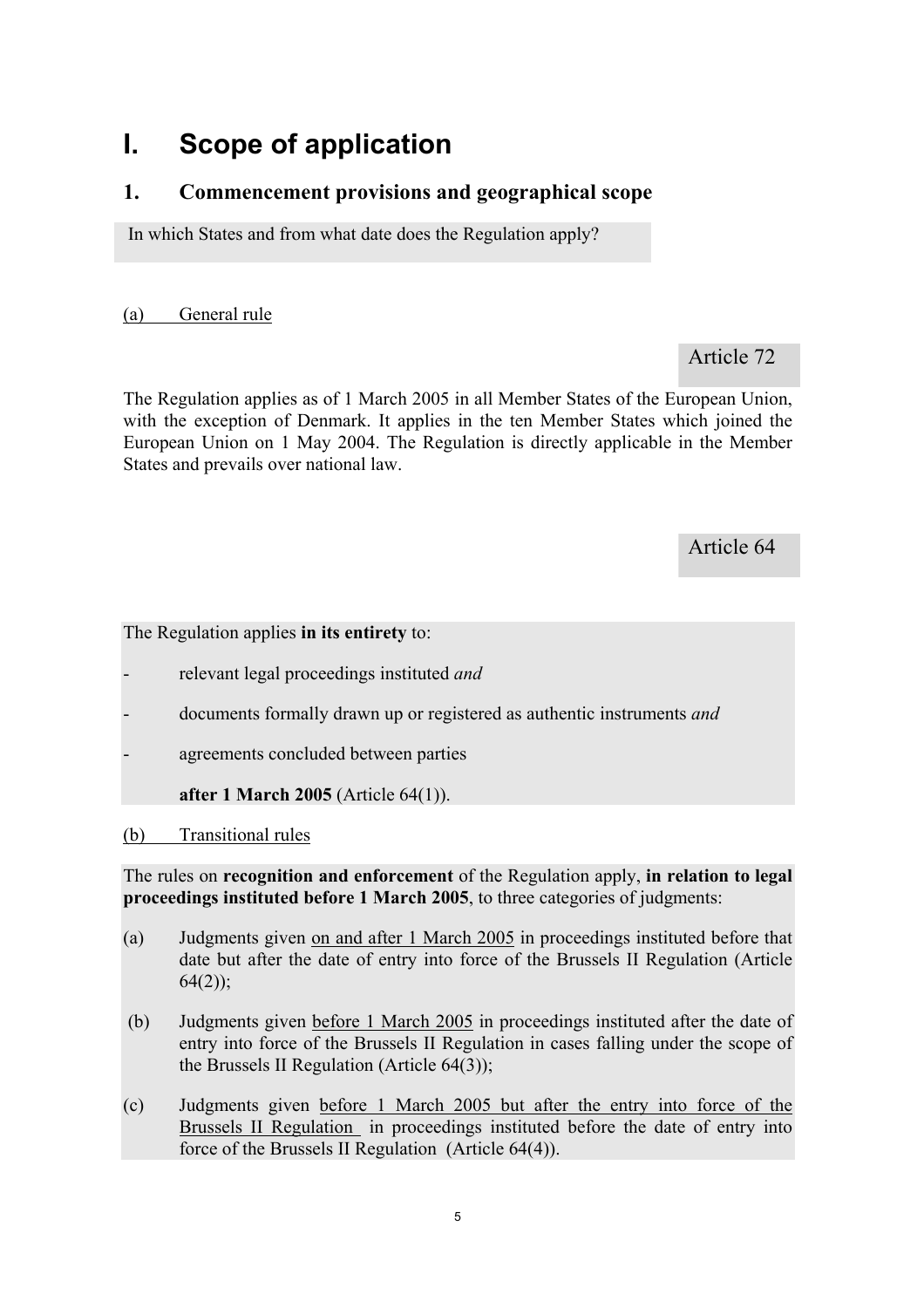The Brussels II Regulation entered into force on 1 March 2001.

With regard to the ten "new" Member States which joined the European Union on 1 May 2004, the relevant date to determine the entry into force of the Brussels II Regulation is 1 May 2004.

Judgments falling under categories (a) to (c) are recognised and enforced pursuant to Chapter III of the Regulation under certain conditions:

- the court that handed down the judgment founded its jurisdiction on rules which accord with the Regulation, the Brussels II Regulation or a convention which is applicable between the Member State of origin and the Member State of enforcement ;
- and, for judgments given before 1 March 2005, provided they relate to divorce, legal separation or marriage annulment or parental responsibility for the children of both spouses on the occasion of these matrimonial proceedings.

It should be noted that Chapter III on recognition and enforcement applies in its entirety to these judgments, including the new rules in Section 4 thereof which dispenses with the *exequatur* procedure for certain types of judgments *(see chapters VI and VII).*

#### **Example:**

A divorce proceeding is instituted before a court in Member State A on 1 December 2002 pursuant to the Brussels II Regulation. The court is on this occasion also seized with the question of parental responsibility over the children of the spouses. The court issues a judgment on 1 January 2004 conferring custody on the mother and access rights on the father. The mother subsequently moves to Member State B with the children.

Situation 1: If Member States A and B are both "old" Member States, the transitional rule in Article 64(3) allows the father to request that the access rights are directly recognised and enforceable in Member State B without the need for an *exequatur* procedure pursuant to Chapter III Section 4 of the Regulation, even though the legal proceedings were instituted before 1 March 2005.

Situation 2: If at least one of these two Member States is a "new" Member State, none of the transitional rules of Article 64 applies, since the judgment was issued on 1 January 2004, i.e. before the entry into force of the Brussels II Regulation vis-à-vis the "new" Member States.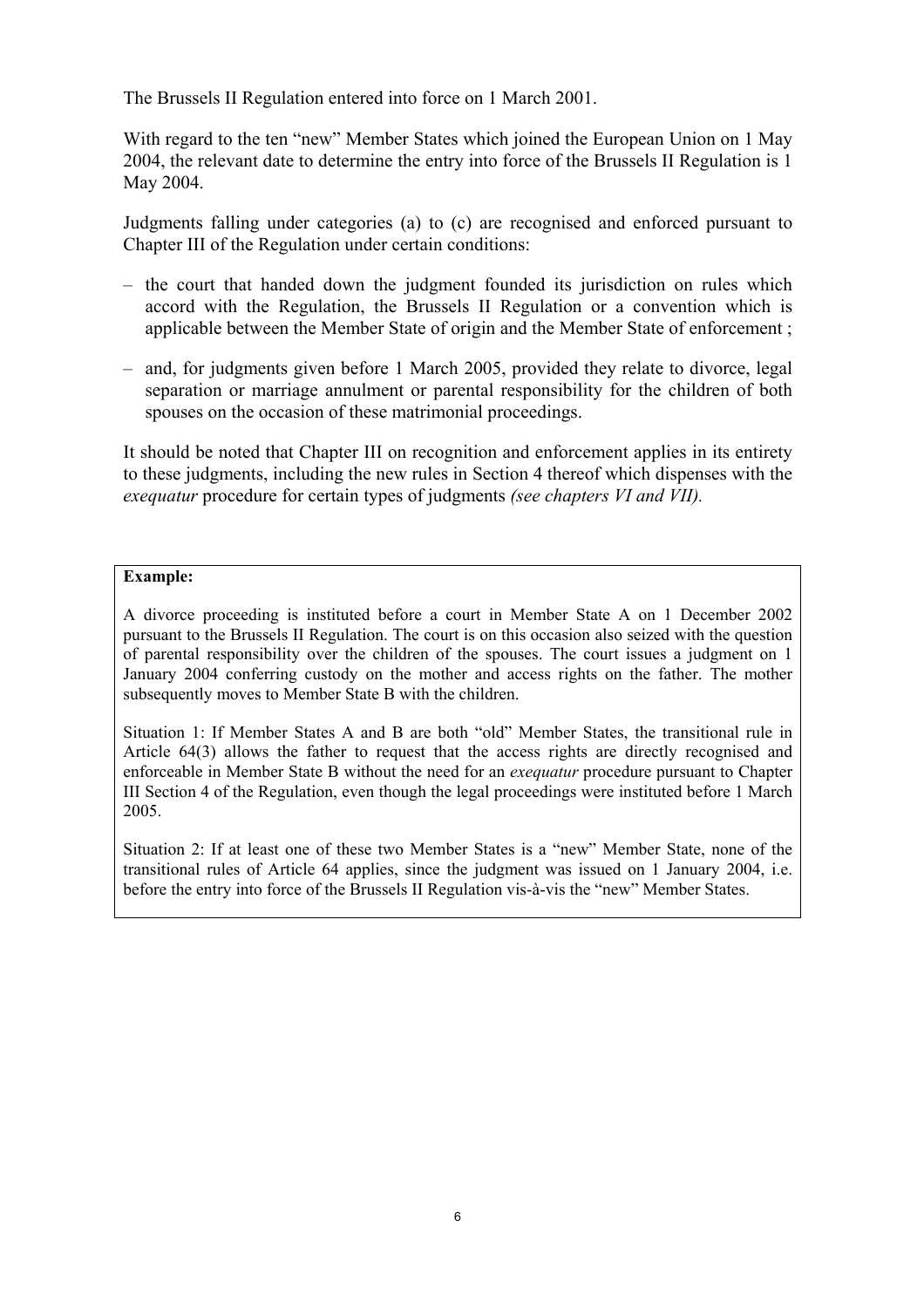## **Transitional provisions (Article 64)**

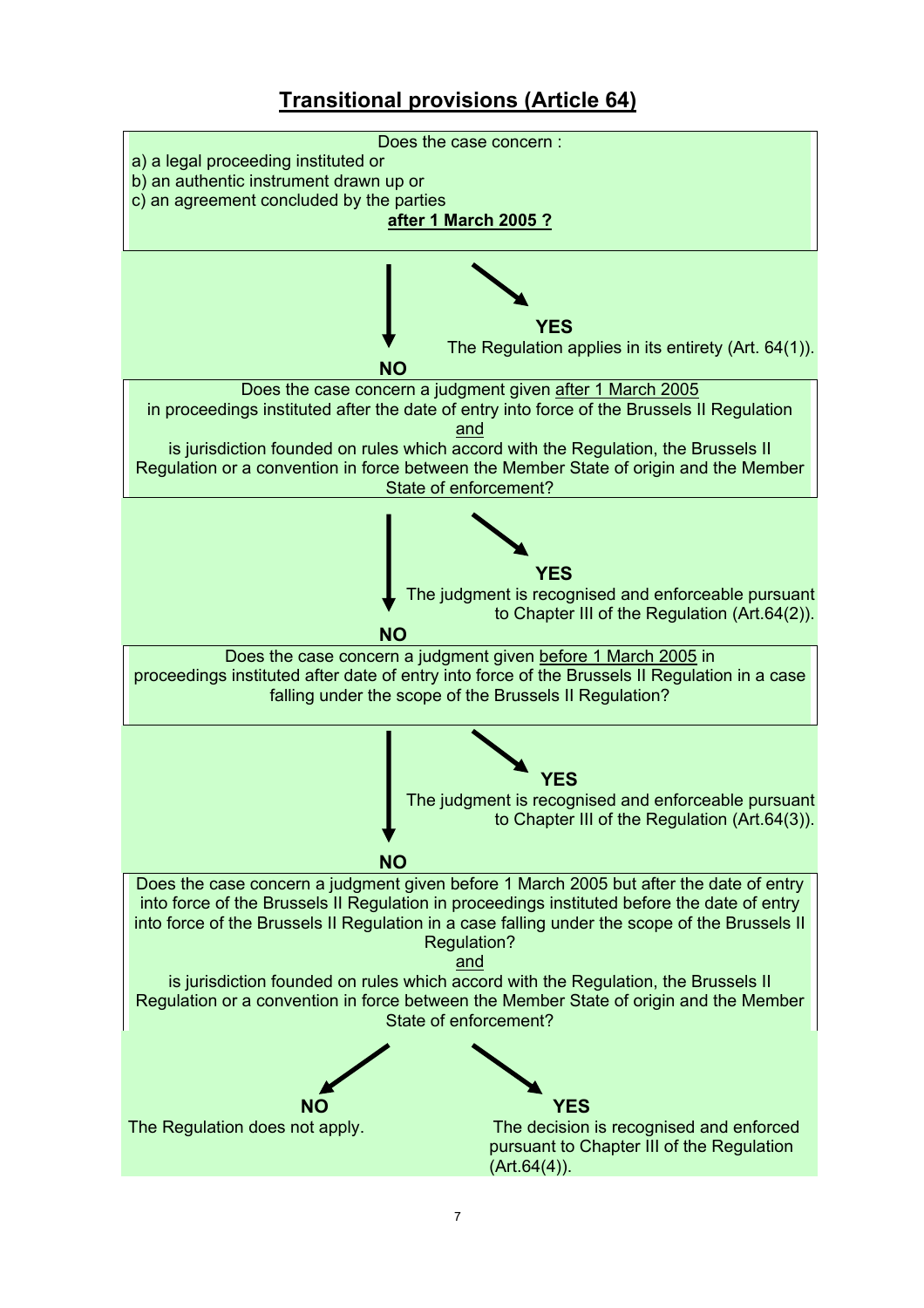## **2. Material scope**

## **2.1. Which matters are covered by the Regulation?**

### (a) Matters covered by the Regulation

The Regulation lays down rules on jurisdiction (Chapter II), recognition and enforcement (Chapter III) and co-operation between central authorities (Chapter IV) in the field of parental responsibility. It contains specific rules on child abduction and access rights.

 $\triangleright$  The Regulation applies to all civil matters concerning the "attribution, exercise, delegation, restriction or termination of parental responsibility."

Articles 1(1) (b), 1(2) and 2(7)

The term "parental responsibility" is widely defined and covers all rights and duties of a holder of parental responsibility relating to the person or the property of the child. This encompasses not only rights of custody and rights of access, but also matters such as guardianship and the placement of a child in a foster family or in institutional care. The holder of parental responsibility may be a natural or a legal person.

The list of matters qualified as "parental responsibility" pursuant to the Regulation in Article 1(2) is not exhaustive, but merely illustrative.

In contrast to the 1996 Hague Convention on child protection *(See chapter XI),* the Regulation does not define a maximum age for the children who are covered by the Regulation, but leaves this question to national law. Although decisions on parental responsibility concern in most cases minors below the age of 18, persons below 18 years may be subject to emancipation under national law, in particular if they marry. Decisions issued with regard to these persons do not in principle qualify as matters of "parental responsibility" and consequently fall outside the scope of the Regulation.

 $\triangleright$  The Regulation applies to "civil matters".

Article 1(1) and (2) and Recital 7

The Regulation applies to "civil matters". The concept of "civil matters" is broadly defined for the purposes of the Regulation and covers all matters listed in Article 1(2). Where a specific matter of parental responsibility is a "public law" measure according to national law, e.g. the placement of a child in a foster family or in institutional care, the Regulation shall apply.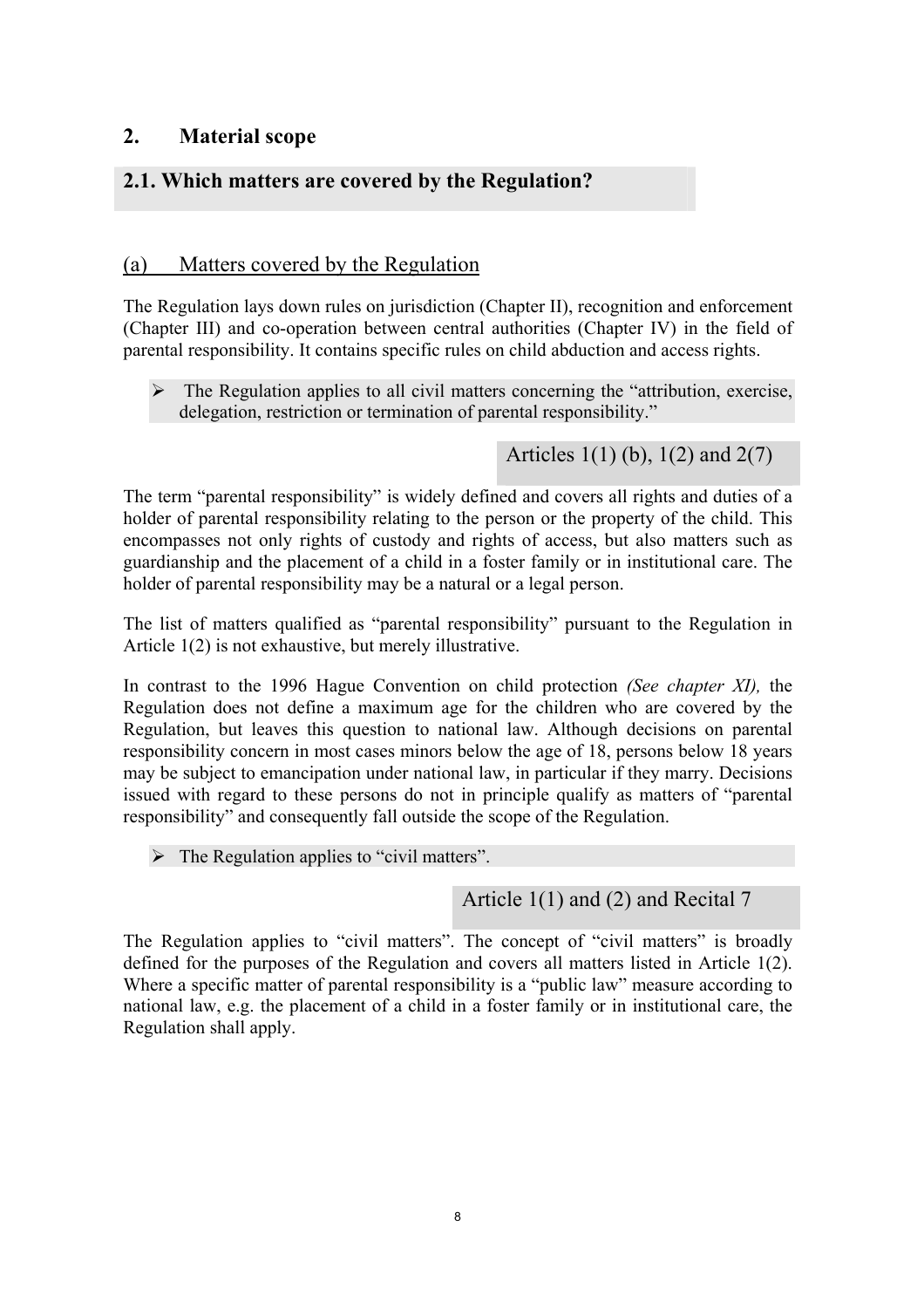$\triangleright$  The Regulation applies to protective measures concerning the property of the child

### Article  $1(2)(c)$ , (e) and Recital 9

When a child owns property, it may be necessary to take certain protective measures, e.g. to appoint a person or a body to assist and represent the child with regard to the property. The Regulation applies to any protective measure that may be necessary for the administration or sale of the property. Such measures may be necessary if, for instance, the child's parents are in dispute as regards such a question.

In contrast, measures that relate to the child's property, but which do not concern the protection of the child, are not covered by the Regulation, but by Council Regulation No. 44/2001 of 22 December 2000 on jurisdiction and the recognition and enforcement of judgments in civil and commercial matters (["the Brussels I Regulation"\).](http://europa.eu.int/servlet/portail/Regulation%20(EC)%20No�44/2001) It is for the judge to assess in the individual case whether a measure relating to the child's property concerns the protection of the child or not. Whilst the Regulation applies to protective measures, it does not apply to measures taken as a result of criminal offences committed by children (Recital 10).

### (b) Matters excluded from the Regulation

### Article 1(3)and Recital 10

Article 1(3) enumerates those matters which are excluded from the scope of the Regulation even though they may be closely linked to matters of parental responsibility (e.g. adoption, emancipation, the name and forenames of the child).

Recital 11

### $\triangleright$  The Regulation does not apply to maintenance obligations

Maintenance obligations and parental responsibility are often dealt with in the same court proceeding. Maintenance obligations are, however, not covered by the Regulation, since they are already governed by the Brussels I Regulation. A court which is competent pursuant to the Regulation will nevertheless generally have jurisdiction to rule also on maintenance matters by application of Article 5(2) of the Brussels I Regulation. This provision allows a court which is competent to deal with a matter of parental responsibility also to decide upon maintenance if that question is ancillary to the question of parental responsibility. Although the two issues would be dealt with in the same proceeding, the resultant decision would be recognised and enforced according to different rules. The part of the decision relating to maintenance would be recognised and enforced in another Member State pursuant to the rules of the Brussels I Regulation whereas the part of the decision relating to parental responsibility would be recognised and enforced pursuant to the rules of the new Brussels II Regulation.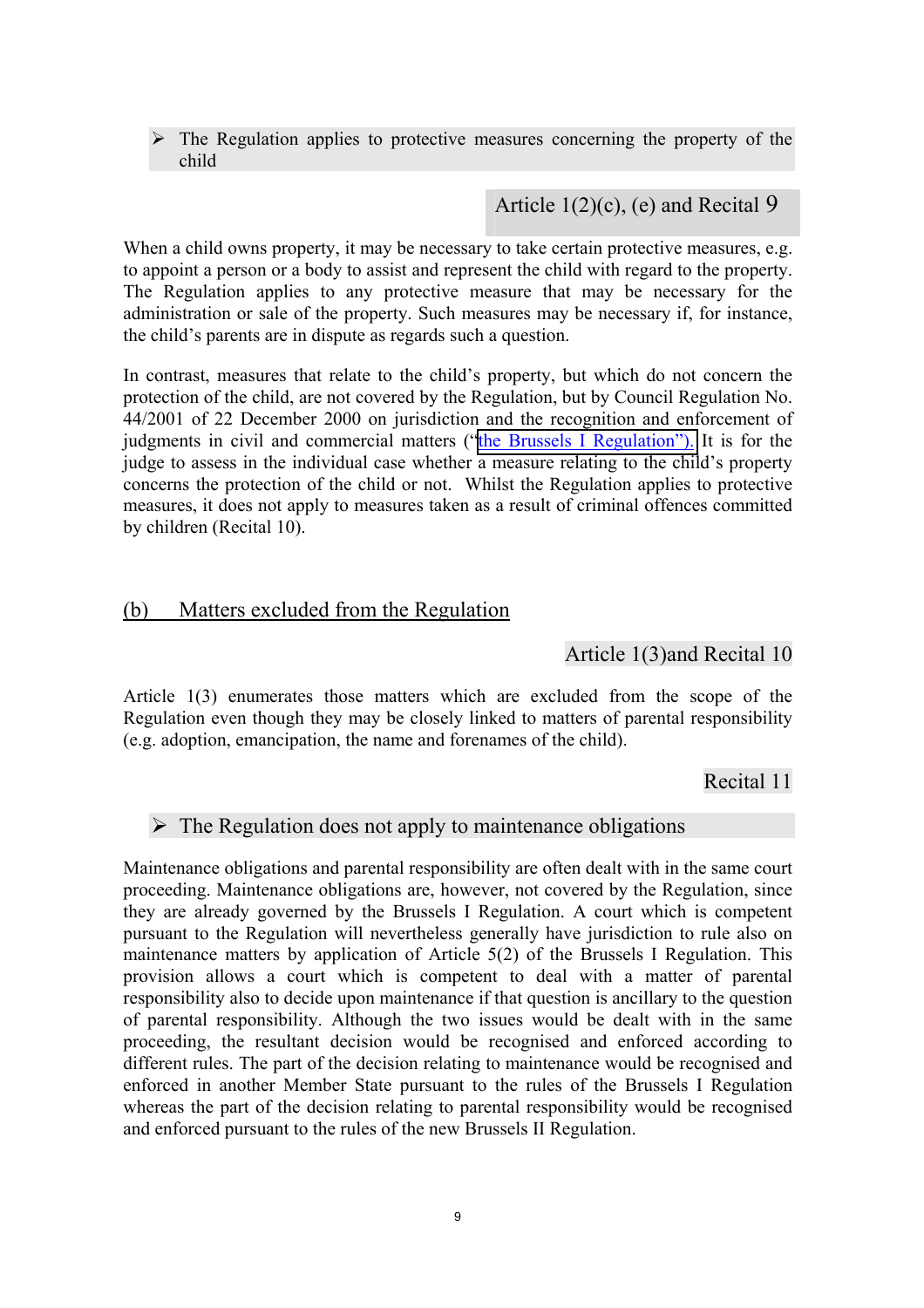## **2.2. Which decisions are covered by the Regulation?**

 $\triangleright$  The Regulation applies to all decisions on parental responsibility.

Article 1(1)(b) and Recital 5

In contrast to the Brussels II Regulation, the present Regulation applies to all decisions issued by a court of a Member State in matters of parental responsibility.

The Brussels II Regulation applied to decisions on parental responsibility only to the extent that they were issued in the context of a matrimonial proceeding and concerned children common to both spouses. In order to ensure equality for all children, the scope of this Regulation extends to cover all decisions on parental responsibility, regardless of whether the parents are or were married and whether the parties to the proceedings are or are not both biological parents of the child in question.

 $\triangleright$  The Regulation is not confined to court judgments.

Article 2(1) and (4)

The Regulation applies to court judgments, whatever the judgment may be called (decree, order, decision etc.). However, it is not limited to decisions issued by courts, but applies to any decision pronounced by an authority having jurisdiction in matters falling under the Regulation (e.g. social authorities).

 $\triangleright$  The Regulation applies to "authentic instruments".

Article 46

Furthermore, the Regulation applies to documents which have been formally drawn up or registered as "authentic instruments" and which are enforceable in the Member State in which they were drawn up or registered. Such documents, which are to be recognised and declared enforceable in other Member States under the same conditions as a judgment, include, for example, documents drawn up by notaries.

 $\triangleright$  The Regulation applies to agreements between parties.

Article 46

An innovative feature of the Regulation is that it also covers agreements concluded between parties to the extent that they are enforceable in the Member State in which they were concluded. The aim is to encourage parties to reach agreement on matters of parental responsibility outside court. Hence, an agreement is to be recognised and enforceable in other Member States under the same conditions as a judgment provided that it is enforceable in the Member State in which it is concluded, irrespective of whether it is a private agreement between the parties or an agreement concluded before an authority.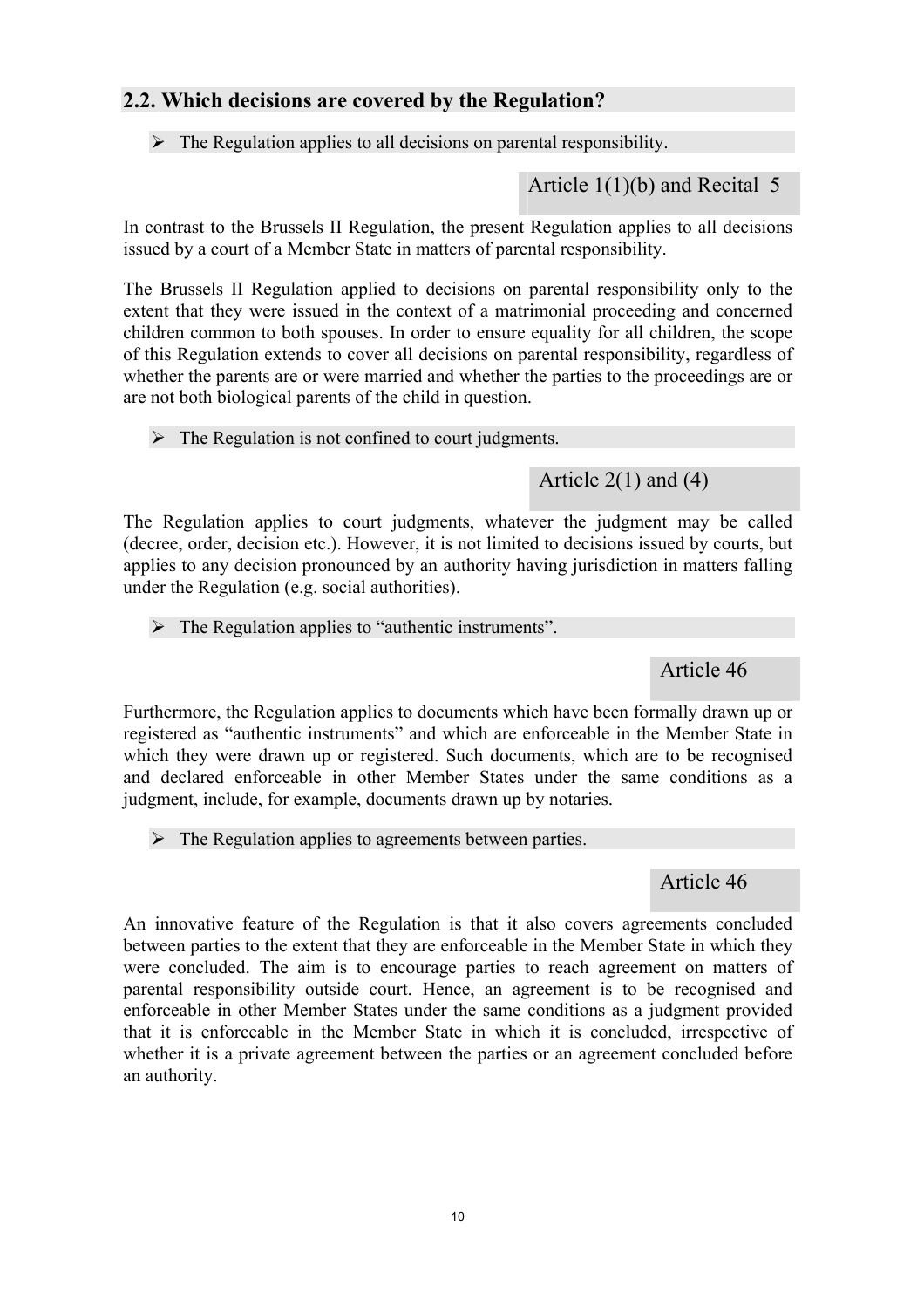## **2.3. The Regulation does not prevent courts from taking provisional, including protective, measures in urgent cases.**

Article 20

Article 20 enables a court to take provisional, including protective, measures in accordance with its national law in respect of a child situated on its territory even if a court of another Member State has jurisdiction as to the substance of the application. The measure can be taken by a court or by an authority having jurisdiction in matters falling within the scope of the Regulation (Article 2.1). A welfare authority or a youth authority may, for instance, be competent to take provisional measures under national law.

Article 20 is not a rule which confers jurisdiction. Consequently, the provisional measures cease to have effect when the competent court has taken the measures it considers appropriate.

**Example:** A family is travelling by car from Member State A to Member State B on their summer holiday. Once arrived in Member State B, they are victims of a traffic accident, where they are all injured. The child is only slightly injured, but both parents arrive at the hospital in a state of coma. The authorities of Member State B urgently need to take certain provisional measures to protect the child who has no relatives in Member State B. The fact that the courts of Member State A have jurisdiction under the Regulation as to the substance does not prevent the courts or competent authorities of Member State B from deciding, on a provisional basis, to take measures to protect the child. These measures cease to apply once the courts of Member State A have taken a decision.

## **II. Which Member State's courts have jurisdiction?**

The jurisdiction rules listed in Articles 8 to 14 set out a complete system of grounds of jurisdiction to determine the Member State whose courts are competent. The Regulation determines merely the Member State whose courts have jurisdiction, but not the court which is competent within that Member State. This question is left to domestic procedural law (See [European Judicial Network](http://europa.eu.int/comm/justice_home/ejn/) and [Judicial Atlas](http://europa.eu.int/comm/justice_home/judicialatlascivil/html/index.htm)*)*.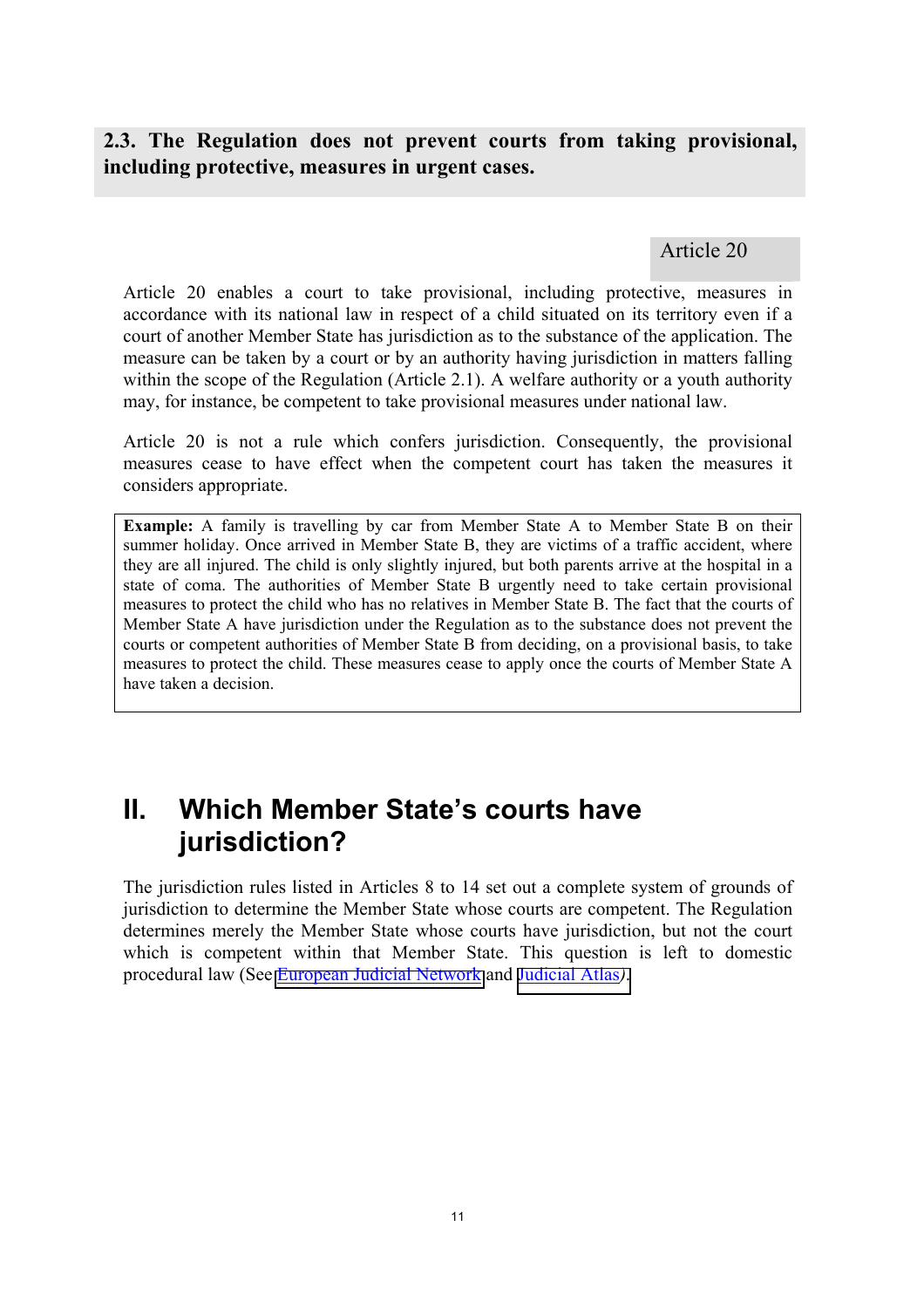



### **1. General rule – the State of the habitual residence of the child**

Article 8

The fundamental principle of the Regulation is that the most appropriate forum for matters of parental responsibility is the relevant court of the Member State of the habitual residence of the child. The concept of "habitual residence", which is increasingly used in international instruments, is not defined by the Regulation, but has to be determined by the judge in each case on the basis of factual elements. The meaning of the term should be interpreted in accordance with the objectives and purposes of the Regulation.

It must be emphasised that this does not refer to any concept of habitual residence under national law, but an "autonomous" notion of Community law. If a child moves from one Member State to another, the acquisition of habitual residence in the new Member State, should, in principle, coincide with the "loss" of habitual residence in the former Member State. Consideration by the judge on a case-by-case basis implies that whilst the adjective "habitual" tends to indicate a certain duration, it should not be excluded that a child might acquire habitual residence in a Member State the very day of the arrival, depending on the factual elements of the concrete case.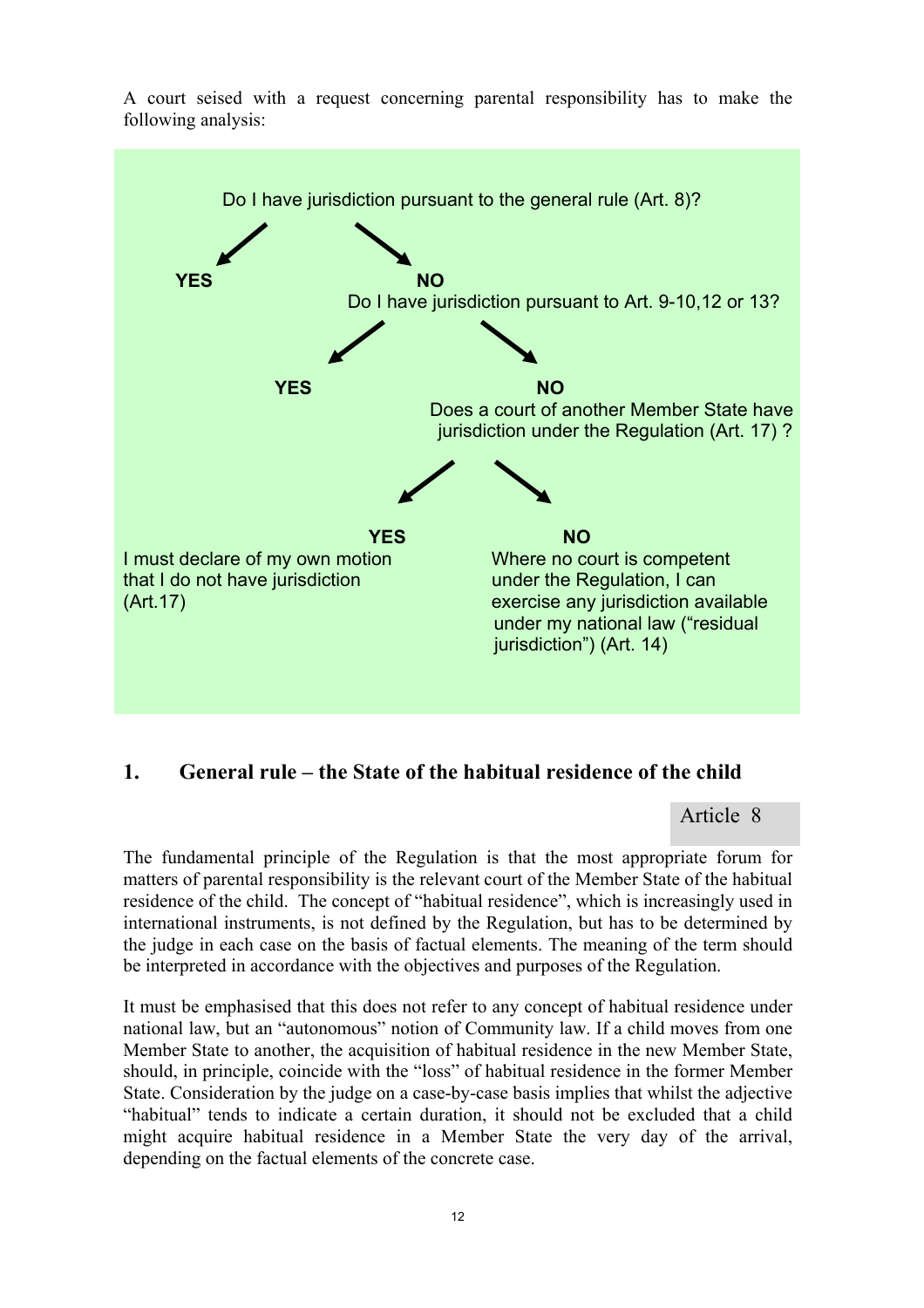The question of jurisdiction is determined at the time the court is seised. Once a competent court is seised, in principle it retains jurisdiction even if the child acquires habitual residence in another Member State during the course of the court proceeding (principle of *"perpetuatio fori").* A change of habitual residence of the child while the proceeding is pending does therefore not itself entail a change of jurisdiction.

However, if it is in the best interests of the child, Article 15 provides for the possible transfer of the case, subject to certain conditions, to a court of the Member State to which the child has moved (*see chapter III*). If a child's habitual residence changes as a result of a wrongful removal or retention, jurisdiction may only shift under very strict conditions (*see chapter VII*).

## **2. Exceptions to the general rule**

Articles 9, 10, 12 and 13 set out the exceptions to the general rule, i.e. where jurisdiction may lie with the courts of a Member State in which the child is not habitually resident.

## (a) Continuing jurisdiction of the child's former habitual residence

### Article 9

When a child moves from one Member State to another, it is often necessary to review the access rights, or other contact arrangements, to adapt them to the new circumstances. Article 9 is an innovative rule which encourages holders of parental responsibility to agree upon the necessary adjustments of access rights before the move and, if this proves impossible, to apply to the competent court to resolve the dispute. It does not in any way prevent a person from moving within the European Community, but provides a guarantee that the person who can no longer exercise access rights as before does not have to seise the courts of the new Member State, but can apply for an appropriate adjustment of access rights before the court that granted them during a period of three months following the move. The courts of the new Member State do not have jurisdiction in matters of access rights during this period.

Article 9 is subject to the following conditions:

#### ¾ **The courts of the Member State of origin must have issued a decision on access rights.**

Article 9 applies only to the situation where a holder of access rights wishes to modify a previous decision on access rights. If no decision on access rights has been issued by the courts in the Member State of origin, Article 9 does not apply, but the other jurisdiction rules come into play. The courts of the new Member State would have jurisdiction pursuant to Article 8 to decide on matters of access rights once the child acquires habitual residence in that State.

### ¾ **It applies only to "lawful" moves.**

It must be determined whether, according to any judicial decision or the law applied in the Member State of origin (including its rules on private international law), the holder of parental responsibility is allowed to move with the child to another Member State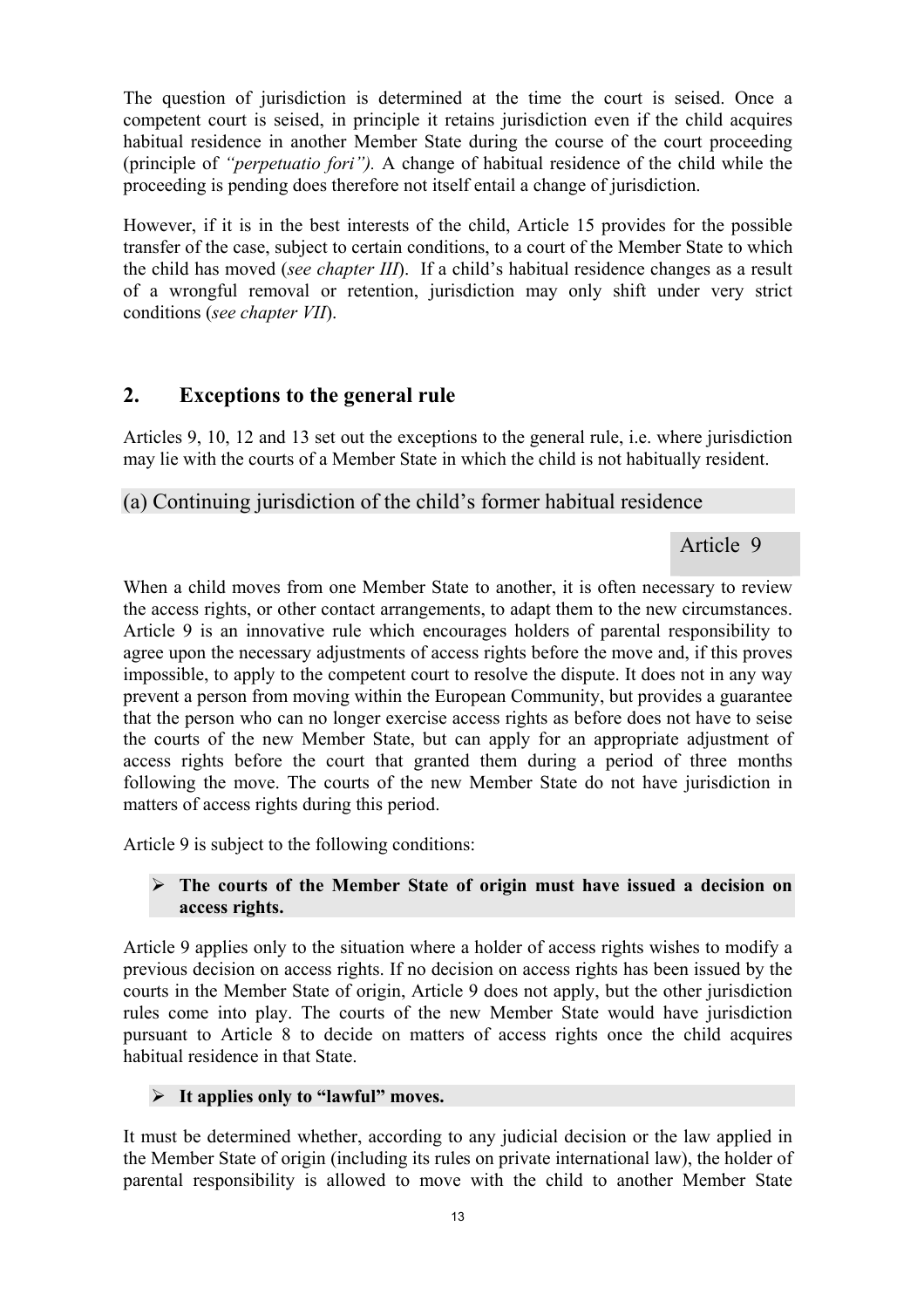without the consent of the other holder of parental responsibility. If the removal is unlawful, Article 9 does not apply, but Article 10 comes into play *(see chapter VII).* If, on the other hand, the unilateral decision to change the child's habitual residence is lawful, Article 9 applies if the conditions set out below are fulfilled.

### $\triangleright$  It applies only during the three-month period following the child's move.

The three-month period is to be calculated from the date the child physically moved from the Member State of origin. The date of the move should not be confused with the date when the child acquires habitual residence in the new Member State. If a court in the Member State of origin is seised after the expiry of the three-month period from the date of the move, it does not have jurisdiction under Article 9.

### ¾ **The child must have acquired habitual residence in the new Member State during the three-month period.**

Article 9 applies only if the child has acquired habitual residence in the new Member State during the three-month period. If the child has not acquired habitual residence within that period, the courts of the Member State of origin would, in principle, retain jurisdiction pursuant to Article 8.

### ¾ **The holder of access rights must still have habitual residence in the Member State of origin.**

If the holder of access rights has ceased to be habitually resident in the Member State of origin, Article 9 does not apply, but the courts of the new Member State become competent once the child has acquired habitual residence there.

### ¾ **The holder of access rights must not have accepted the change of jurisdiction.**

Since the aim of this provision is to guarantee that the holder of access rights can seise the courts of his or her Member State, Article 9 does not apply if he or she is prepared to accept that jurisdiction shifts to the courts of the new Member State. Hence, if the holder of access rights participates in proceedings concerning access rights before a court in the new Member State without contesting the jurisdiction of that court, Article 9 does not apply and the court of the new Member State acquires jurisdiction (paragraph 2). Similarly, Article 9 does not prevent the holder of access rights from seising the courts of the new Member State for review of the question of access rights.

### ¾ **It does not prevent the courts of the new Member State from deciding on matters other than access rights.**

Article 9 deals only with jurisdiction to rule on access rights, but does not apply to other matters of parental responsibility, e.g. custody rights. Article 9 does not therefore prevent a holder of parental responsibility who has moved with the child to another Member State from seising the courts of that Member State on the question of custody rights during the three-month period following the move.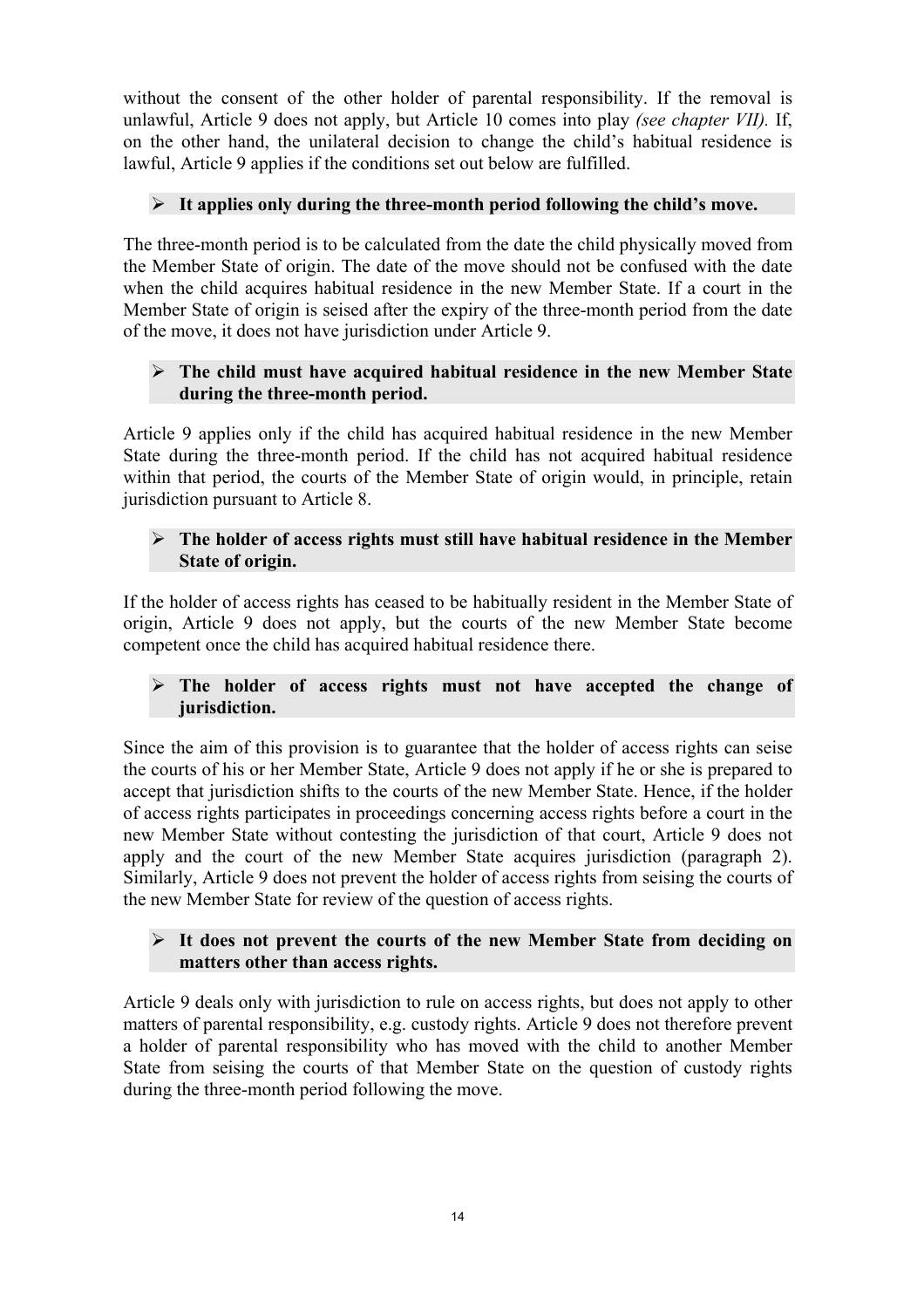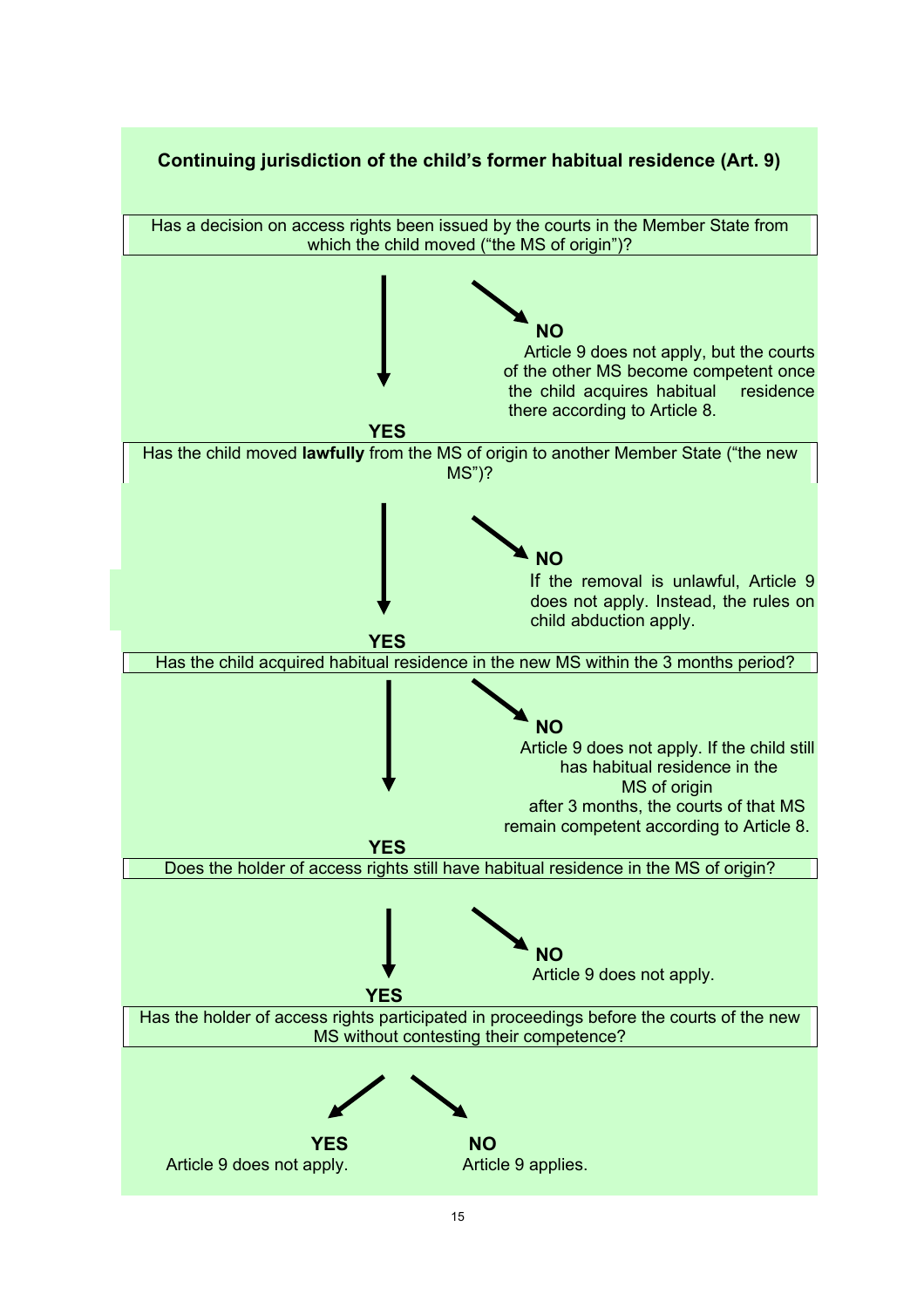## (b) Jurisdiction in cases of child abduction

Article 10

Jurisdiction in child abduction cases is governed by a special rule *(See chapter VII).* 

### (c) Prorogation of jurisdiction

## Article 12

The Regulation introduces a limited possibility to seise a court of a Member State in which the child is not habitually resident, either because the matter is connected with a pending divorce proceeding, or because the child has a substantial connection with that Member State.

Article 12 covers two different situations:

### **Situation 1:**

### Jurisdiction of a divorce court in matters of parental responsibility

### Article 12(1) and (2)

When divorce proceedings are pending in a Member State, the courts of that State also have jurisdiction in matters of parental responsibility connected with the divorce even if the child concerned is not habitually resident in that Member State. This applies whether or not the child is the child of both spouses.

The divorce court has jurisdiction provided the following conditions are met:

- At least one of the spouses has parental responsibility in relation to the child.
- The judge should determine whether, at the time the court is seised, all holders of parental responsibility accept the jurisdiction of the divorce court, whether by formal acceptance or unequivocal conduct.
- The jurisdiction of that court is in the superior interests of the child.

The jurisdiction of the divorce court ends as soon as:

(a) the divorce judgment has become final or

(b) a final judgment is issued in proceedings on parental responsibility which were still pending when the divorce judgment became final or

(c) the proceedings on divorce and parental responsibility have come to an end for another reason (e.g. the applications for divorce and parental responsibility are withdrawn).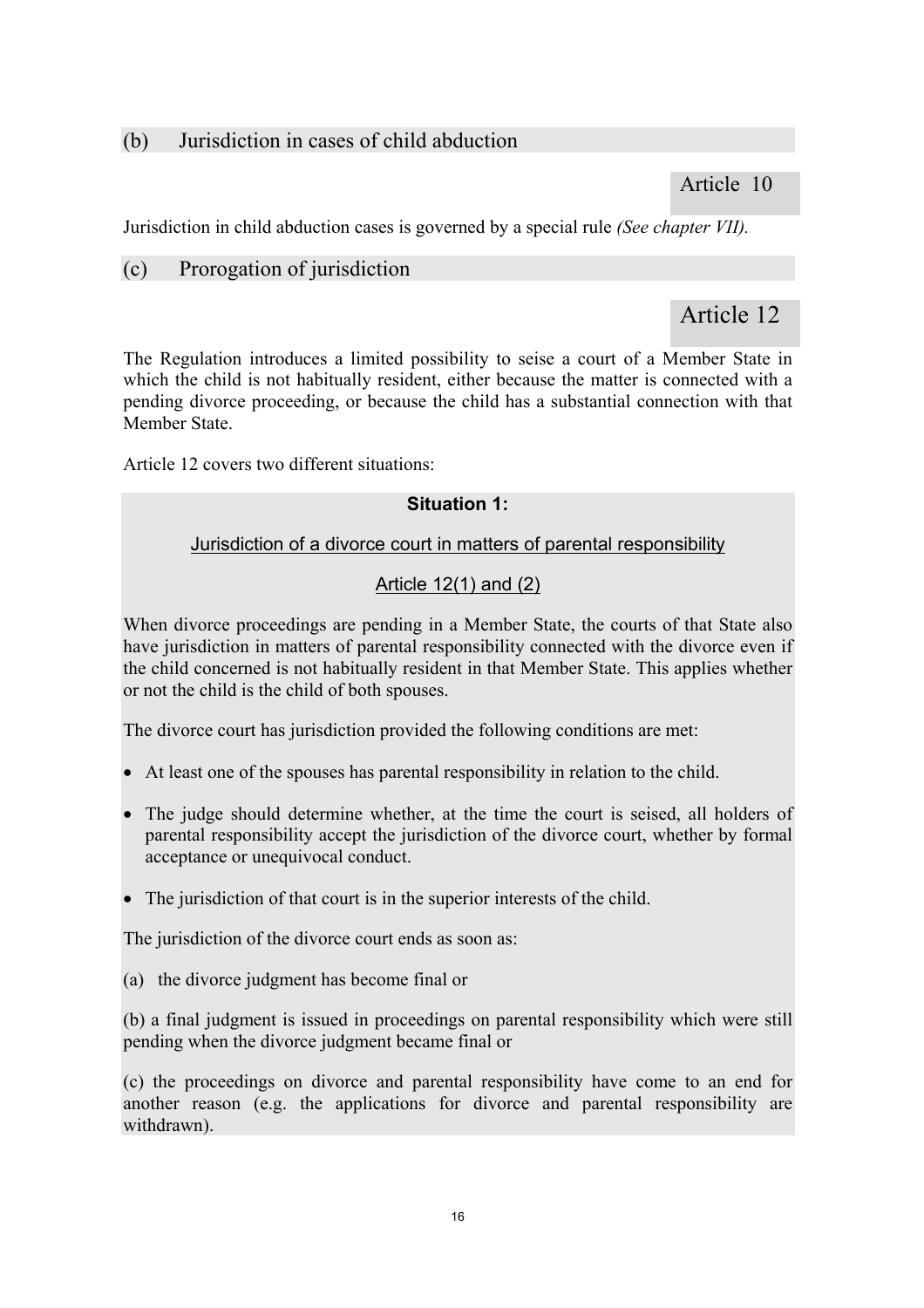No distinction was intended by the drafters between the term "superior interests of the child" (Article  $12(1)(b)$ ) and the term "best interests of the child" (Article  $12(3)(b)$ ) in the English language version. Versions of the Regulation in other languages employ an identical wording in both paragraphs.

### **Situation 2:**

### Jurisdiction of a court of a Member State with which the child has a substantial connection

### Article 12(3)

Where there are no pending divorce proceedings, the courts of a Member State may have jurisdiction in matters of parental responsibility even if the child is not habitually resident in that Member State provided the following conditions are met:

- The child has a substantial connection with the Member State in question, in particular because one of the holders of parental responsibility is habitually resident there or the child is a national of that State. These conditions are not exclusive, and it is possible to base the connection on other criteria.
- All parties to the proceedings accept the jurisdiction of that court explicitly or otherwise unequivocally at the time the court is seised (cf. the same requirement in situation 1).
- The jurisdiction is in the best interests of the child (as above in Article 12(1)).

**Article 12(4)** specifies in which circumstances jurisdiction under this Article shall be deemed to be in the "child's best interest" when the child in question is habitually resident in a third State that is not a contracting State to the 1996 Hague Convention on Child Protection (*see chapter XI).* 

### (d) Presence of the child

### Article 13

If it proves impossible to determine the habitual residence of the child and Article 12 does not apply, Article 13 allows a judge of a Member State to decide on matters of parental responsibility with regard to children who are present in that Member State.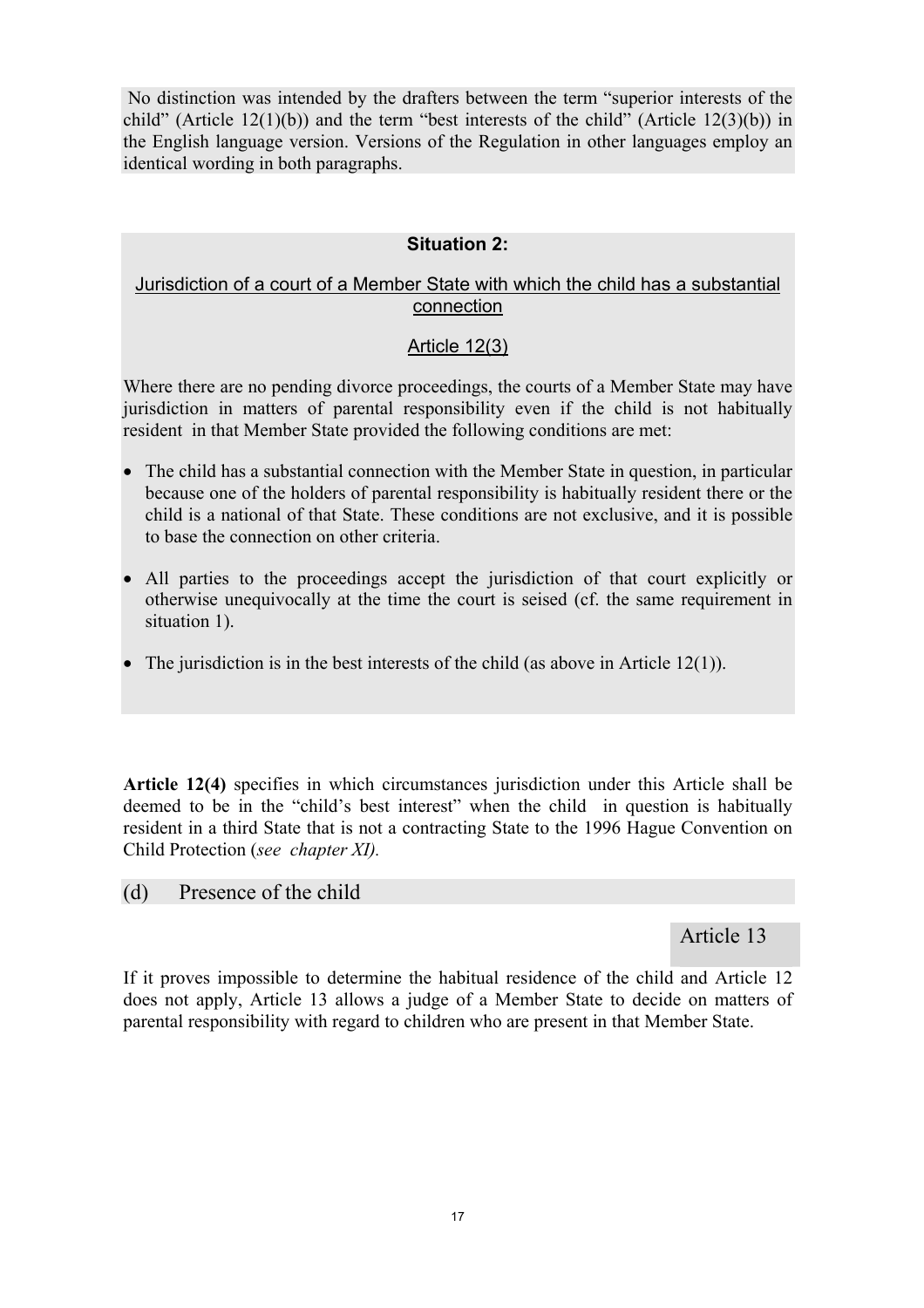#### (e) Residual jurisdiction

Article 14

If no court has jurisdiction pursuant to Articles 8 to 13, the court may found its jurisdiction on the basis of its own national rules on private international law. Such decisions are to be recognised and declared enforceable in other Member States pursuant to the rules of the Regulation.

## **III. Transfer to a better placed court**

Article 15

The Regulation contains an innovative rule which allows, by way of exception, that a court which is seised of a case transfers it to a court of another Member State if the latter is better placed to hear the case. The court may transfer the **entire case** or a **specific part thereof.**

According to the general rule, jurisdiction lies with the courts of the Member State of the child's habitual residence at the time the court was seised (Article 8). Therefore, jurisdiction does not shift automatically in a case where the child acquires habitual residence in another Member State during the court proceedings.

However there may be circumstances where, exceptionally, the court that has been seised ("the court of origin") is not the best placed to hear the case. Article 15 allows in such circumstances that the court of origin may transfer the case to a court of another Member State provided this is in the best interests of the child.

Once a case has been transferred to the court of another Member State, it cannot be further transferred to a third court (Recital 13).

#### 1. In what circumstances is it possible to transfer a case?

The transfer is subject to the following conditions:

 The child must have a "particular connection" with the other Member State. Article 15(3) enumerates the five situations where such connection exists according to the Regulation:

- $\triangleright$  the child has acquired habitual residence there after the court of origin was seised; or
- $\triangleright$  the other Member State is the former habitual residence of the child; or
- $\triangleright$  it is the place of the child's nationality; or
- $\triangleright$  it is the habitual residence of a holder of parental responsibility; or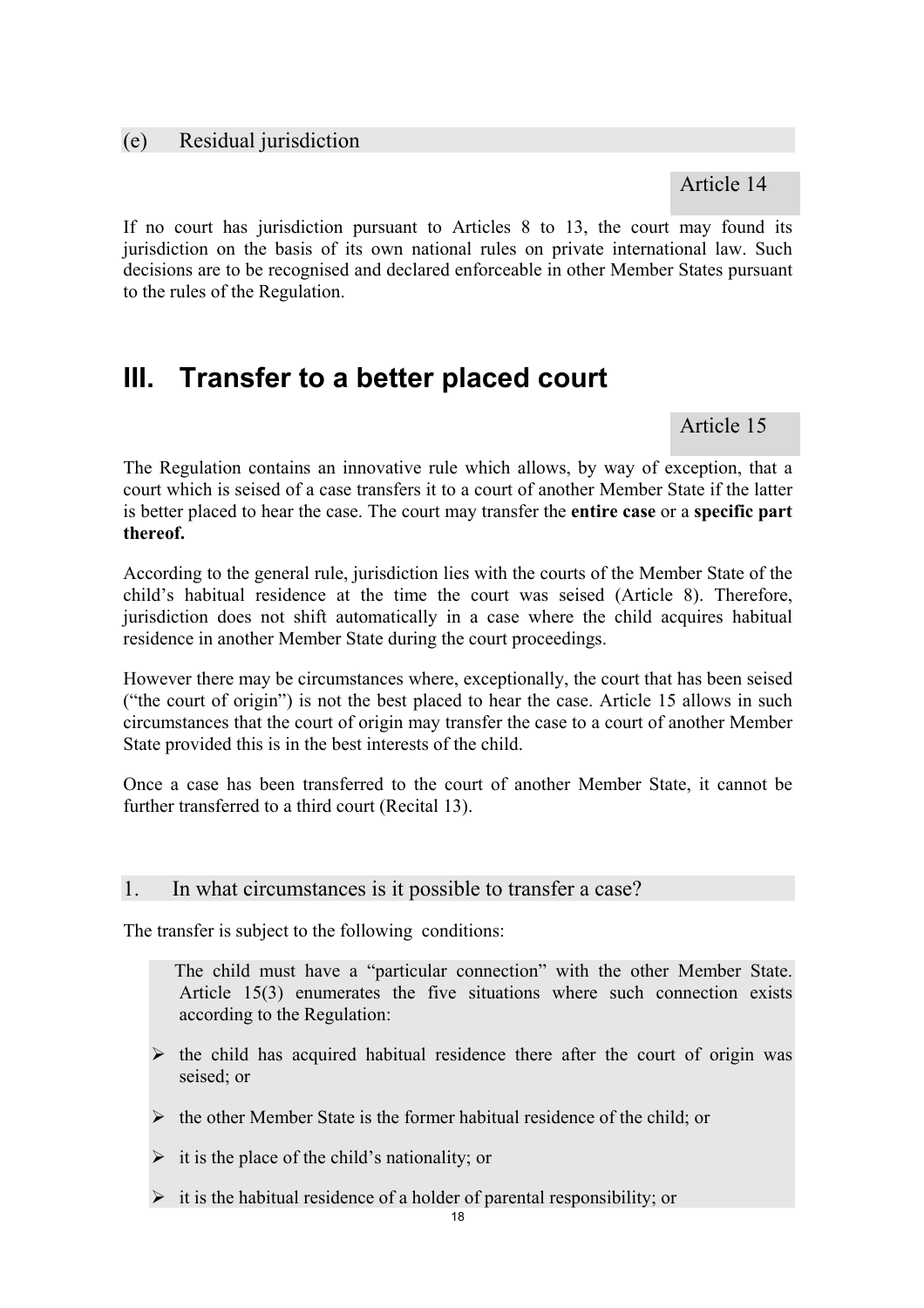$\triangleright$  the child owns property in the other Member State and the case concerns measures for the protection of the child relating to the administration, conservation or disposal of this property.

In addition, both courts must be convinced that a transfer is in the best interests of the child. The judges should co-operate to assess this on the basis of the "specific circumstances of the case".

The transfer may take place:

- on application from a party **or**
- of the court's own motion, if at least one of the parties agrees **or**
- on application of a court of another Member State, if at least one of the parties agrees.

#### 2. What procedure applies?

A court which is faced with a request for a transfer or which wants to transfer the case of its own motion has two options:

 (a) It may stay the case and invite the parties to introduce a request before the court of the other Member State

**or** 

(b) It may directly request the court of the other Member State to take over the case.

In the former case, the court of origin shall set a time limit by which the parties shall seise the courts of the other Member State. If the parties do not seise such other court within the time limit, the case is not transferred and the court of origin shall continue to exercise its jurisdiction. The Regulation does not prescribe a specific time limit, but it should be sufficiently short to ensure that the transfer does not result in unnecessary delays to the detriment of the child and the parties. The court which has received the request for a transfer must decide, within six weeks of being seised, whether or not to accept the transfer. The relevant question should be whether, in the specific case, a transfer would be in the best interests of the child. The central authorities can play an important role by providing information to the judges on the situation in the other Member State. The assessment should be based on the principle of mutual trust and on the assumption that the courts of all Member States are in principle competent to deal with a case

If the second court declines jurisdiction or, within six weeks of being seised, does not accept jurisdiction, the court of origin retains jurisdiction and must exercise it.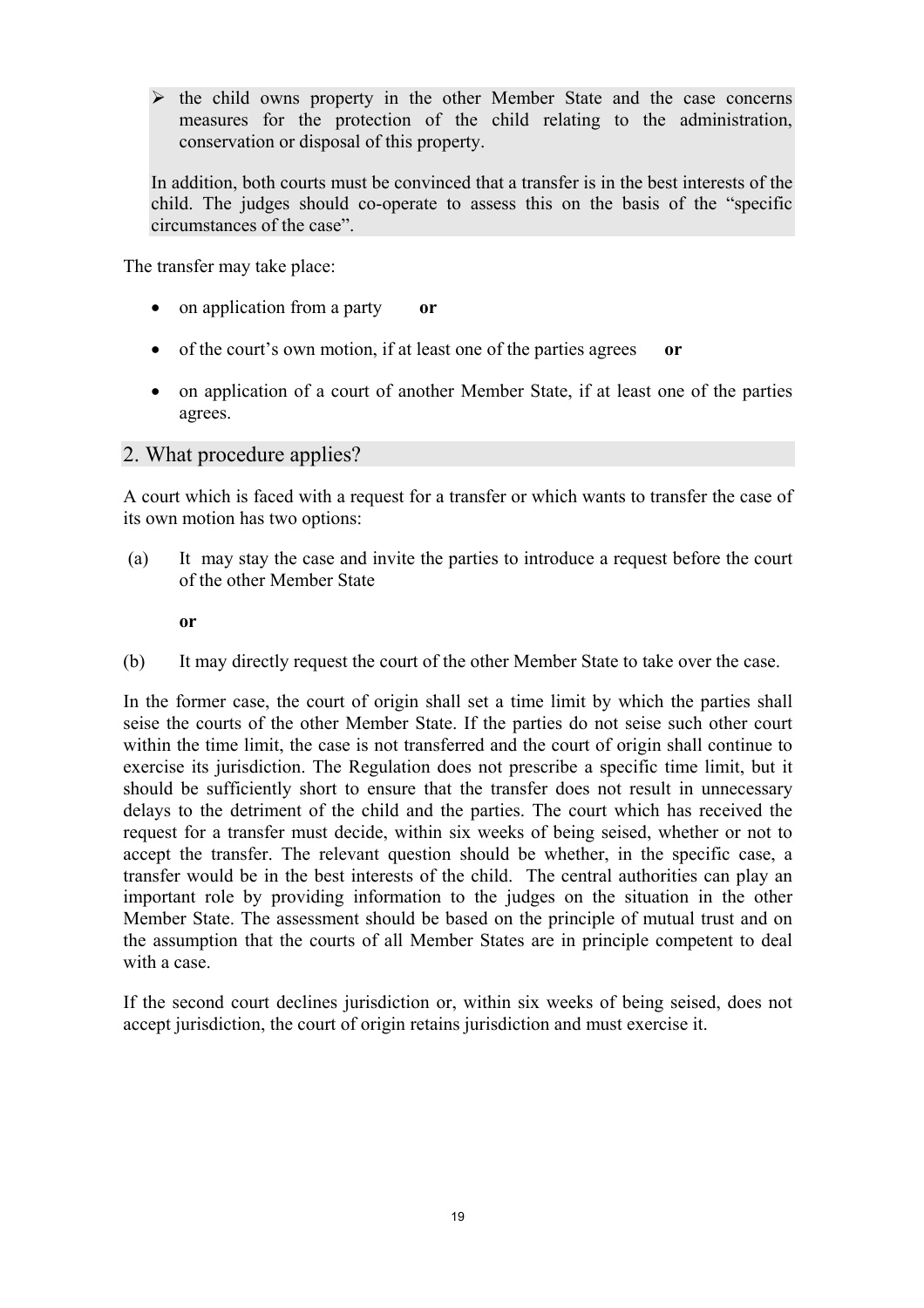### 3. Certain practical aspects

### ¾ **How does a judge, who would like to transfer a case, find out which is the competent court of the other Member State?**

The European Judicial Atlas in Civil Matters can be used to find the competent court of the other Member State. The Judicial Atlas identifies the territorially competent court in the different Member States with contact details of the different courts (name, telephone, e-mail, etc.) (See [Judicial Atlas](http://europa.eu.int/comm/justice_home/judicialatlascivil/html/index.htm)*).* The central authorities appointed under the Regulation can also assist the judges in finding the competent court in the other Member State *(see chapter X).* 

### ¾ **How should the judges communicate?**

Article 15 states that the courts shall co-operate, either directly or through the central authorities, for the purpose of the transfer. It may be particularly useful for the judges concerned to communicate to assess whether in the specific case the requirements for a transfer are fulfilled, in particular if it would be in the best interests of the child. If the two judges speak and/or understand a common language, they should not hesitate to contact each other directly by telephone or e-mail. Other forms of modern technology may be useful, e.g. conference calls. If there are language problems, the judges may rely on interpreters. The central authorities will also be able to assist the judges.

The judges will wish to keep the parties and their legal advisers informed, but it will be a matter for the judges to decide for themselves what procedures and safeguards are appropriate in the context of the particular case.

The courts may also co-operate through the central authorities*.* 

### ¾ **Who is responsible for the translation of documents?**

The mechanisms of translation are not covered by Article 15. The judges should try to find a pragmatic solution which corresponds to the needs and circumstances of each case. Subject to the procedural law of the State addressed, translation may not be necessary if the case is transferred to a judge who understands the language of the case. If a translation proves necessary, it could be limited to the most important documents. The central authorities may also be able to assist in providing informal translations (*See chapter X)*.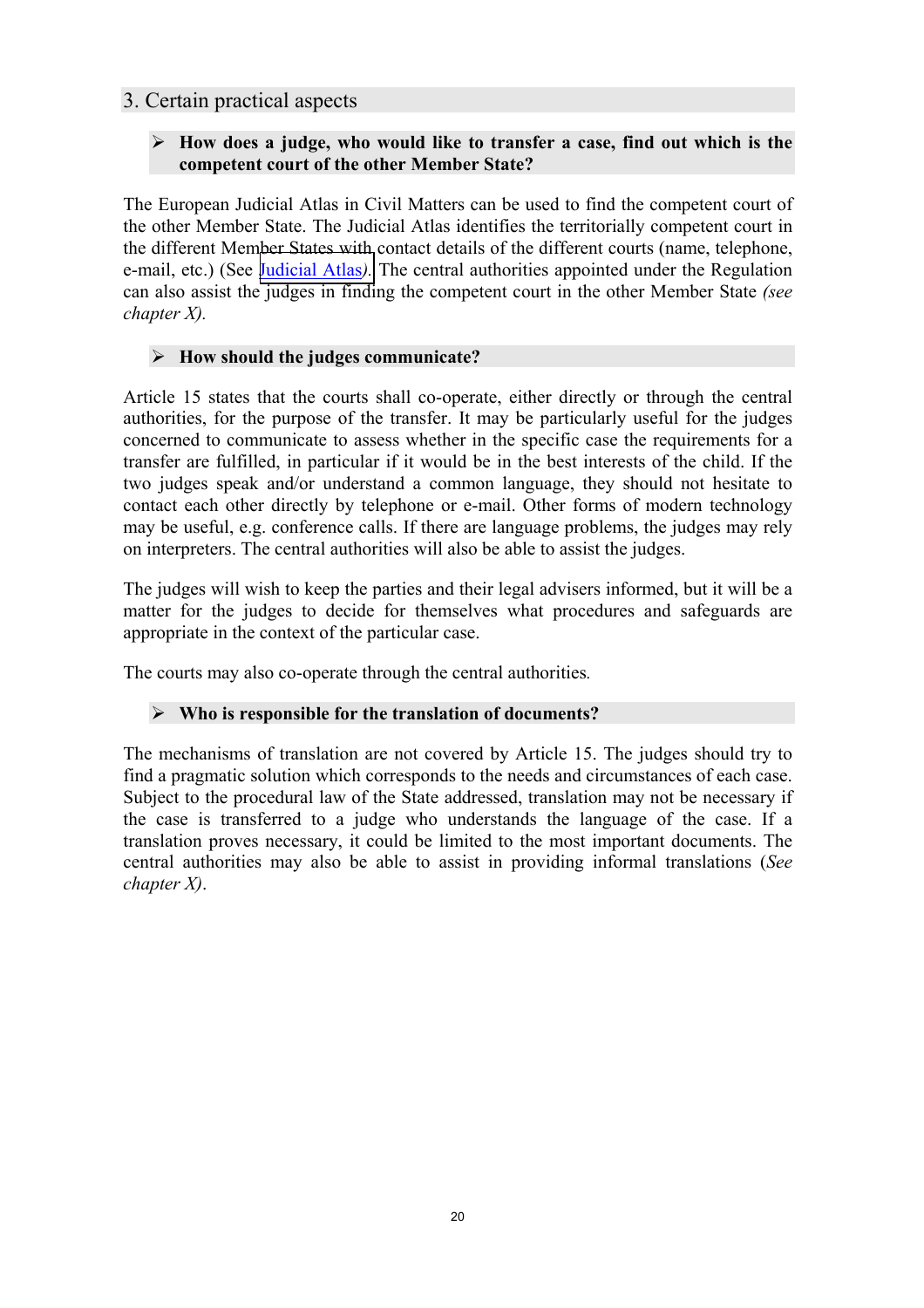#### **ARTICLE 15:**

#### **Transfer to a better placed court**

When a court in a Member State ("MS A") has been seised of a case pursuant to Articles 8 to 14 of the Regulation, it may, as an exception, transfer it to a court of another Member State ("MS B"), if the following conditions are met:

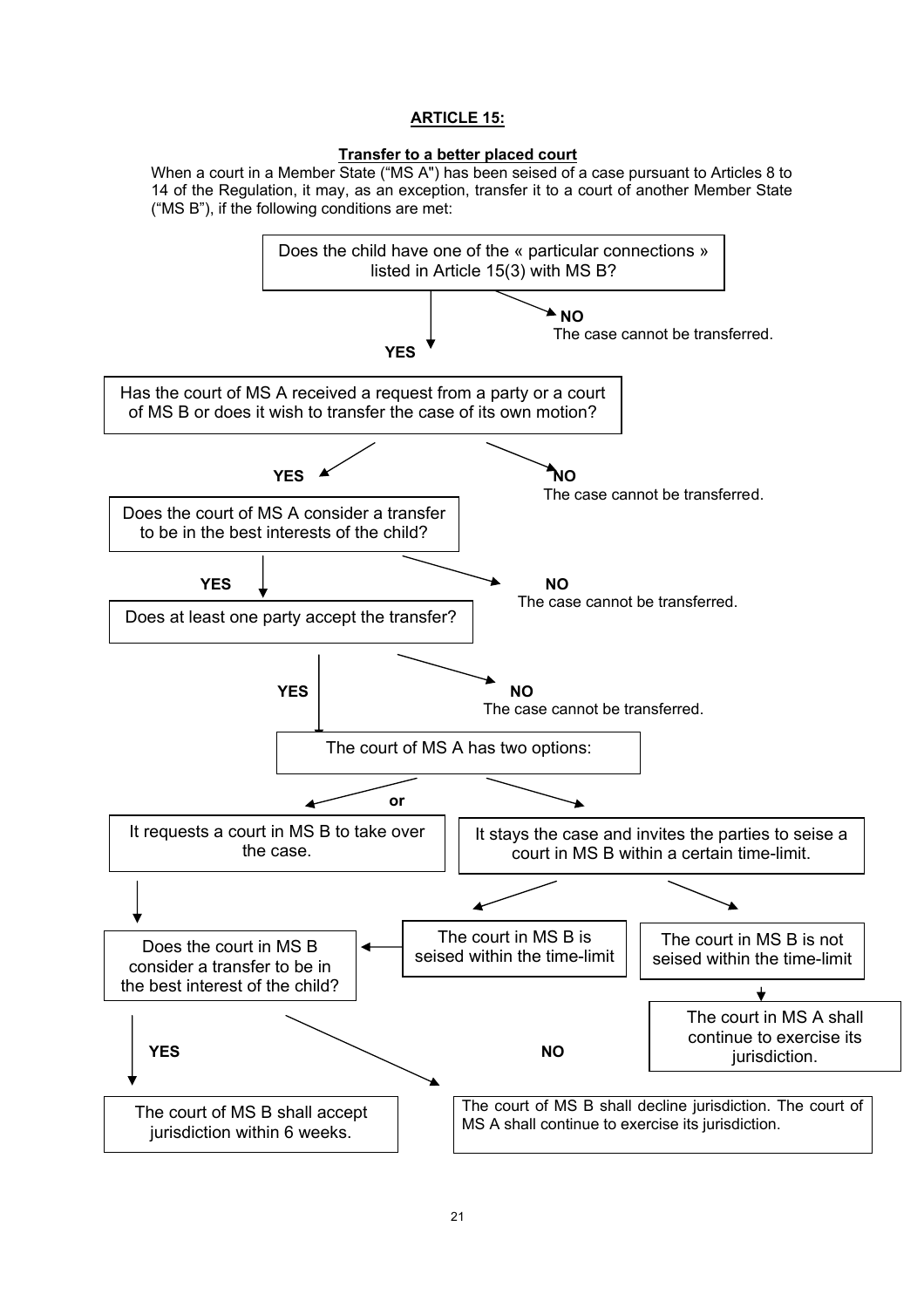## **IV. What happens if the same proceedings are brought in two Member States?**

Article 19(2)

It may happen that parties initiate court proceedings on parental responsibility concerning the same child and the same cause of action in different Member States. This may result in parallel actions and consequently the possibility of irreconcilable judgments on the same issue.

Article 19(2) regulates the situation where proceedings relating to parental responsibility are brought in different Member States concerning:

- $\triangleright$  the same child and
- $\triangleright$  the same cause of action

In that situation, Article 19(2) stipulates that the court first seised is, in principle, competent. The court second seised has to stay its proceedings and wait for the other court to decide whether it has jurisdiction. If the first court considers itself competent, the other court must decline jurisdiction. The second court may only continue its proceedings if the first court comes to the conclusion that it does not have jurisdiction or if the first court decides to transfer the case pursuant to Article 15.

It is expected that the *lis pendens* mechanism will be rarely used in proceedings relating to parental responsibility since the child is usually habitually resident in only one Member State in which the courts have jurisdiction according to the general rule of jurisdiction (Article 8).

The Regulation provides for another way of avoiding potential conflicts of jurisdiction by allowing a transfer of the case. Hence, Article 15 allows a court, as an exception and under certain conditions, to transfer a case, or a part thereof, to another court *(see chapter III).* 

## **V. How can a decision be recognised and enforced in another Member State?**

Articles 21, 23-39

Any interested party may request that a judgment on parental responsibility, issued by a court of a Member State, shall be or not be recognised and be declared enforceable in another Member State *("exequatur procedure").*

The request shall be made to the competent court in the Member State in which recognition and enforcement is sought. The courts designated by the Member States for this purpose are found in  $list 1$ . This court shall declare, without delay, that the judgment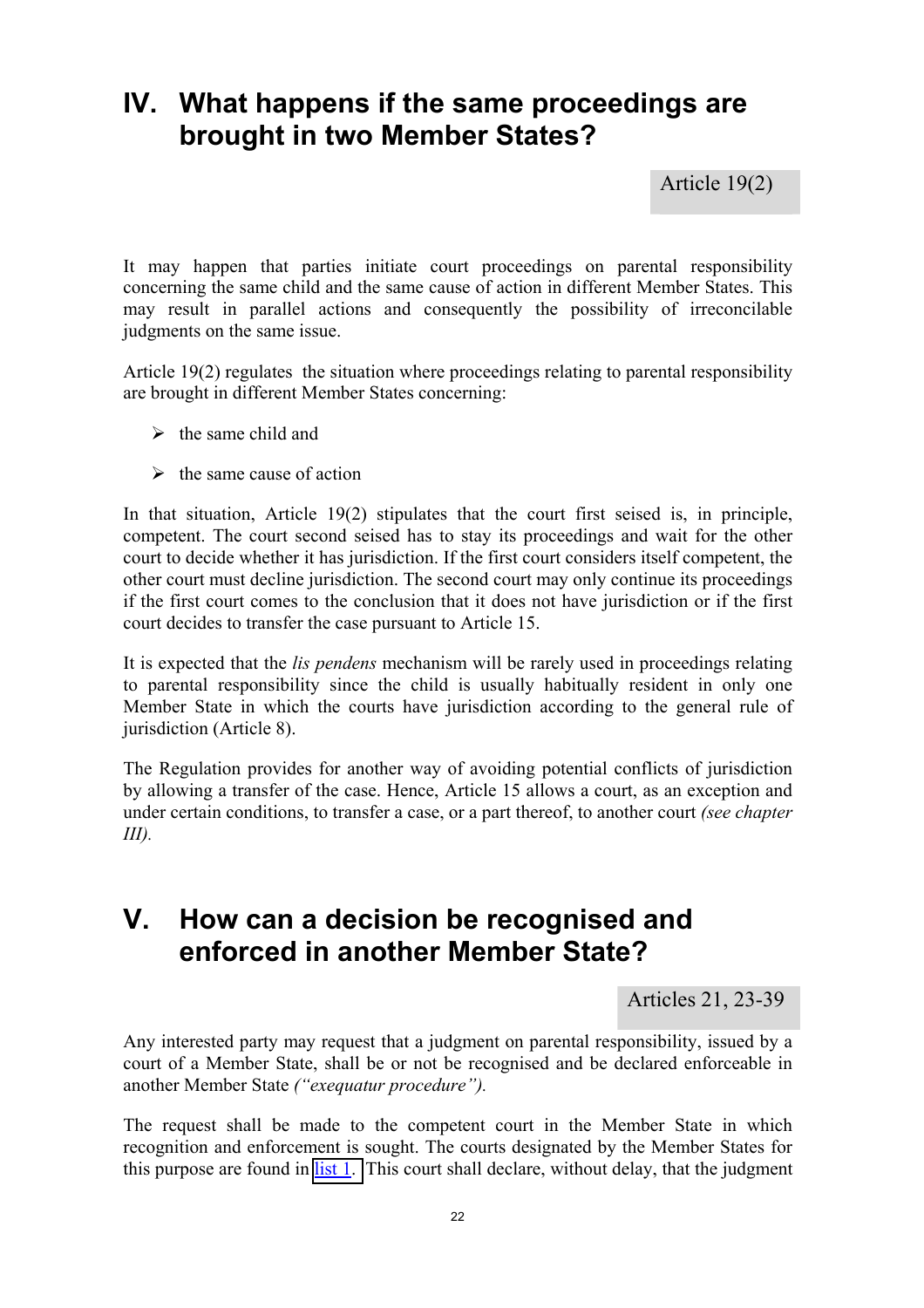is enforceable in that Member State. Neither the person against whom enforcement is sought, nor the child, is entitled to submit observations to the court.

The court shall only refuse to declare the judgment enforceable if:

- this would be manifestly contrary to the public policy in the Member State addressed;
- the child has not been given the opportunity to be heard except in case of urgency;
- the judgment was given in the absence of a person who was not served with the documents instituting the proceedings in sufficient time and in such a way as to enable him or her to arrange for his or her defence, unless it is determined that he or she has accepted the judgment unequivocally;
- the person claiming that the judgment infringes his or her parental responsibility has not been given an opportunity to be heard;
- the judgment is irreconcilable with another judgment, in the conditions set out in Article  $23(e)(f)$ ;
- the case concerns the placement of a child in another Member State and the procedure prescribed in Article 56 has not been complied with.

The parties may appeal against the decision. The appeal shall be lodged with the courts designated by the Member States for this purpose which can be found in [list 2.](http://europa.eu.int/eur-lex/lex/LexUriServ/site/en/oj/2005/c_040/c_04020050217en00020004.pdf) Both parties may submit comments to the court at this stage.

When applying for *exequatur*, a person is entitled to legal aid if he or she was so entitled in his or her Member State of origin (Article 50). Such a person may also be assisted by the central authorities, which shall have the role of informing and assisting holders of parental responsibility who seek the recognition and enforcement of a decision on parental responsibility in another Member State (Article 55(b)).

The procedure described above has been carried over from the Brussels II Regulation. It applies to decisions on parental responsibility, e.g. in matters of custody rights. There are, however, two exceptions where the Regulation dispenses with this procedure and where a decision is to be recognised and enforceable in other Member States without any procedure. The exceptions concern access rights *(See chapter VI)* and the return of the child following abduction (*See chapter VII).*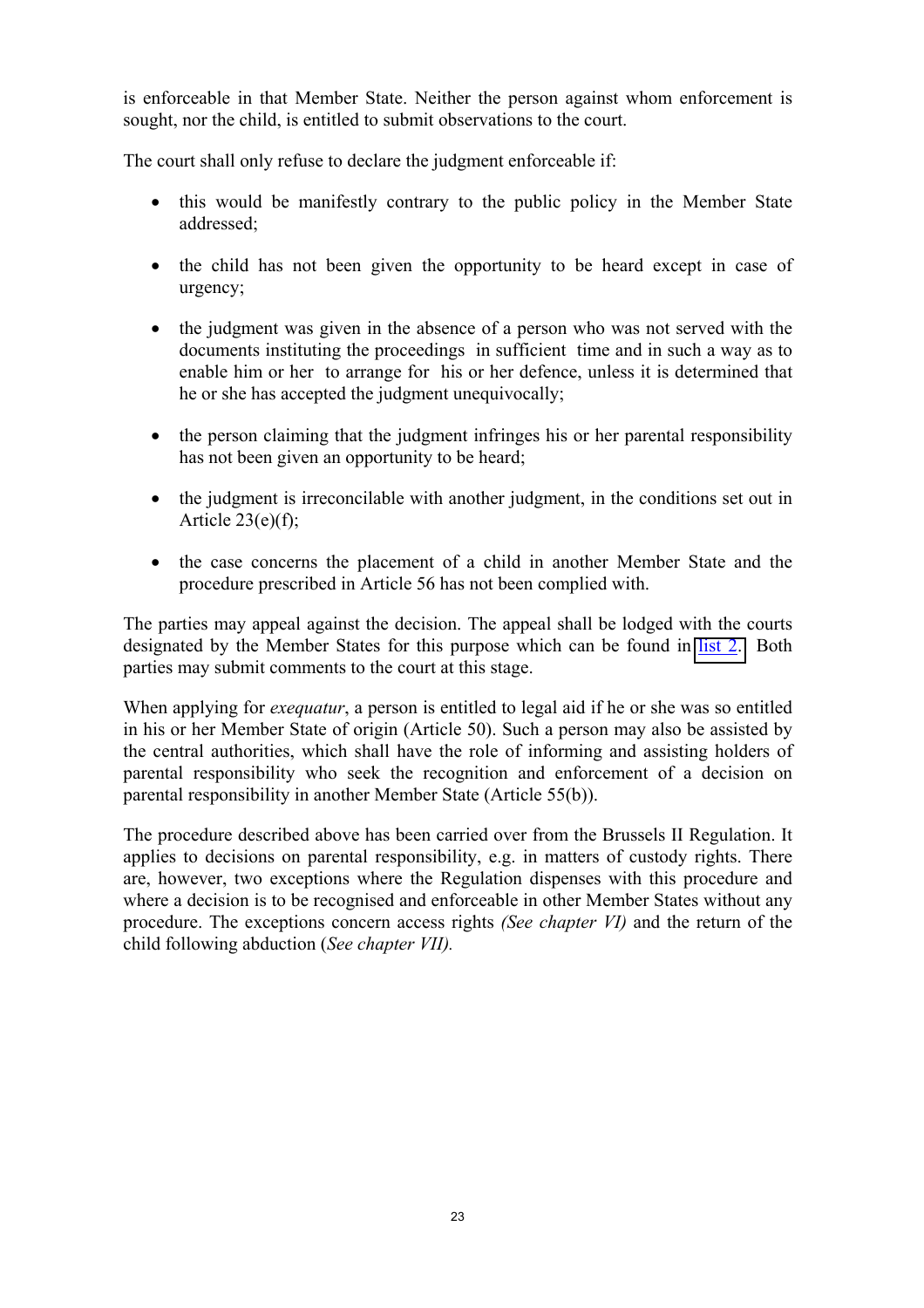## **VI. The rules on access rights**

1. Access rights are directly recognised and enforceable under the Regulation

### Articles 40,41

One of the main objectives of the Regulation is to ensure that a child can maintain contact with all holders of parental responsibility after a separation even when they live in different Member States. The Regulation will facilitate the exercise of cross-border access rights by ensuring that a judgment on access rights issued in one Member State is directly recognised and enforceable in another Member State provided it is accompanied by a certificate. The consequence of this new rule is two-fold: (a) it is no longer necessary to apply for an "*exequatur"* and (b) it is no longer possible to oppose the recognition of the judgment. The judgment is to be certified in the Member State of origin provided certain procedural safeguards have been respected. The new procedure does not prevent holders of parental responsibility from seeking recognition and enforcement of a judgment by applying for *exequatur* under the relevant parts of the Regulation if they wish to do so (Article 40(2)) *(See chapter V).*

2. Which access rights are concerned?

"Access rights" include in particular the right to take a child to a place other than the habitual residence for a limited period of time (Article 2(10)).

The new rules on access rights apply to any access rights, irrespective of who is the beneficiary thereof. According to national law access rights may be attributed to the parent with whom the child does not reside, or to other family members, such as grandparents or third persons.

"Access rights" include all forms of contacts between the child and the other person, including for instance contact by telephone or e-mail.

The new rules on recognition and enforcement apply only to judgments that grant access rights. Conversely, decisions that refuse a request for access rights are governed by the general rules on recognition.

### 3. What are the conditions for issuing a certificate?

A judgment on access rights is directly recognised and enforceable in another Member State provided it is accompanied by a certificate, which shall be issued by the judge of origin who issued the judgment. The certificate guarantees that certain procedural safeguards have been respected during the procedure in the Member State of origin.

> Articles 40,41 and Annex III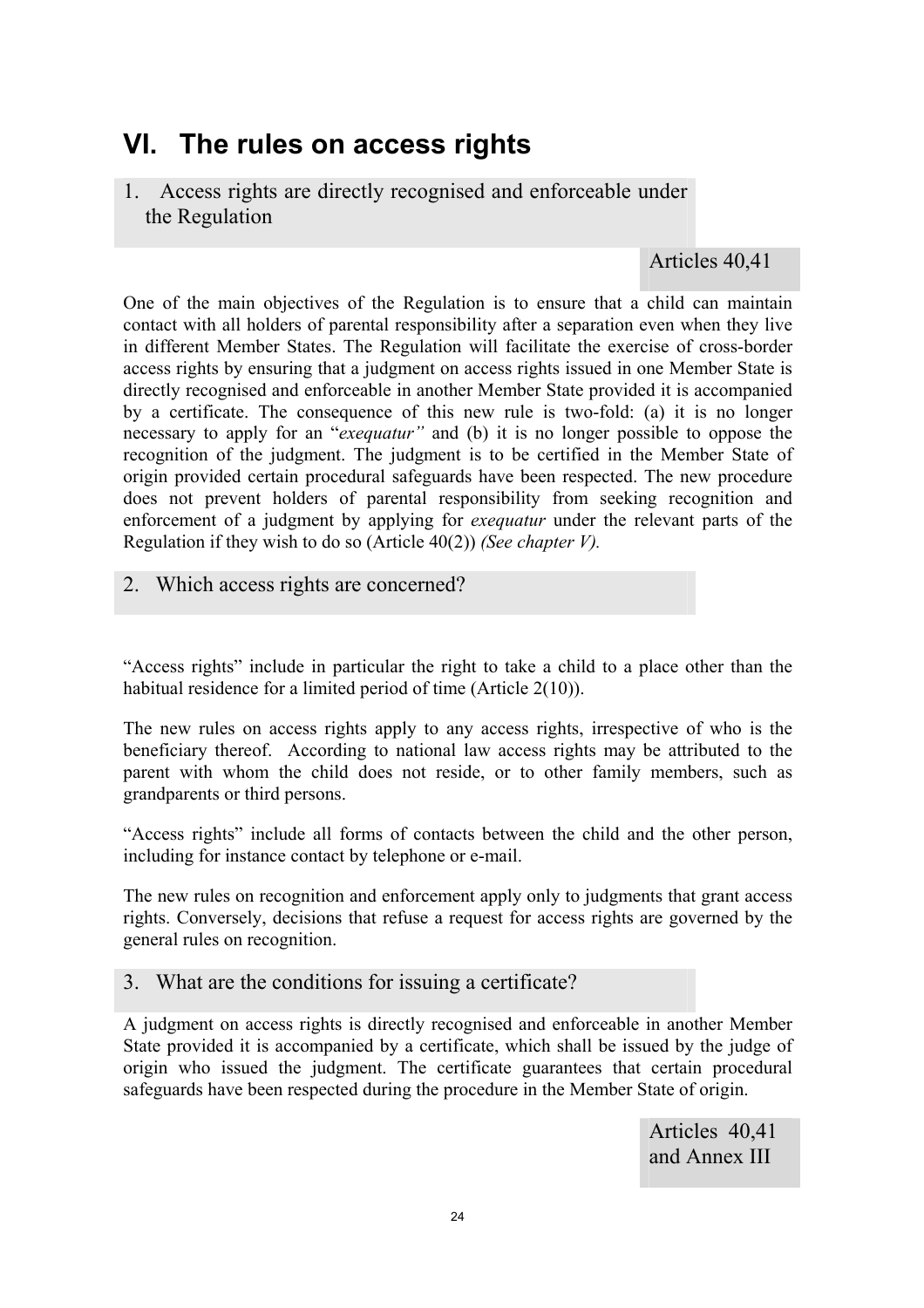The judge of origin shall issue the certificate once he/she has verified that the following procedural safeguards have been respected:

- $\triangleright$  all parties have been given the opportunity to be heard;
- $\triangleright$  the child has been given an opportunity to be heard, unless a hearing was considered inappropriate having regard to the age and maturity of the child;
- $\triangleright$  where the judgment was given in default, the defaulting party has been served with the document instituting the proceedings in sufficient time and in a manner enabling that person to prepare his or her defence, or if the person was served with the document but not in compliance with these conditions, it is nevertheless established that the person has accepted the judgment unequivocally.

The judge of origin shall issue the certificate by using the standard form in Annex III in the language of the judgment. The certificate not only indicates whether the abovementioned procedural safeguards have been respected, but it also contains information of a practical nature, intended to facilitate the enforcement of the judgment (e.g. the names and addresses of the holders of parental responsibility and the children concerned, any practical arrangements for the exercise of access rights, any specific obligations on the holder of access rights or the other parent and any restrictions that may be attached to the exercise of access rights). All obligations mentioned in the certificate concerning access rights are, in principle, directly enforceable pursuant to the new rules.

Although this is not regulated in the Regulation, judges may consider that it would be good practice to include in their judgment a description of the reasons why a child has not been given an opportunity to be heard.

If the procedural safeguards have not been respected, the decision will not be directly recognised and declared enforceable in other Member States, but the parties will have to apply for an *exequatur* to this end (*see chapter V).*

4. When shall the judge of origin issue the certificate?

Article 41(1),(3)

This depends on whether, at the time that the judgment is delivered, the access rights are likely to be exercised in a cross-border context.

(a) The access rights involve a cross-border situation

If, at the time the judgment is issued, the access rights concern a cross-border situation, e.g. because one of the parents is a resident of or plans to move to another Member State, the judge shall issue the certificate of his/her own initiative *("ex officio")* when the judgment becomes enforceable, even if only provisionally.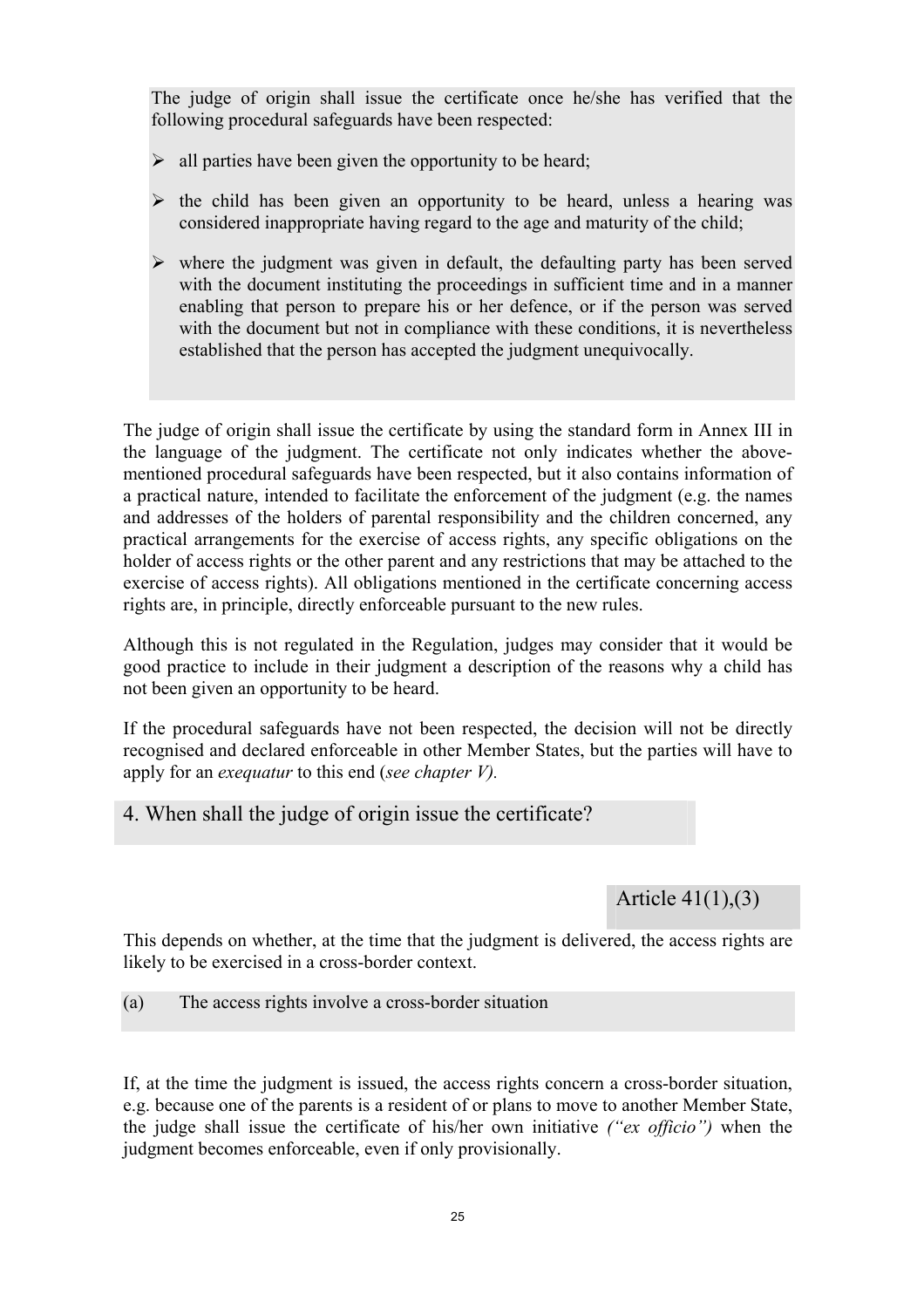The national laws of many Member States provide that judgments on parental responsibility are "enforceable" notwithstanding appeal. If national law does not enable a judgment to be enforceable, whilst an appeal against it is pending, the Regulation confers this right on the judge of origin. The aim is to prevent dilatory appeals from unduly delaying the enforcement of a decision.

(b) The access rights do not involve a cross-border situation

If, at the time the judgment is delivered, there is no indication that the access rights will be exercised across national borders, the judge is not obliged to deliver the certificate. However, if the circumstances of the case indicate there is an actual or potential chance that the access rights will have a cross-border character, judges may consider it good practice to issue the certificate at the same time as the judgment. This could, for instance, be the case where the court in question is situated close to the border of another Member State or where the holders of parental responsibility are of different nationalities.

If the situation subsequently acquires an international aspect, e.g. because one of the holders of parental responsibility moves to another Member State, either party may at that time request the court of origin that delivered the judgment to issue a certificate.

5. Is it possible to appeal against the certificate?

Article 43 and Recital 24

No, it is not possible to appeal against the issuing of a certificate. If the judge of origin has committed an error in filling in the certificate and it does not correctly reflect the judgment, it is possible to make a request for rectification to the court of origin. The national law of the Member State of origin shall apply in that case.

6. What are the effects of the certificate?

Articles 41(1), 45

 $\triangleright$  A judgment on access rights, which is accompanied by a certificate, is directly recognised and enforceable in other Member States

The fact that the judgment on access rights is accompanied by a certificate entails that the holder of access rights may request that the decision is recognised and enforced in another Member State without any intermediate procedure *("exequatur").* In addition,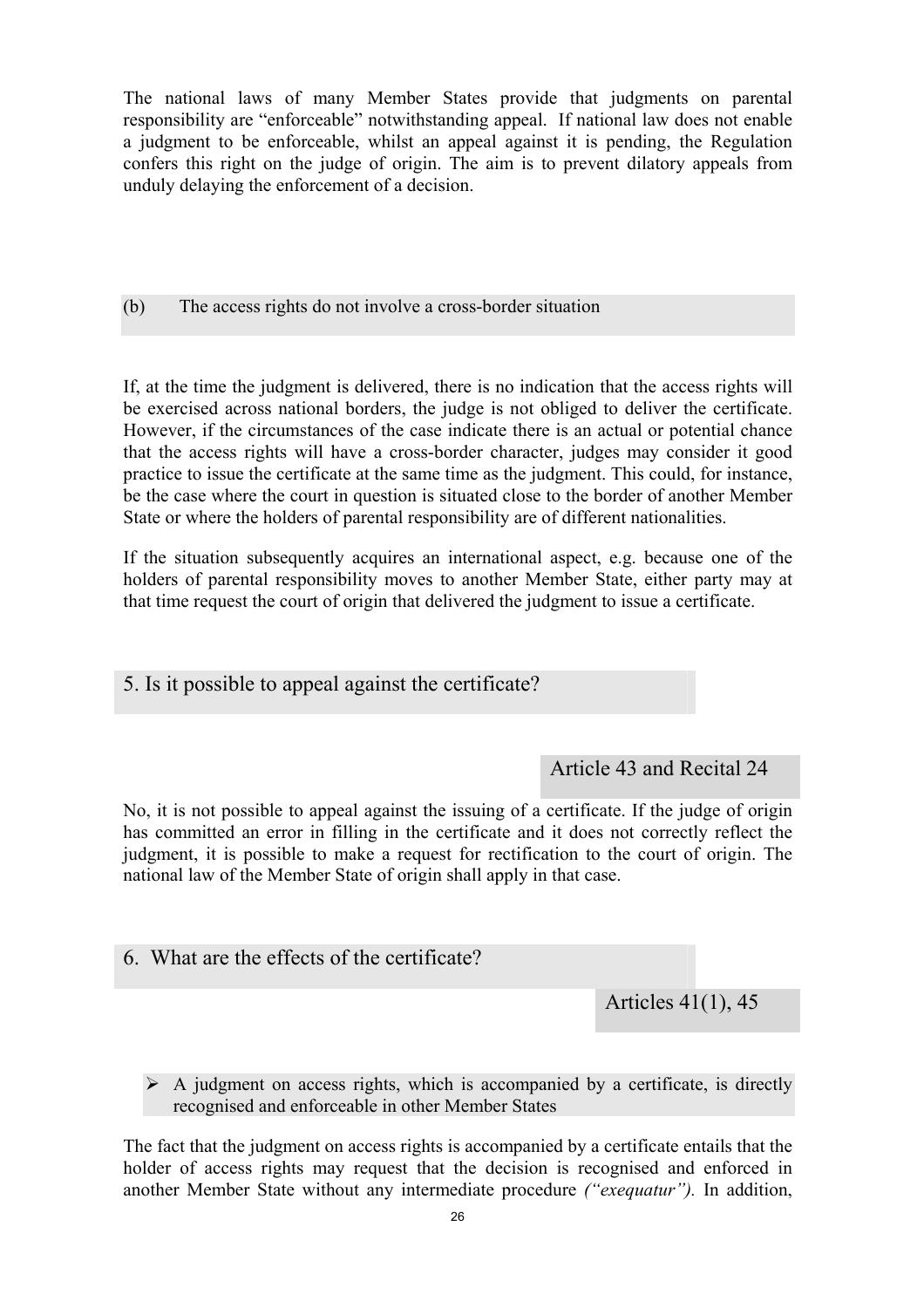the other party may not oppose the recognition of the judgment. Consequently, the grounds of non-recognition listed in Article 23 do not apply to these judgments.

A party who wishes to request the enforcement of access rights in another Member State shall produce a copy of the judgment and the certificate. It is not necessary to translate the certificate, with the exception of point 12 concerning the practical arrangements for the exercise of access rights.

 $\triangleright$  The certificate ensures that the judgment is treated in the other Member State as a judgment issued in that Member State for the purpose of recognition and enforcement

Articles 44, 47

The fact that a judgment is directly recognised and enforceable in another Member State means that it is to be treated as a "national" judgment and be recognised and enforced under the same conditions as a judgment issued in that Member State. If a party does not comply with a judgment on access rights, the other party may directly request the authorities in the Member State of enforcement to enforce it. The enforcement procedure is not governed by the Regulation, but by national law *(See chapter VIII).*

7. The power of the courts in the Member State of enforcement to make practical arrangements for the exercise of access rights

## Article 48

Enforcement can be rendered difficult or even impossible if the judgment contains no or insufficient information on the arrangements of access rights. To ensure that the access rights can nevertheless be enforced in such situations, the Regulation gives the courts of the Member State of enforcement the power to make the necessary practical arrangements for organising the exercise of access rights, whilst respecting the essential elements of the judgment.

Article 48 does not confer jurisdiction as to the substance on the court of enforcement. The practical arrangements ordered pursuant to this provision cease therefore to apply once a court of the Member State having jurisdiction as to the substance of the matter has issued a judgment.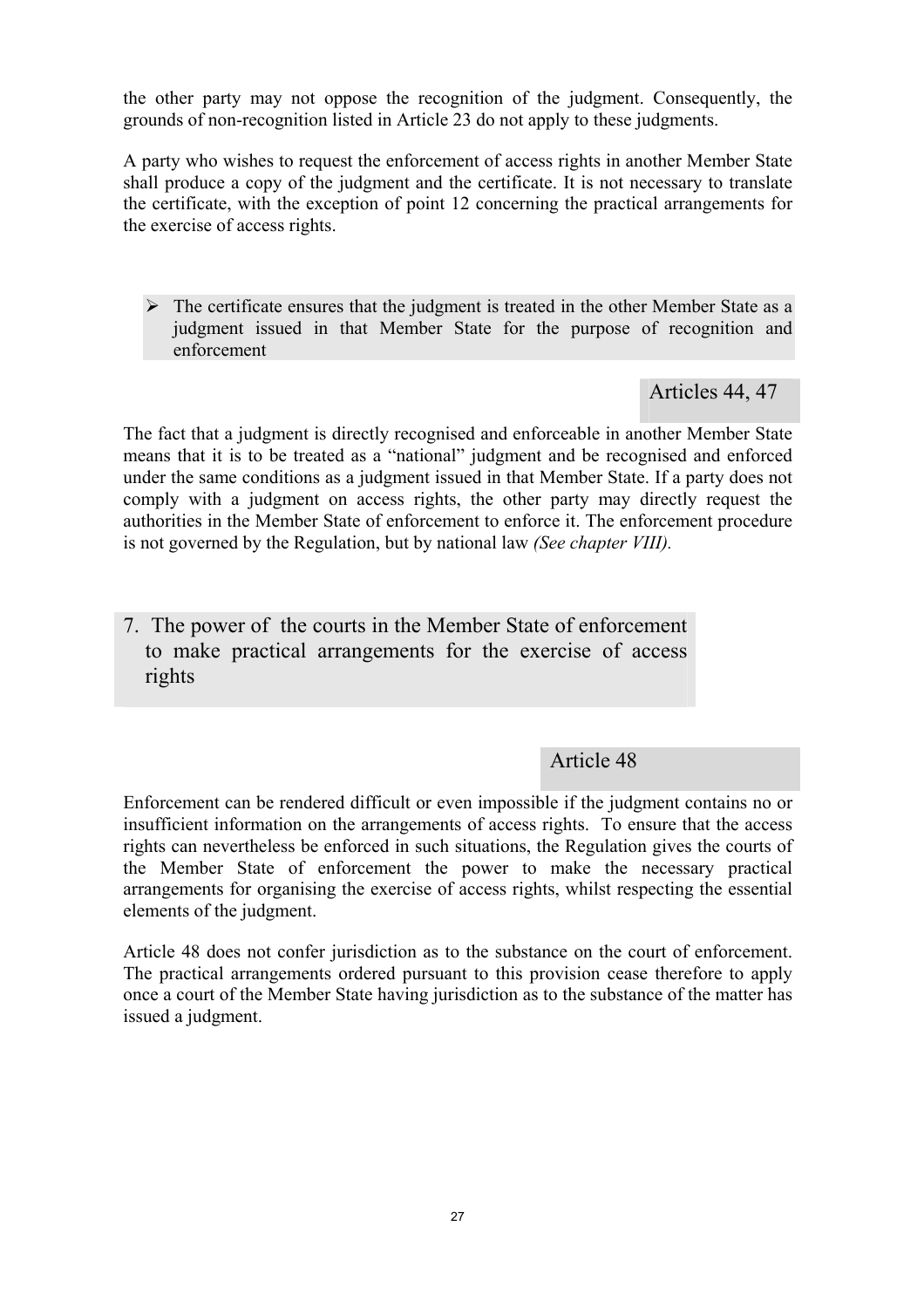## **VII. The rules on child abduction**

Articles 10, 11, 40, 42, 55

The Hague Convention of 25 October 1980 on the civil aspects of international child abduction (["the 1980 Hague Convention"\)](http://www.hcch.net/index_en.php), which has been ratified by all Member States, will continue to apply in the relations between Member States. However, the 1980 Hague Convention is supplemented by certain provisions of the Regulation, which come into play in cases of child abduction between Member States. The rules of the Regulation prevail over the rules of the Convention in relations between Member States in matters covered by the Regulation.

The Regulation aims at deterring parental child abduction between Member States and, if such nevertheless take place, ensuring the prompt return of the child to his or her Member State of origin. For the purpose of the Regulation, child abduction covers both wrongful removal and wrongful retention (Article  $2(11)$ ). What follows applies to cases both situations.

Where a child is abducted from one Member State ("the Member State of origin") to another Member State ("the requested Member State"), the Regulation ensures that the courts of the Member State of origin retain jurisdiction to decide on the question of custody notwithstanding the abduction. Once a request for the return of the child is lodged before a court in the requested Member State, this court applies the 1980 Hague Convention as complemented by the Regulation. If the court of the requested Member State decides that the child shall not return, it shall immediately transmit a copy of its decision to the competent court of the Member State of origin. This court may examine a question on custody at the request of a party. If the court takes a decision entailing the return of the child, this decision is directly recognised and enforceable in the requested Member State without the need for *exequatur*. *(See flowchart on p. 41)* 

### **The main principles of the new rules on child abduction**

- 1. Jurisdiction remains with the courts of Member State of origin (see chart p. 31).
- 2. The courts of the requested Member State shall ensure the prompt return of the child (see chart p. 35)
- 3. If the court of the requested Member State decides not to return the child, it must transmit a copy of its decision to the competent court in Member State of origin, which shall notify the parties. The two courts shall co-operate (see chart p. 40)
- 4. If the court of the Member State of origin decides that the child shall return, *exequatur* is abolished for this decision and it is directly enforceable in the requested Member State (see chart on p. 40).
- 5. The central authorities of the Member State of origin and the requested Member State shall co-operate and assist the courts in their tasks.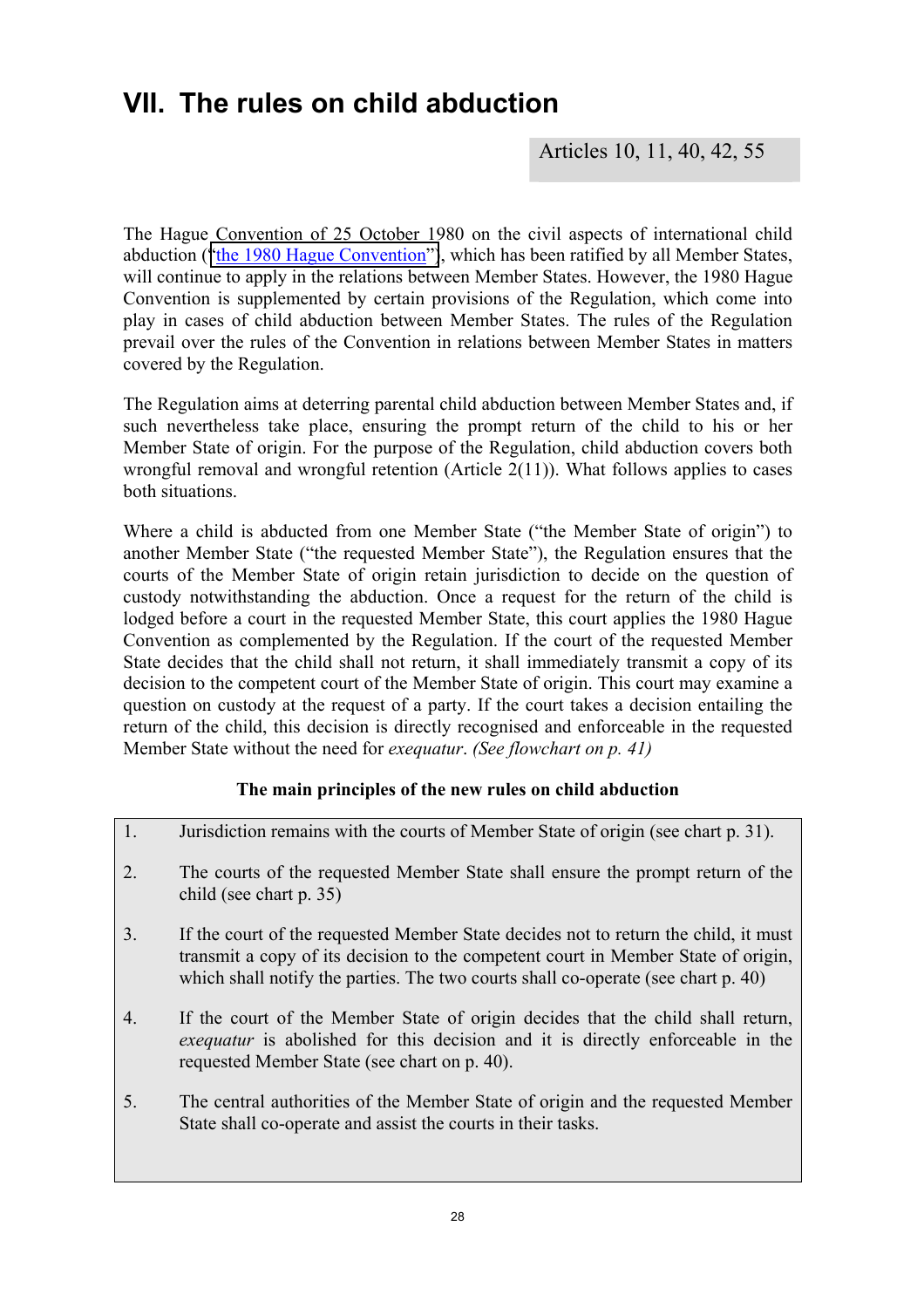As a general remark, it is appropriate to recall that the complexity and nature of the issues addressed in the various international instruments in the field of child abduction calls for specialised or well-trained judges. Although the organisation of courts falls outside the scope of the Regulation, the experiences of Member States which have concentrated jurisdiction to hear cases under the 1980 Hague Convention in a limited number of courts or judges are positive and show an increase of quality and efficiency.

### 1. Jurisdiction

Article 10

To deter parental child abduction between Member States, Article 10 ensures that the courts of the Member State where the child was habitually resident before the abduction ("Member State of origin") remain competent to decide on the substance of the case also after the abduction. Jurisdiction may be attributed to the courts of the new Member State ("the requested Member State") only under very strict conditions (*see flowchart p. 31).* 

The Regulation allows for the attribution of jurisdiction to the courts of the requested Member State in two situations only:

## **Situation 1:**

 $\triangleright$  The child has acquired habitual residence in the requested Member State

#### **and**

 $\triangleright$  All those with rights of custody have acquiesced in the abduction.

### **OR**

### **Situation 2:**

 $\triangleright$  The child has acquired habitual residence in the requested Member State and has resided in that Member State for at least one year after those with rights of custody learned or should have learned of the whereabouts of the child

### **and**

 $\triangleright$  the child has settled in the new environment

### **and, additionally, at least one of the following conditions is met:**

- $\triangleright$  no request for the return of the child has been lodged within the year after the leftbehind parent knew or should have known the whereabouts of the child;
- $\triangleright$  a request for return was made but has been withdrawn and no new request has been lodged within that year;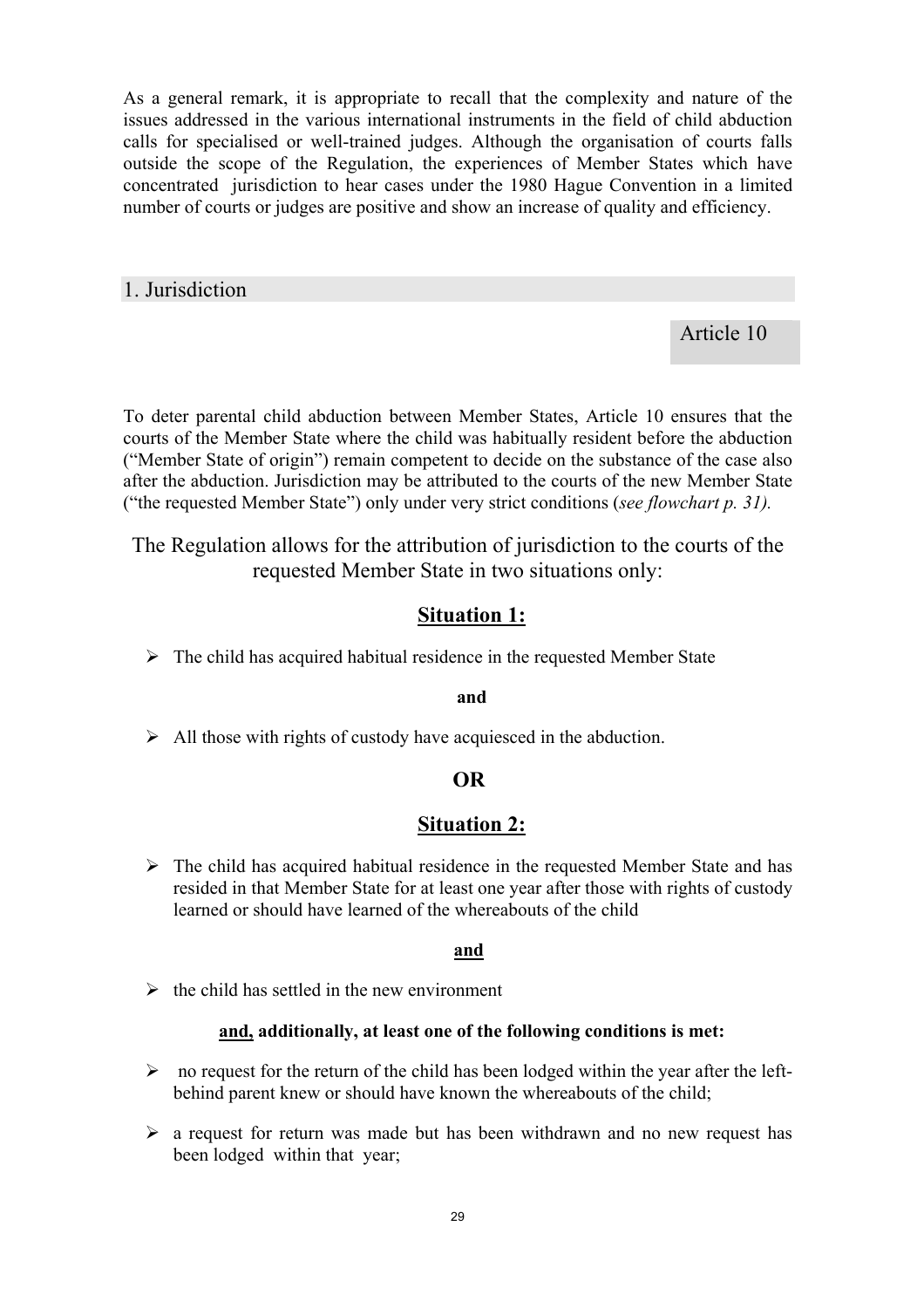- $\triangleright$  a decision on non-return has been issued in the requested State and the courts of both Member States have taken the requisite steps under Article 11(6), but the case has been closed pursuant to Article 11(7) because the parties have not made submissions within 3 months of notification;
- $\triangleright$  the competent court of origin has issued a judgment on custody which does not entail the return of the child.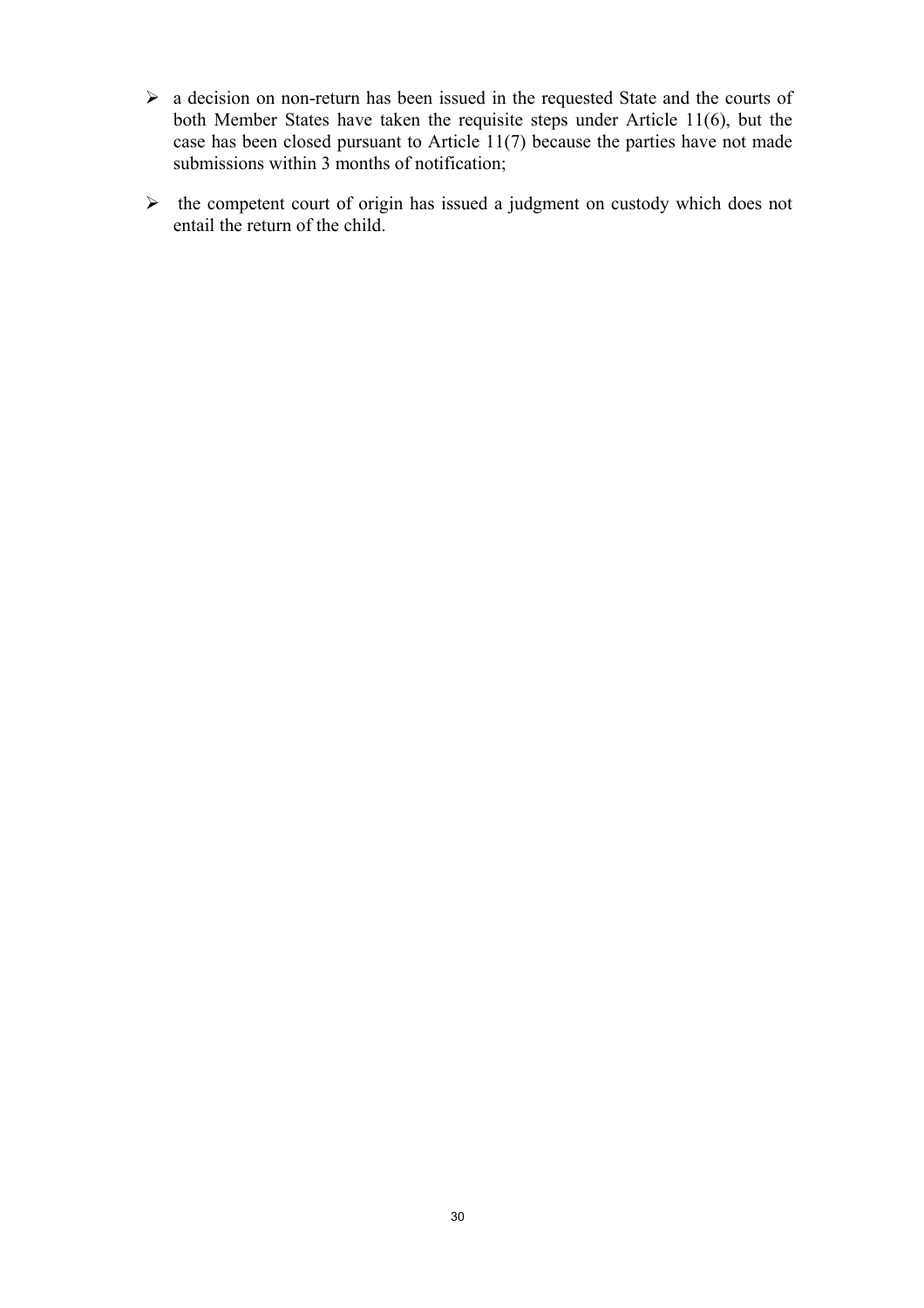### **Article 10: Jurisdiction in child abduction cases**

|                                         |                                     | <b>Example:</b> A child is abducted from Member State A to Member State B. Which court                                                                                                                                                                                                                       |            |                                         |
|-----------------------------------------|-------------------------------------|--------------------------------------------------------------------------------------------------------------------------------------------------------------------------------------------------------------------------------------------------------------------------------------------------------------|------------|-----------------------------------------|
|                                         | isdiction<br>to                     | decide<br>the<br>substance<br>on                                                                                                                                                                                                                                                                             | 0f<br>the  |                                         |
|                                         |                                     | <b>SITUATION 1:</b>                                                                                                                                                                                                                                                                                          |            |                                         |
|                                         | <b>NO</b>                           | The child has acquired habitual<br>residence in Member State B<br>and all those with rights of<br>custody acquiesce in the<br>abduction.                                                                                                                                                                     | <b>YES</b> |                                         |
|                                         |                                     |                                                                                                                                                                                                                                                                                                              |            |                                         |
| The courts                              |                                     | The child has acquired habitual<br>residence and resided in Member<br>State B for more than 1 year since<br>those with rights of custody learned<br>or should have learned of the<br>whereabouts of the child                                                                                                |            | The courts                              |
| of                                      |                                     | and<br>the child is settled in his/her new<br>environment                                                                                                                                                                                                                                                    |            | of                                      |
| <b>Member</b><br><b>State A</b><br>have |                                     | and, one of the four following conditions is fulfilled:<br>The relevant holder of rights of custody<br>has not requested the return of the<br>child within a year after he/she<br>learned or should have learned of the<br>whereabouts of the child or                                                       |            | <b>Member</b><br><b>State B</b><br>have |
| jurisdiction                            | $\bullet$<br><b>NO</b><br>$\bullet$ | the custody holder has withdrawn a<br>request for return within a year and no<br>new request has been lodged within<br>that time or<br>a court of Member State B has decided<br>that the child shall not return and has -<br>transmitted a copy of its decision to the<br>competent court in Member State A, | <b>YES</b> | jurisdiction                            |
|                                         | $\bullet$                           | but none of the parties has requested<br>the latter court to examine the case<br>within the time-scale set by Article<br>11(7) or<br>upon request of a party, the court of<br>Member State A has issued a<br>judgment on custody which does not<br>entail the return of the child.                           |            |                                         |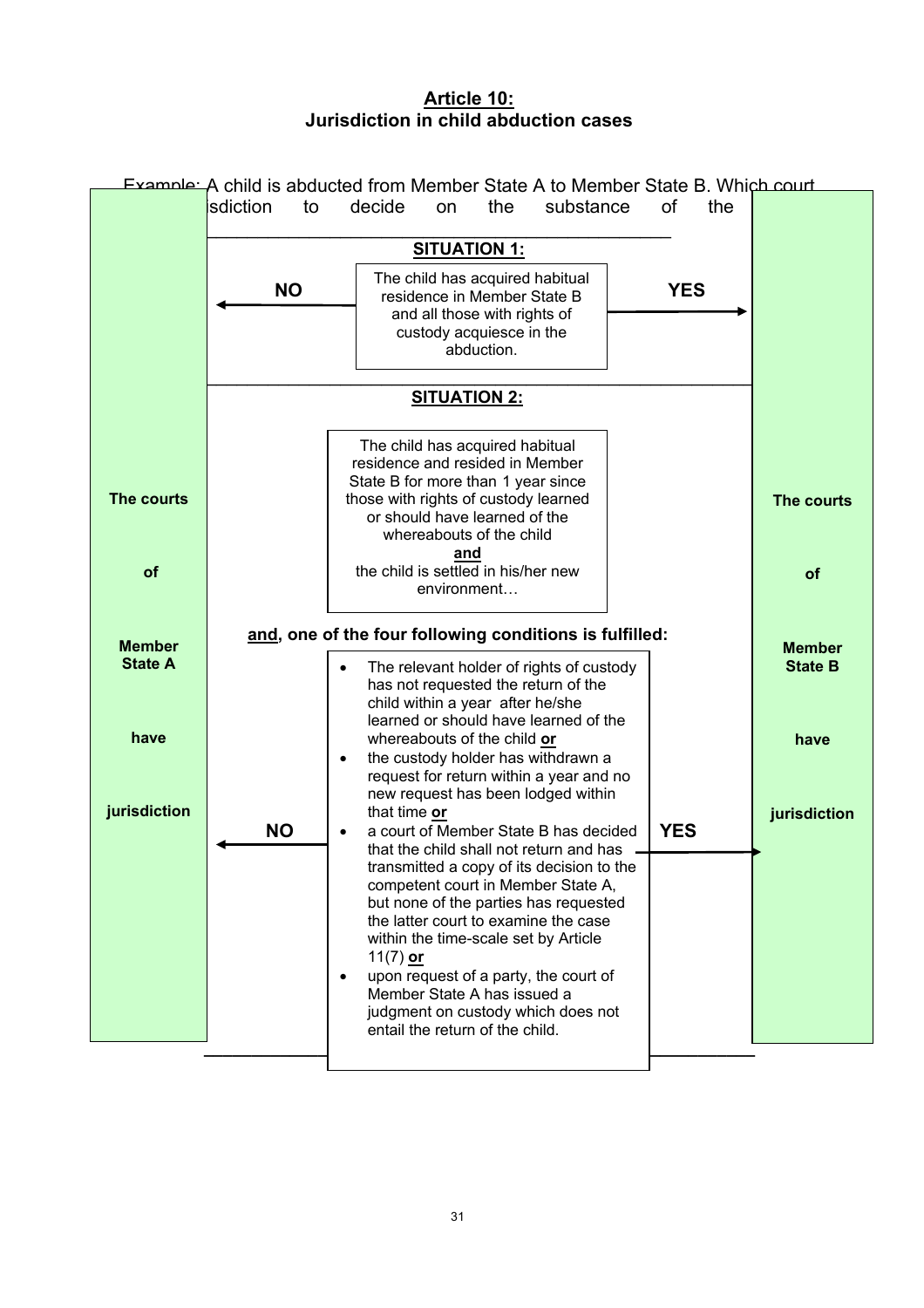### 2. Rules to ensure the prompt return of the child

## Article 11(1)-(5)

When a court of a Member State receives a request for the return of a child pursuant to the 1980 Hague Convention, it shall apply the rules of the Convention as complemented by Article 11 (1) to (5) of the Regulation (*see flowchart p. 35*). To this end, the judge may find it useful to consult the relevant case-law under this Convention which is available at the INCADAT database set up by the Hague Conference on Private International Law. The explanatory report and the Practice Guides concerning this Convention can also be of use *(*[see website of the Hague Conference on Private](http://www.hcch.net/index_en.php)  [International Law\).](http://www.hcch.net/index_en.php) 

2.1. The court shall assess whether an abduction has taken place under the terms of the Regulation  $\Delta$  Article 2(11)(a),(b)

The judge shall first determine whether a "wrongful removal or retention" has taken place in the sense of the Regulation. The definition in Article 2(11) is very similar to the definition of the 1980 Hague Convention (Article 3) and covers a removal or retention of a child in breach of custody rights under the law of the Member State where the child was habitually resident before the abduction. However, the Regulation adds that custody is to be considered to be exercised jointly when one of the holders of parental responsibility cannot decide on the child's place of residence without the consent of the other holder of parental responsibility. As a result, a removal of a child from one Member State to another without the consent of the relevant person constitutes child abduction under the Regulation. If the removal is lawful under national law, Article 9 of the Regulation may apply.

2.2. The court shall always order the return of the child if he or she can be protected in the Member State of origin Article 11(4)

The Regulation reinforces the principle that the court shall order the immediate return of the child by restricting the exceptions of Article 13(b) of the 1980 Hague Convention to a strict minimum. The principle is that the child shall always be returned if he/she can be protected in the Member State of origin.

Article 13(b) of the 1980 Hague Convention stipulates that the court is not obliged to order the return if it would expose the child to physical or psychological harm or put him/her in an intolerable situation. The Regulation goes a step further by extending the obligation to order the return of the child to cases where a return could expose the child to such harm, but it is nevertheless established that the authorities in the Member State of origin have made or are prepared to make adequate arrangements to secure the protection of the child after the return.

The court must examine this on the basis of the facts of the case. It is not sufficient that procedures exist in the Member State of origin for the protection of the child, but it must be established that the authorities in the Member State of origin have taken concrete measures to protect the child in question.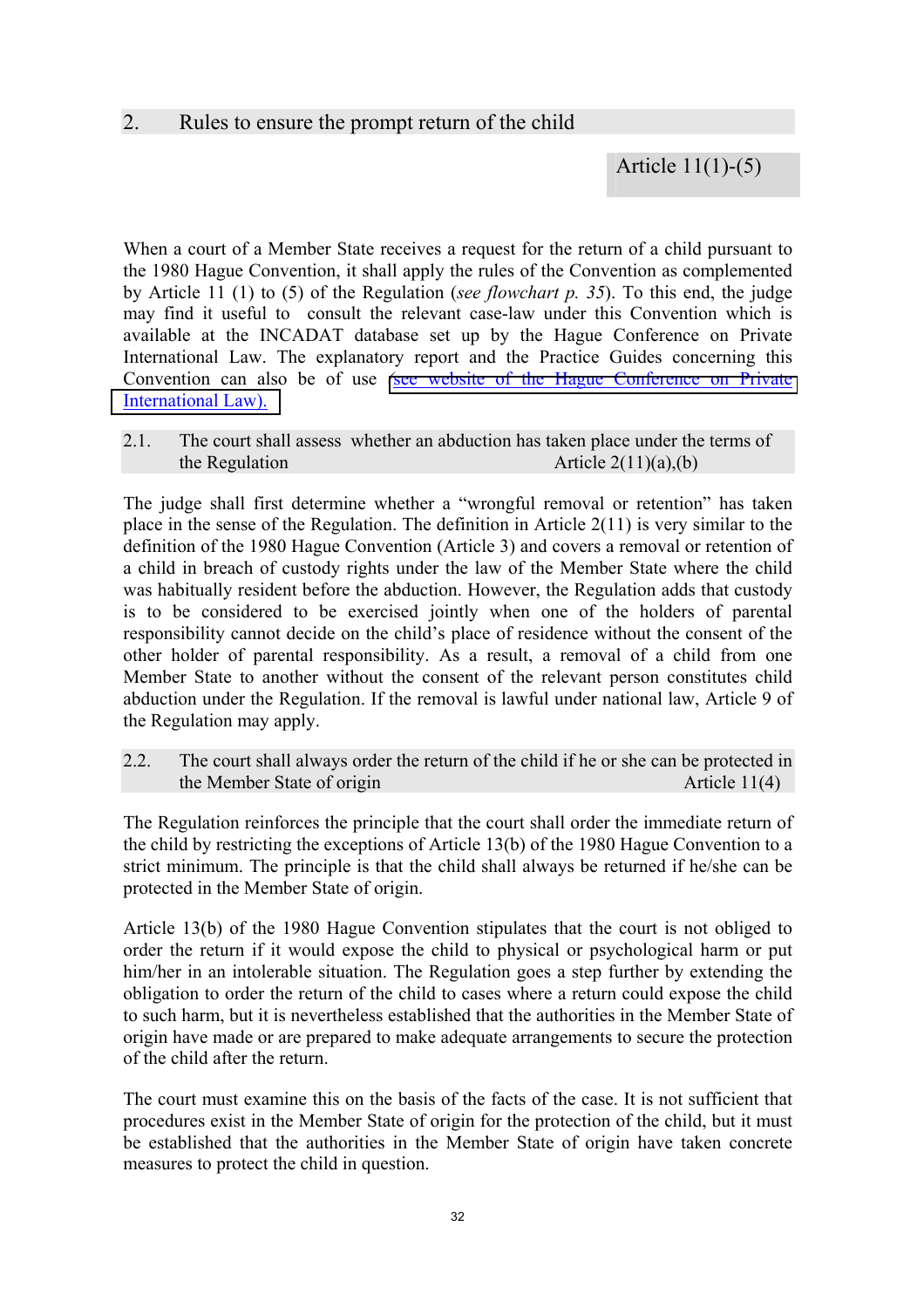It will generally be difficult for the judge to assess the factual circumstances in the Member State of origin. The assistance of the central authorities of the Member State of origin will be vital to assess whether or not protective measures have been taken in that country and whether they will adequately secure the protection of the child upon his or her return. (*see chapter X)*.

2.3. The child and the requesting party shall have the opportunity to be heard Article 11(2),(5)

The Regulation reinforces the right of the child to be heard during the procedure. Hence, the court shall give the child the opportunity to be heard unless the judge considers it inappropriate due to the child's age and degree of maturity. (*See chapter IX*).

In addition, the court cannot refuse to return the child without first giving the person who requested the return the opportunity to be heard. Having regard to the strict time-limit, the hearing shall be carried out in the quickest and most efficient manner available. One possibility is to use the arrangements laid down in Regulation (EC) No 1206/2001 on cooperation between the courts of the Member States in taking of evidence in civil or commercial matters (["the Evidence Regulation"\)](http://europa.eu.int/servlet/portail/RenderServlet?search=RefPub&lg=en&nb_docs=25&domain=&in_force=NO&year=2001&month=6&day=&coll=JOL&nu_jo=174&page=1). This Regulation, which applies as of 1 January 2004, facilitates the co-operation between courts of different Member States in the taking of evidence in e.g. family law matters. A court may either request the competent court of another Member State to take evidence or take evidence directly in the other Member State. Given that the court must decide within 6 weeks on the return of the child*,* the request must necessarily be executed without any delay, and considerably within the general 90 days time limit, prescribed by Article 10(1) of the Evidence Regulation. The use of video-conference and tele-conference, which is proposed in Article 10(4) of the above Regulation, could be particularly useful to take evidence in these cases.

#### 2.4. The court shall issue a decision within a six-week deadline Article 11(3)

The court must apply the most expeditious procedures available under national law and issue a decision within six weeks from being seised with the request (*a link to a list of the applicable procedures of the different Member States will be added)*. This time limit may only be exceeded if exceptional circumstances make it impossible to respect.

With regard to decisions ordering the return of the child, Article 11(3) does not specify that such decisions, which are to be given within six weeks, shall be enforceable within the same period. However, this is the only interpretation which would effectively guarantee the objective of ensuring the prompt return of the child within the strict timelimit. This objective could be undermined if national law allows for the possibility for appeal of a return order and meanwhile suspends the enforceability of that decision, without imposing any time-limit on the appeal procedure.

For these reasons, national law should seek to ensure that a return order issued within the prescribed six week time-limit is "enforceable". The way to achieve this goal is a matter of national law. Different procedures may be envisaged to this end, e.g.: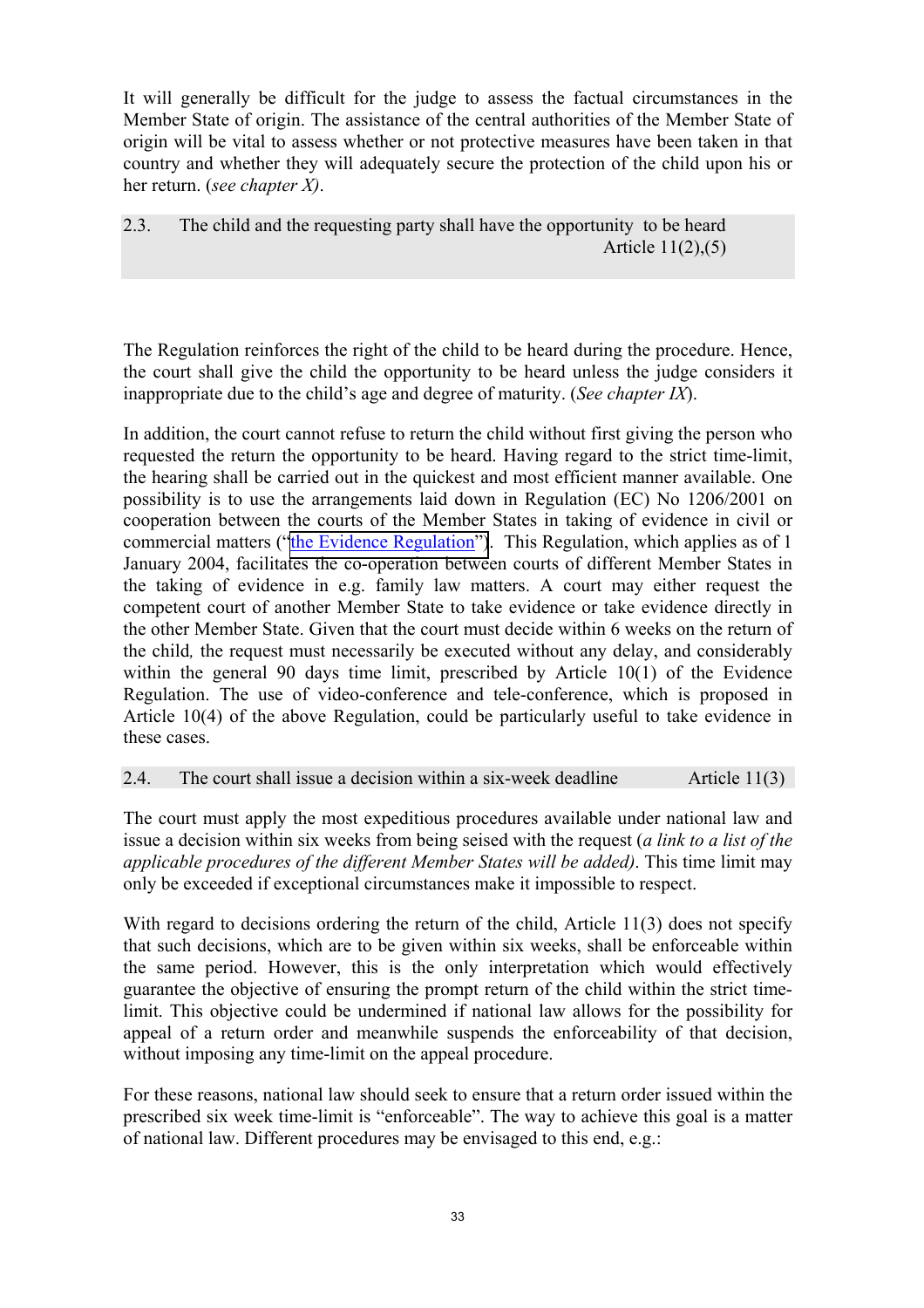- (a) National law may preclude the possibility of an appeal against a decision entailing the return of the child, or
- (b) National law may allow for the possibility for appeal, but provide that a decision entailing the return of the child is enforceable pending any appeal.
- (c) In the event that national law allows for the possibility of appeal, and suspends the enforceability of the decision, the Member States should put in place procedures to ensure an accelerated hearing of the appeal so as to ensure the respect of the six-week dead-line.

The procedures described above should apply *mutatis mutandis* also to non-return orders in order to minimise the risk of parallel proceedings and contradictory decisions. A situation could otherwise arise where a party appeals against a decision on non-return that is issued just before the six weeks deadline elapses and at the same time requests the competent court of origin to examine the case.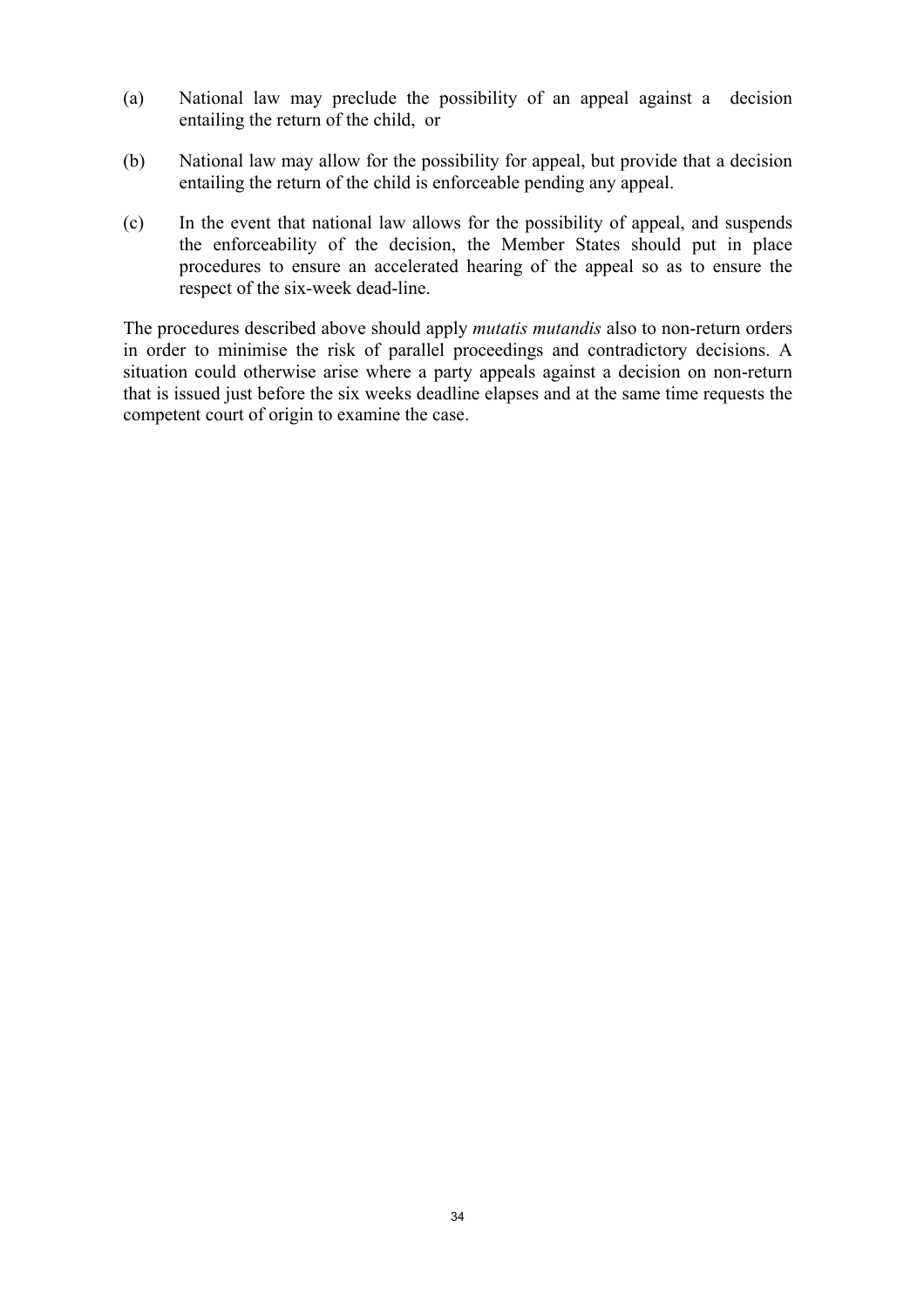## **The return of the child**

NB: The rules of the Regulation (Art. 11(2 to 5)) prevail over the relevant rules of the Convention.

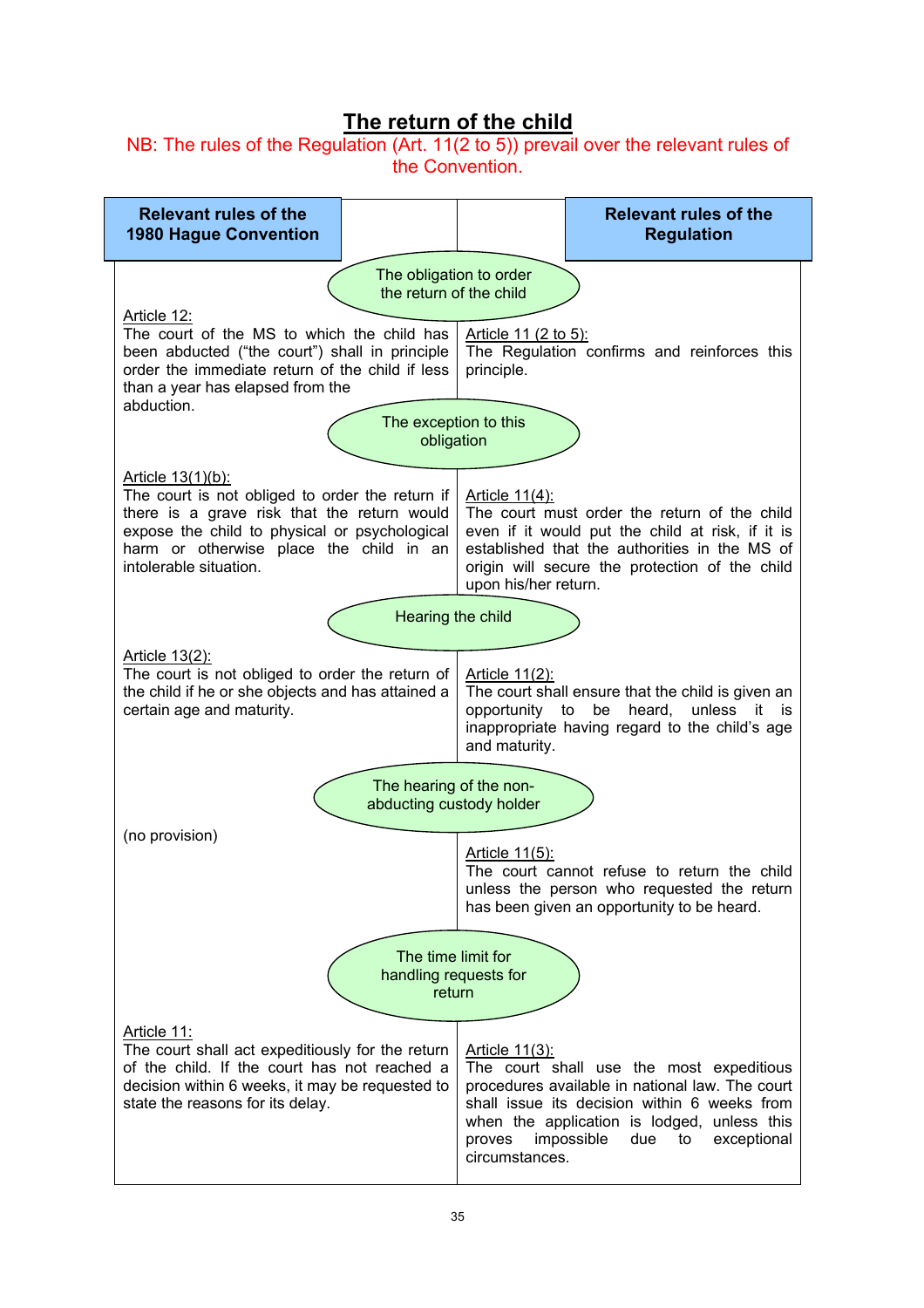## 3. What happens if the court decides that the child shall not return?

Article 11 (6)-(7)

#### ¾ **The competent court shall transmit a copy of the decision on non-return to the competent court in the Member State of origin.**

Having regard to the strict conditions set out in Article 13 of the 1980 Hague Convention and Article 11(2) to (5) of the Regulation, the courts are likely to decide that the child shall return in the vast majority of cases.

However, in those exceptional cases where a court nevertheless decides that a child shall not return pursuant to Article 13 of the 1980 Hague Convention, the Regulation foresees a special procedure in Article 11(6) and (7).

This requires a court which has issued a decision on non-return to transmit a copy of its decision together with the relevant documents to the competent court in the Member State of origin. This transmission can take place either directly from one court to another, or via the central authorities in the two Member States. The court in the Member State of origin is to receive the documents within a month of the decision on non-return.

The court of origin shall notify the information to the parties and invite them to make submissions, in accordance with national law, within three months of the date of notification, to indicate whether they wish that the court of origin examines the question of custody of the child.

If the parties do not submit comments within the three month time-limit, the court of origin shall close the case.

The court of origin shall examine the case if at least one of the parties submits comments to that effect. Although the Regulation does not impose any time-limit on this, the objective should be to ensure that a decision is taken as quickly as possible.

### ¾ **To which court shall the decision on non-return be transmitted?**

The decision on non-return and the relevant documents shall be transferred to the court which is competent to decide on the substance of the case.

If a court in the Member State has previously issued a judgment concerning the child in question, the documents shall in principle be transmitted to that court. In the absence of a judgment, the information shall be sent to the court which is competent according to the law of that Member State, in most cases where the child was habitually resident before the abduction. The European Judicial Atlas in Civil Matters can be a useful tool to find the competent court in the other Member State [\(Judicial Atlas](http://europa.eu.int/comm/justice_home/judicialatlascivil/html/index.htm)*).* The central authorities appointed under the Regulation can also assist the judges in finding the competent court in the other Member State *(see chapter IX).*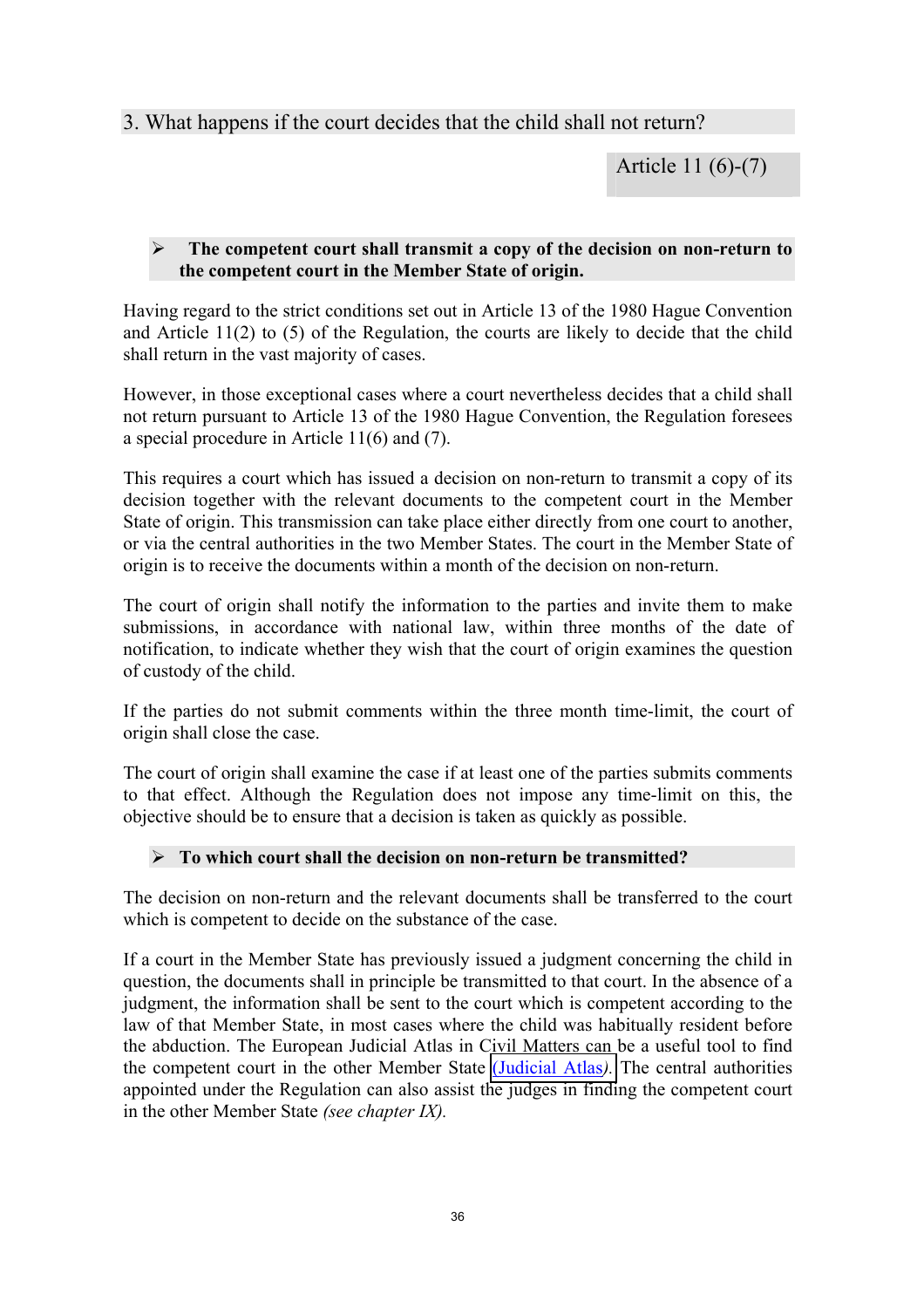#### ¾ **Which documents shall be transmitted and in which language?**

Article 11(6) provides that the court which has issued the decision on non-return shall transmit a copy of the decision and of the "relevant documents, in particular a transcript of the hearings before the court". It is for the judge who has taken the decision to decide which documents are relevant. To this end, the judge shall give a fair representation of the most important elements highlighting the factors influencing the decision. In general, this would include the documents on which the judge has based his or her decision, including e.g. any reports drawn up by social welfare authorities concerning the situation of the child. The other court must receive the documents within one month from the decision.

The mechanisms of translation are not governed by Article 11(6). Judges should try to find a pragmatic solution which corresponds to the needs and circumstances of each case. Subject to the procedural law of the State addressed, translation may not be necessary if the case is transferred to a judge who understands the language of the case. If a translation proves necessary, it could be limited to the most important documents. The central authorities may also be able to assist in providing informal translations. If it is not possible to carry out the translation within the one month time limit, it should be carried out in the Member State of origin.

4. The court of origin is competent to deal with the substance of the case in its entirety

Articles 11(7) and 42

The court of origin which takes a decision in the context of Article 11(7) is competent to deal with the substance of the case in its entirety. Its jurisdiction is therefore not limited to deciding upon the custody of the child, but may also decide for example on access rights. The judge should, in principle, be in the position that he or she would have been in if the abducting parent had not abducted the child but instead had seised the court of origin to modify a previous decision on custody or to ask for a authorisation to change the habitual residence of the child. It could be that the person requesting return of the child did not have the residence of the child before the abduction, or even that that person is willing to accept a change of the habitual residence of the child in the other Member State provided that his or her visiting rights are modified accordingly.

### 5. The procedure before the court of origin

The court of origin should apply certain procedural rules when examining the case. Compliance with these rules will later allow the court of origin to deliver the certificate mentioned in Article 42(2).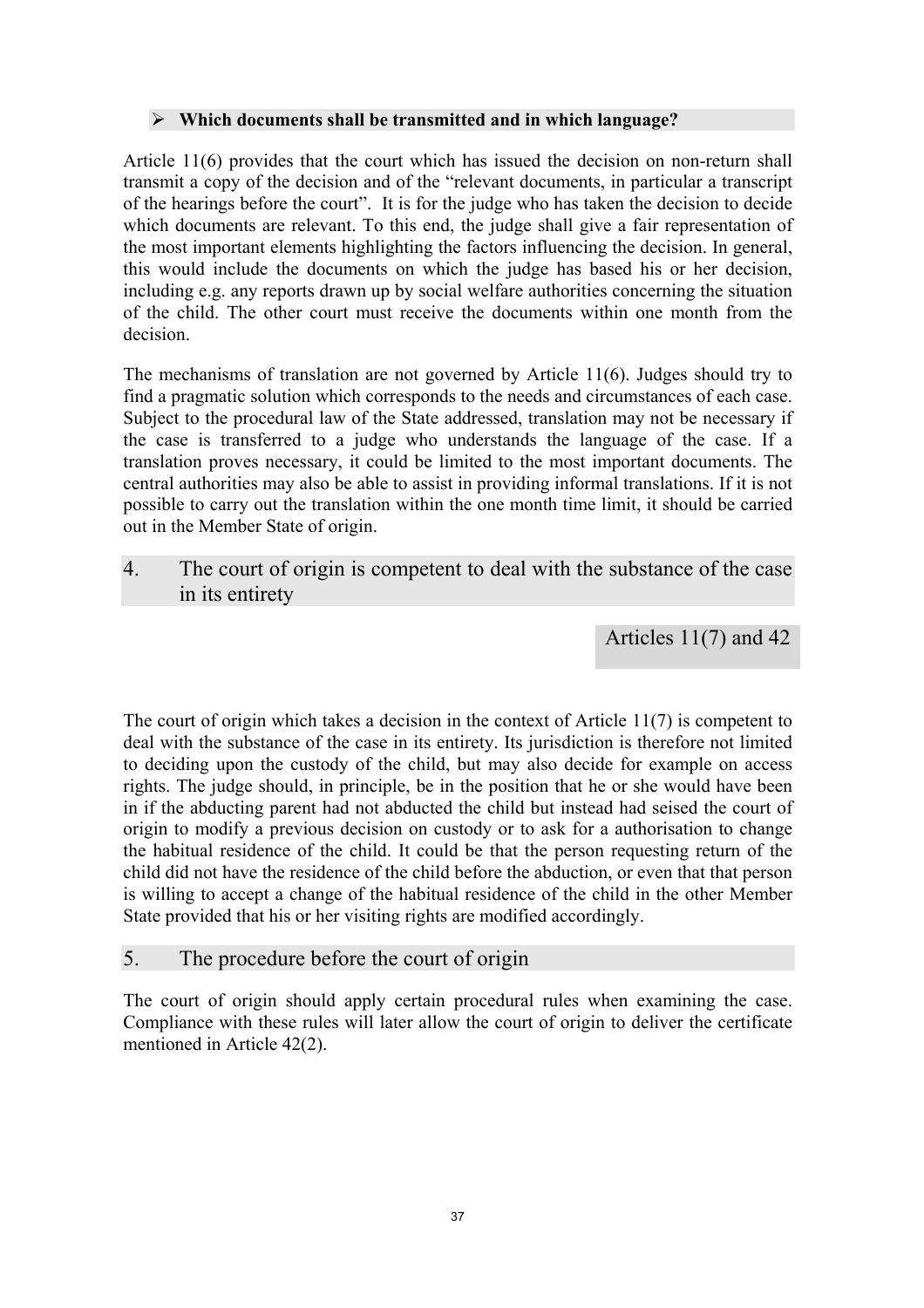The judge of origin should ensure that:

- $\triangleright$  all parties are given the opportunity to be heard;
- $\triangleright$  the child is given an opportunity to be heard, unless a hearing is considered inappropriate having regard to the age and maturity of the child;
- $\triangleright$  his/her judgment takes into account the reasons for and evidence underlying the decision on non-return.

### Certain practical aspects

¾ **How can the judge of origin take account of the reasons underlying the decision on non-return?** 

It is necessary to establish cooperation between the two judges in order for the judge of origin to be able properly to take account of the reasons for and the evidence underlying the decision on non-return. If the two judges speak and/or understand a common language, they should not hesitate to make contact directly by telephone or e-mail for this purpose. If there are language problems, the central authorities will be able to assist *(see chapter X).*

### $\triangleright$  How will it be possible to hear the abducting custody holder and the child if **they stay in the other Member State?**

The fact that the abducting custody holder and the abducted child are not likely to travel to the Member State of origin to attend the proceeding requires that their evidence can be given from the Member State where they find themselves. One possibility is to use the arrangements laid down in Regulation (EC) No 1206/2001 (["the Evidence Regulation"\)](http://europa.eu.int/servlet/portail/RenderServlet?search=RefPub&lg=en&nb_docs=25&domain=&in_force=NO&year=2001&month=6&day=&coll=JOL&nu_jo=174&page=1) This Regulation, which applies as of 1 January 2004, facilitates the co-operation between courts of Member States in the taking of evidence in e.g. family law matters. A court may either request the competent court of another Member State to take evidence or take evidence directly in that other Member State. The Regulation proposes the taking of evidence by means of video-conference and tele-conference.

The fact that child abduction constitutes a criminal offence in certain Member States should also be taken into account. Those Member States should take the appropriate measures to ensure that the abducting custody holder can participate in the court proceeding in the Member State of origin without risking criminal sanctions. Again a solution could be found by using the arrangements laid down in the Evidence Regulation. Another solution could be put in place special arrangements to ensure the free passage to and from the Member State of origin to facilitate the personal participation in the procedure before the court of that State of the individual who abducted the child.

If the court of origin takes a decision that does not entail the return of the child, the case is to be closed. Jurisdiction to decide on the question of substance is then attributed to the courts of the Member State to which the child has been abducted (*See flowcharts p. 35 and 41).*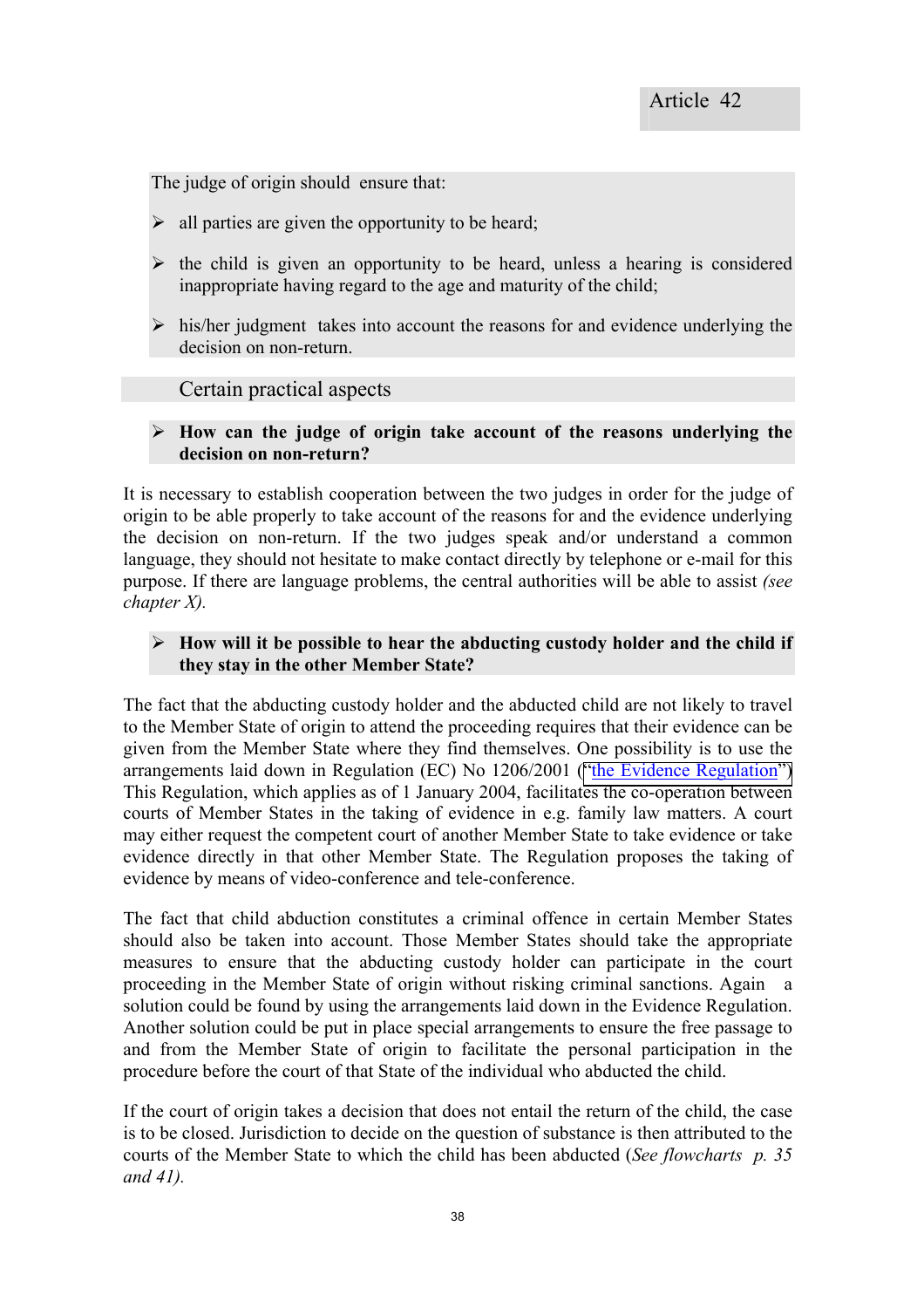If, on the other hand, the court of origin takes a decision which entails the return of the child, that decision is directly recognised and enforceable in the other Member State provided it is accompanied by a certificate *(see point 5 and flowchart p. 41).*

## 6. The abolition of exequatur for a decision of the court of origin entailing the return of the child

## Articles 40, 42

As described above (point 2), a court that is seised with a request for the return of a child pursuant to the 1980 Hague Convention shall apply the rules of the Convention as complemented by Article 11 of the Regulation. If the requested court decides that the child shall not return, the court of origin will have the final say in determining whether or not the child shall return.

If the court of origin takes a decision that entails the return of the child, it is important to ensure that this decision can be enforced quickly in the other Member State. For this reason, the Regulation provides that such judgments are directly recognised and enforceable in the other Member State provided they are accompanied by a certificate. The consequence of this new rule is two-fold: (a) it is no longer necessary to apply for an "*exequatur"* and (b) it is not possible to oppose the recognition of the judgment. The judgment shall be certified if it meets the procedural requirements mentioned above under point 4.

The judge of origin shall issue the certificate by using the standard form in Annex IV in the language of the judgment. The judge shall also fill in the other information requested in the Annex, including whether the judgment is enforceable in the Member State of origin at the time it is issued.

The court of origin shall in principle deliver the certificate once the judgment becomes "enforceable", implying that the time for appeal shall, in principle, have elapsed. However, this rule is not absolute and the court of origin may, if it considers it necessary, declare that the judgment shall be enforceable, notwithstanding any appeal. The Regulation confers this right on the judge, even if this possibility is not foreseen under national law. The aim is to prevent dilatory appeals from unduly delaying the enforcement of a decision.

## Article 43 and Recital 24

It is not possible to appeal against the issuing of a certificate. If the judge of origin has committed an error in filling in the certificate and it does not correctly reflect the judgment, it is possible to make a request for rectification to the court of origin. The national law of the Member State of origin shall apply in that case. A party who wishes to request the enforcement of the judgment entailing the return of the child shall produce a copy of the judgment and the certificate. It is not necessary to translate the certificate, with the exception of point 14 concerning the measures taken by the authorities in the Member State of origin to ensure the protection of the child upon his or her return.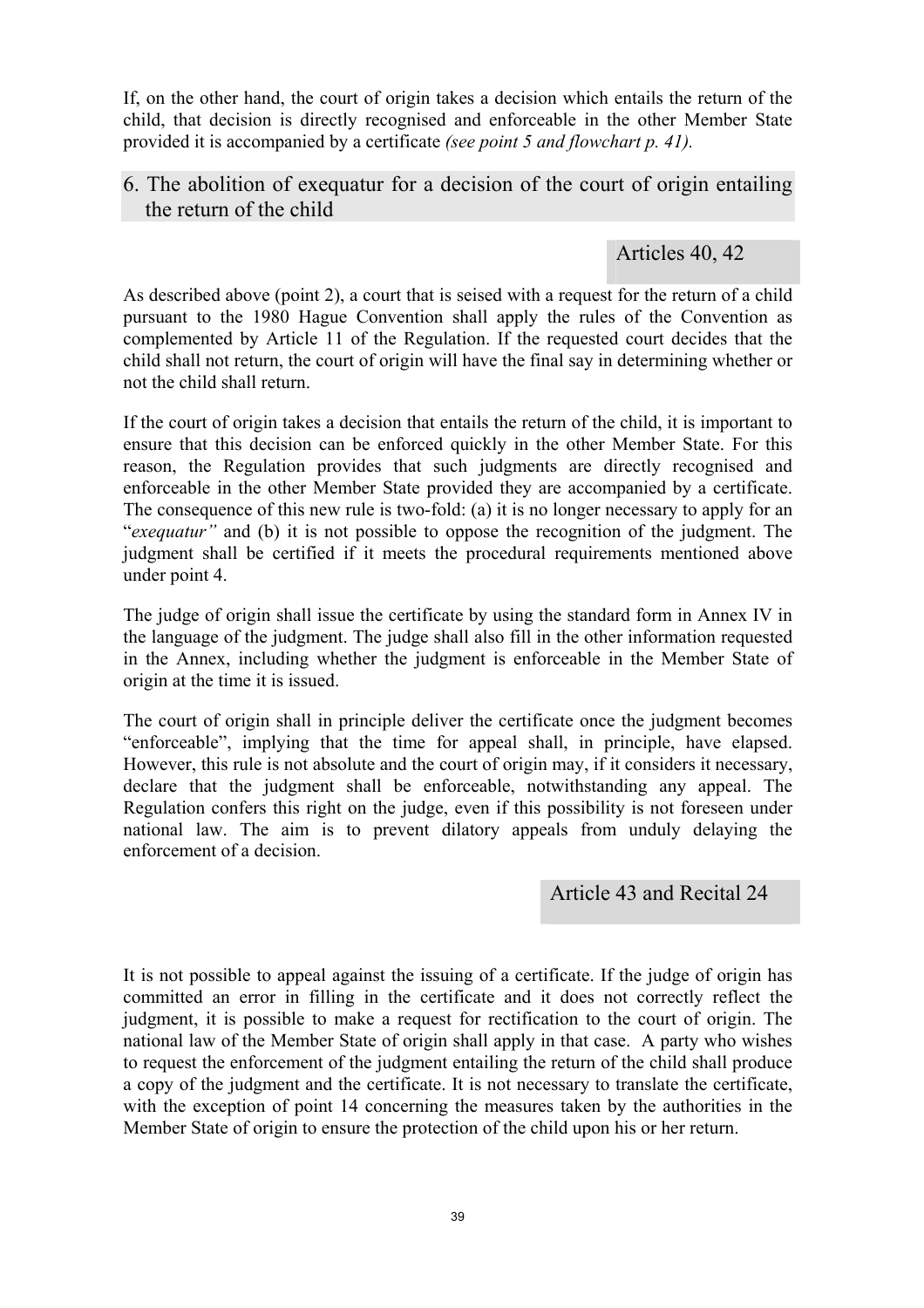### 7. New removal of the child to another Member State

Article 42

It must be emphasised that the decision of the court of origin is automatically enforceable in all the Member States and not only in the Member State in which the decision of nonreturn was pronounced. This results clearly from the wording of Article 42(1) and corresponds to the objective and spirit of the Regulation. A removal of the child to another Member State has therefore no effect on the decision of the court of origin. It is not necessary to start a new procedure for the return of the child pursuant to the 1980 Hague Convention, but merely to enforce the decision of the court of origin.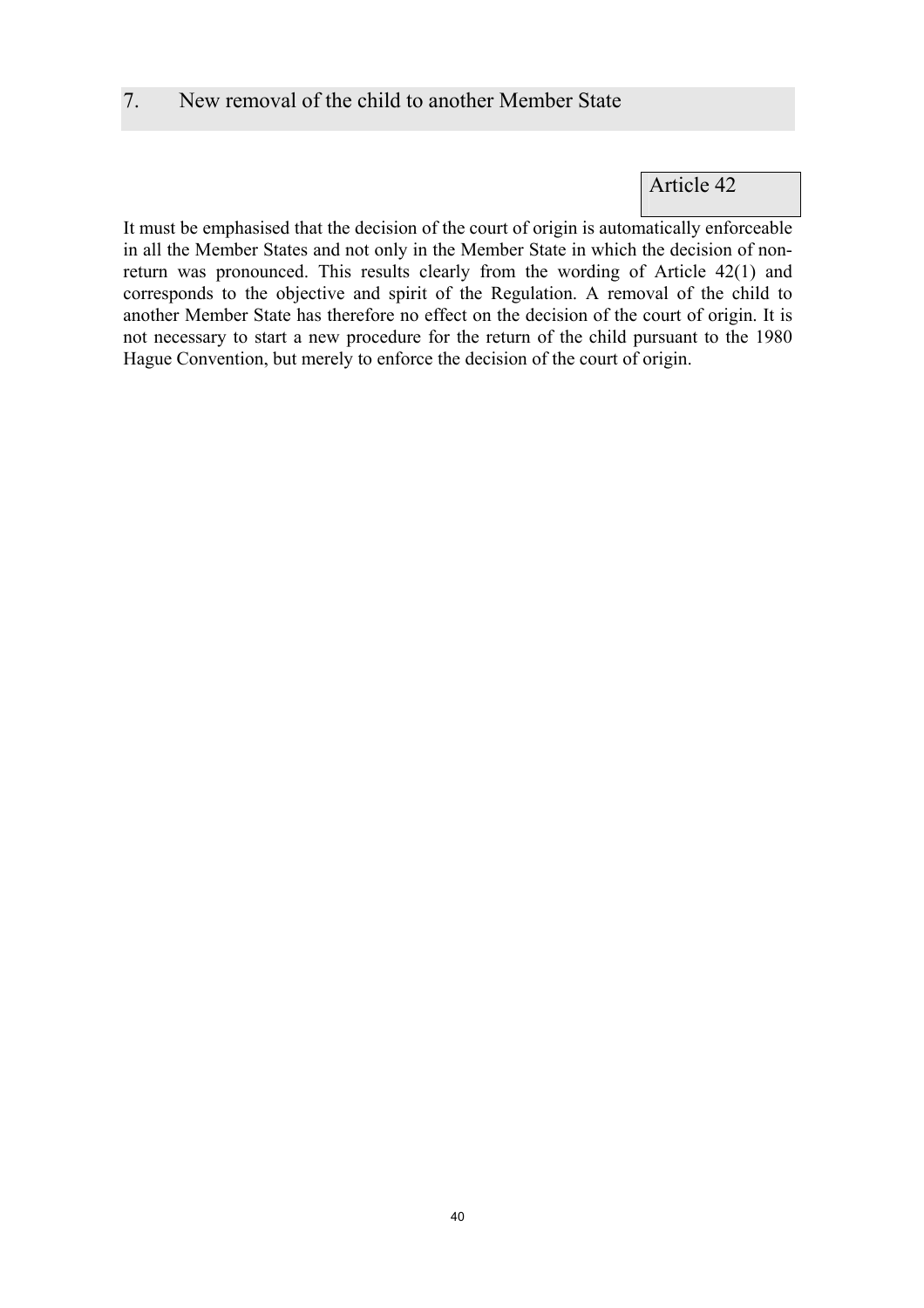### **Procedure in child abduction cases**

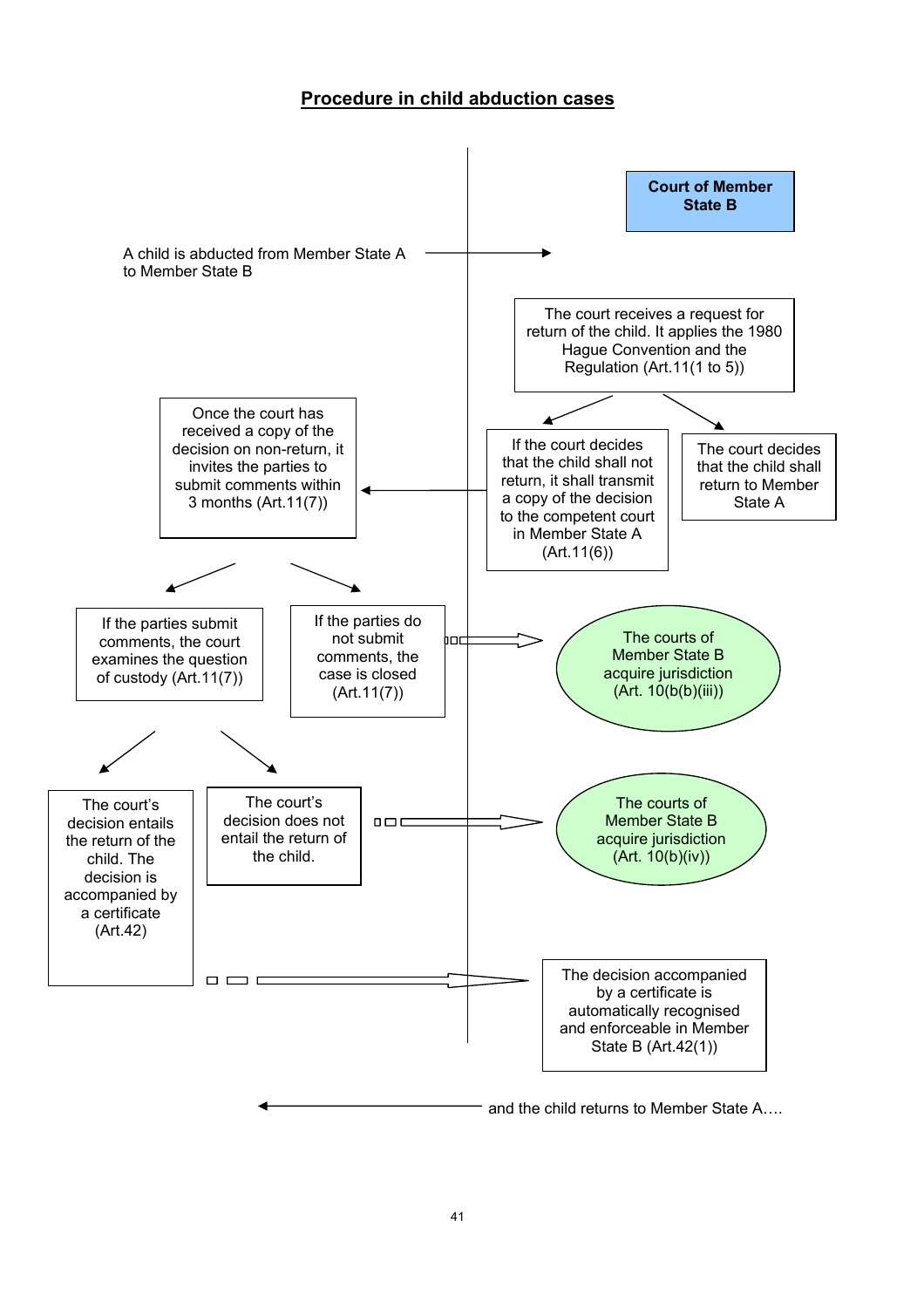## **VIII. Enforcement**

Although the enforcement procedure is not governed by the Regulation, but by national law, it is of the essence that national authorities apply rules which secure efficient and speedy enforcement of decisions issued under the Regulation so as not to undermine its objectives.

This applies in particular with regard to access rights and the return of the child following an abduction for which the exequatur procedure has been abolished in order to speed up the procedure.

In this context, the European Court of Human Rights has consistently ruled that once the authorities of a Contracting State to the 1980 Hague Convention have found that a child has been wrongfully removed pursuant to the Convention, they have a duty to make adequate and effective efforts to secure the return of the child. A failure to make such efforts constitutes a violation of Article 8 of the European Convention on Human Rights (right to respect for family life) (see e.g. the Case of Iglesias Gil and A.U.I. v. Spain of 29 July 2003, paragraph 62). Each contracting State must equip itself with adequate and effective means to ensure compliance with its positive obligations under Article 8 of the Convention (see e.g. the Cases of Maire v. Portugal of 26 June 2003, paragraph 76 and Ignaccolo-Zenide v. Romania of 25 January 2000, paragraph 108).

The European Court of Human Rights has also emphasised that proceedings relating to the award of parental responsibility, including the enforcement of the final decision, require urgent handling as the passage of time can have irremediable consequences for the relations between the child and the parent with whom he or she who does not live. The adequacy of a measure is therefore to be judged by the swiftness of its implementation (see e.g. the Cases of Ignaccolo-Zenidi v. Romania of 25 January 2000, paragraph 102 and Maire v. Portugal of 26 June 2003, paragraph 74).

## **IX. Hearing the child**

Articles 23, 41, 42

The Regulation emphasises the importance of giving children the opportunity to express their views in proceedings concerning them. Hearing the child is one of the requirements for the abolition of the *exequatur* procedure for access rights and decisions entailing the return of the child *(see chapters VI and VII).* It is also possible to oppose the recognition and enforcement of a judgment relating to parental responsibility on the basis that the child concerned was not given the opportunity to be heard *(see chapter V).* 

The Regulation sets out the main principle that a child shall be heard in proceedings that concern them. As an exception, a child may not be heard if this would be inappropriate having regard to the child's age and maturity. This exception should be interpreted restrictively.

The Regulation does not modify the applicable national procedures on this question (Recital 19). In general, listening to the child needs to be carried out in a manner which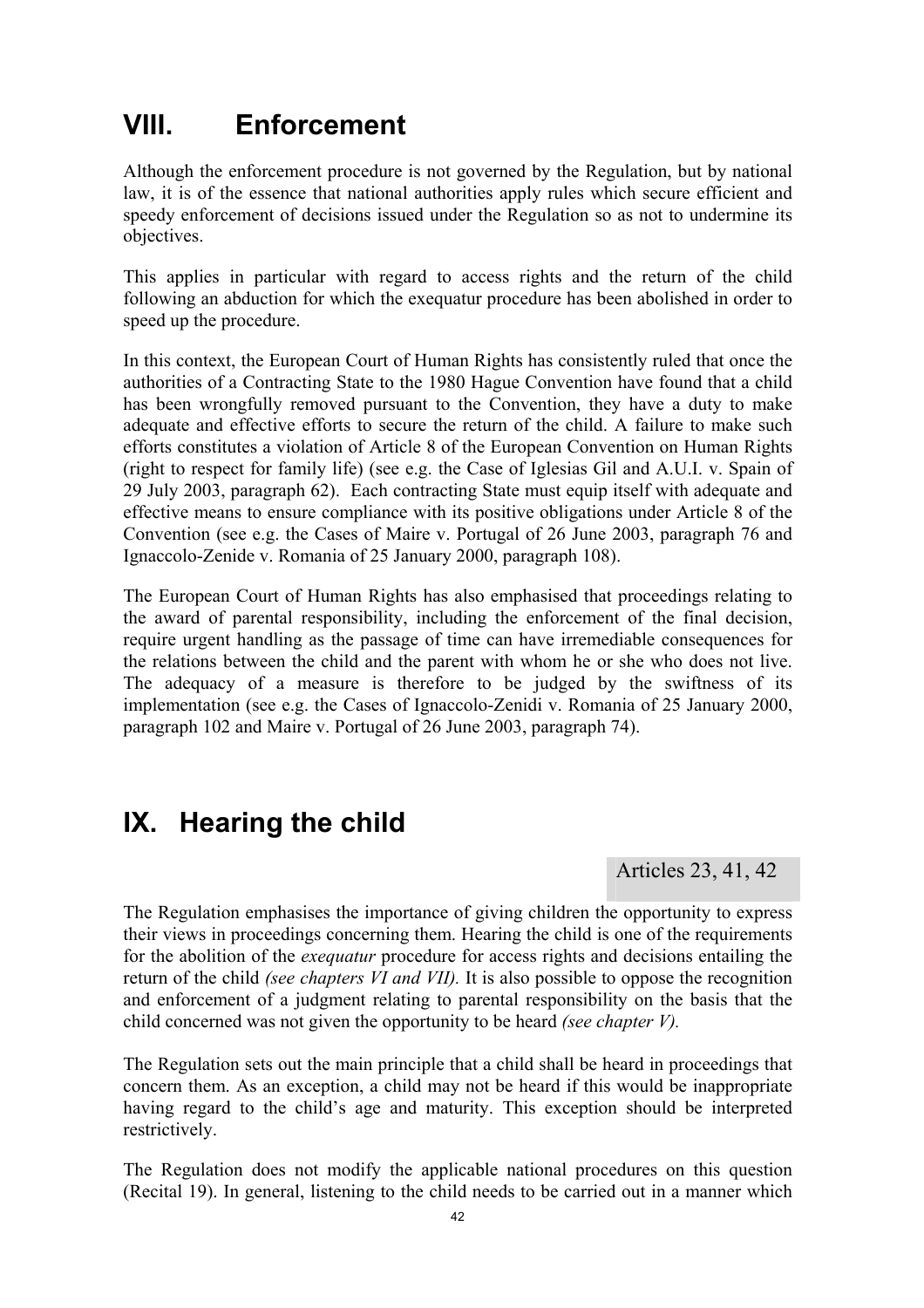takes account of the child's age and maturity. Assessing the views of younger children needs to be done with special expertise and care and differently from adolescents.

It is not necessary for the child's views to be heard at a court hearing, but they may be obtained by a competent authority according to national laws. For instance, in certain Member States, the hearing of the child is done by a social worker who presents a report to the court indicating the wishes and feelings of the child. If the hearing takes place in court, the judge should seek to organise the questioning to take account of the nature of the case, the age of the child and the other circumstances of the case. In any situation it is important to enable the child to express his or her views in confidence.

Whether the hearing of the child is carried out by a judge or another official, it is of the essence that that person receives adequate training, for instance how best to communicate with children and to be aware of the risk that parents seek to influence and put pressure on the child. When carried out properly, and with appropriate discretion, the hearing may enable the child to express his or her own wishes and to release him or her from a feeling of responsibility or guilt.

Hearing the child may have different purposes depending on the type and objective of procedure. In a proceeding concerning custody rights the objective is usually to assist in finding the most suitable environment in which the child should reside. In a case of child abduction the purpose is often to ascertain the nature of the child's objections to return and why they have developed, and also to ascertain whether, and if so in what way, the child may be at risk. There is always a possibility that parents try to influence the child in such cases.

## **X. Co-operation between central authorities and between courts**

Articles 53-58

The central authorities will play a vital role in the application of the Regulation. The Member States must designate at least one central authority. Ideally, these authorities should coincide with the existing authorities entrusted with the application of the 1980 Hague Convention. This could create synergies and allow the authorities to benefit from the experiences acquired by the authorities in child abduction cases.

The central authorities must be given sufficient financial and human resources to be able to fulfil their duties and their personnel must receive adequate training before the entry into force of the Regulation. The use of modern technologies should be encouraged.

The Regulation foresees that the central authorities will be effectively integrated in the European Judicial Network on civil and commercial matters (*[European Judicial](http://europa.eu.int/comm/justice_home/ejn/)  Network*) and that they will meet regularly within this Network to discuss the application of the Regulation.

The specific duties of the central authorities are listed in Article 55. They include facilitating court-to-court communications, which will be necessary in particular where a case is transferred from one court to another *(See Chapters III and VII).* In these cases,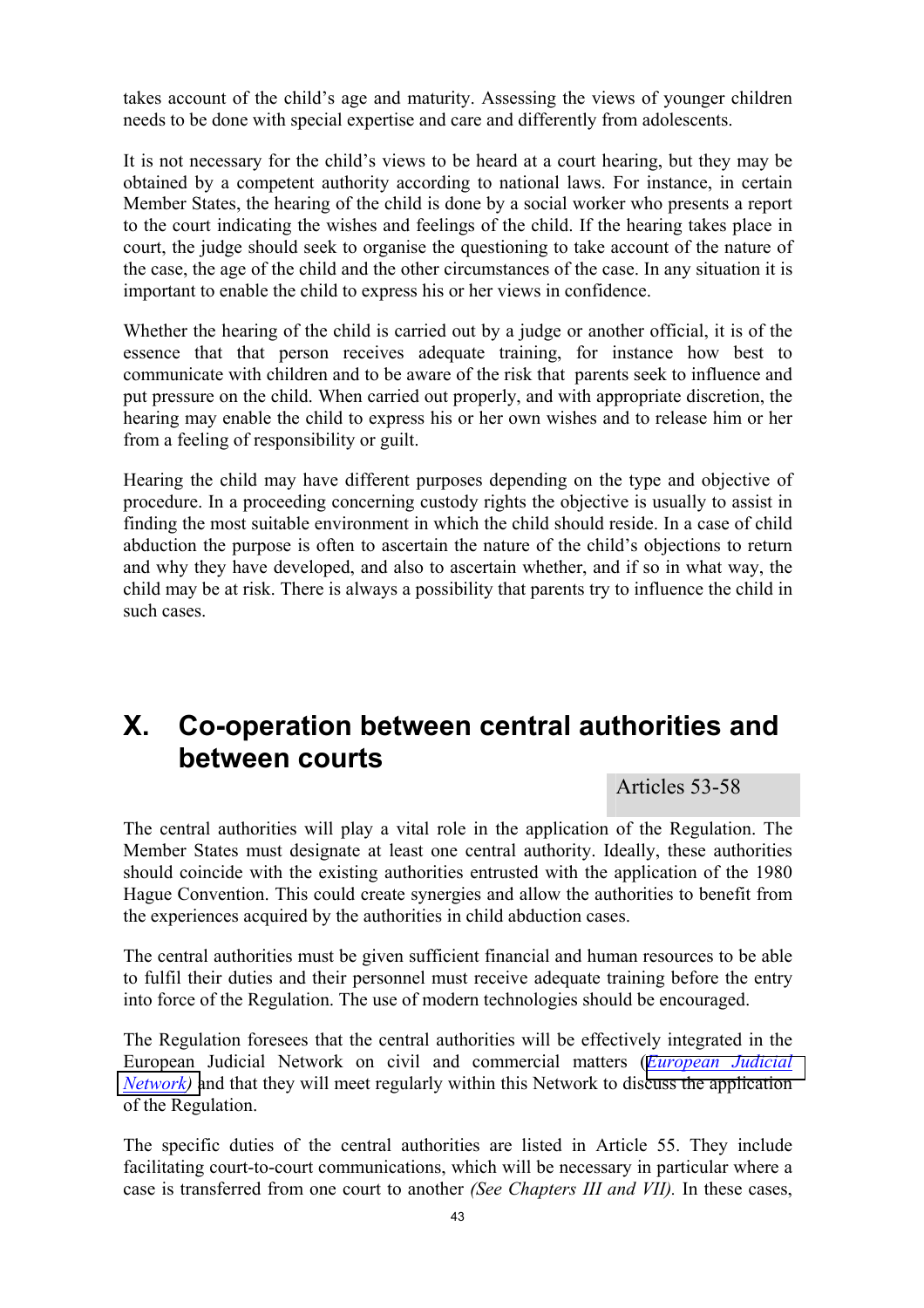the central authorities will serve as a link between the national courts and the central authorities of other Member States.

Another task of the central authorities is to facilitate agreements between holders of parental responsibility through e.g. mediation. It is generally considered that mediation can play an important role in e.g. child abduction cases to ensure that the child can continue to see the non-abducting parent after the abduction and to see the abducting parent after the child has returned to the Member State of origin. However, it is important that the mediation process is not used to unduly delay the return of the child.

The central authorities do not have to carry out these duties themselves, but may act through other agencies.

In parallel with the requirements for central authorities to co-operate, the Regulation requires that the courts of different Member States co-operate for various purposes. Certain provisions impose specific obligations upon judges of different Member States to communicate and to exchange information in the context of a transfer of a case (*see chapter III)* and in the context of child abduction (*see chapter VII*).

To encourage and facilitate such co-operation, discussions between judges should be encouraged, both within the context of the European Judicial Network and through initiatives organised by the Member States. The experience of the informal "liaison judge arrangement" organised in the context of the 1980 Hague Convention may prove instructive in this context.

It may be that some Member States may consider it worthwhile to establish liaison judges or judges specialised in family law to assist in the functioning of the Regulation. Such arrangements, within the context of the European Judicial Network, could lead to effective liaison between judges and the central authorities as well as between judges, and thus contribute to a speedier resolution of cases of parental responsibility under the Regulation.

## **XI. Relationship between the Regulation and the 1996 Hague Convention on child protection**

Articles 61, 62

The scope of application of the Regulation is very similar to that of the Hague Convention of 19 October 1996 on jurisdiction, applicable law, recognition, enforcement and co-operation in respect of parental responsibility and measures for the protection of the child [\("the 1996 Hague Convention"\)](http://www.hcch.net/index_en.php). Both instruments contain rules on jurisdiction, recognition and enforcement of decisions on parental responsibility.

Six Member States have ratified or adhered to the Convention to this date (June 2005): the Czech Republic, Latvia, Estonia, Slovakia, Lithuania and Slovenia. The remaining Member States, with the exception of Hungary and Malta, have all signed but not yet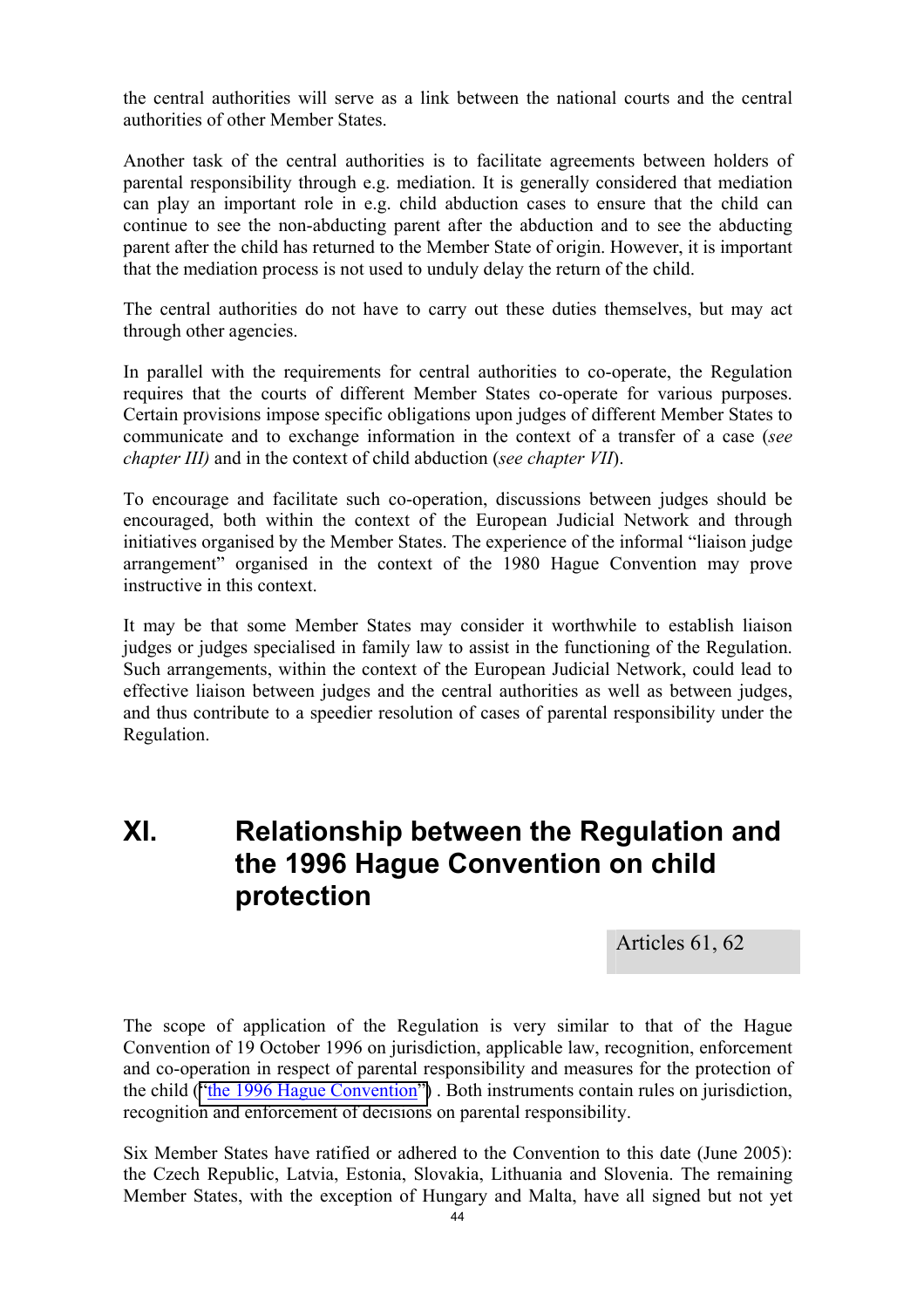ratified the Convention. It is foreseen that the Convention will enter into force in the Member States once they have all ratified it in the interest of the Community. The relationship between the two instruments is clarified in Articles 61 and 62.

Articles 61 and 62

In order to determine whether the Regulation or the Convention applies in a specific case, the following questions should be examined:

#### (a) Does the case concern a matter covered by the Regulation?

The Regulation prevails over the Convention in relations between Member States in matters covered by the Regulation. Consequently, the Regulation prevails in matters of jurisdiction, recognition and enforcement. On the other hand, the **Convention applies** in relations between Member States in matters of **applicable law**, since this subject is not covered by the Regulation.

(b) Does the child concerned have his/her habitual residence on the territory of a Member State?

If both (a) and (b) apply, the Regulation prevails over the Convention.

(c) Does the case concern the recognition and/or enforcement of a decision issued by a court in another Member State?

Question (c) must be addressed on the basis that the rules on recognition and enforcement of the Regulation apply with regard to all decisions issued by the competent court of a Member State. It is irrelevant whether the child concerned lives within the territory of a particular Member State or not so long as the courts of that State have competence to take the decision in question. Hence, the rules on recognition and enforcement of the Regulation apply to decisions issued by the courts of a Member State even if the child concerned lives in a third State which is a contracting Party to the Convention. The aim is to ensure the creation of a common judicial area which requires that all decisions issued by competent courts within the European Union are recognised and enforced under a common set of rules.

Article 12(4)

As described in Chapter II, Article 12 of the Regulation introduces a limited prorogation option for a party to choose to seise a court of a Member State in which the child is not habitually resident, but with which the child has nevertheless a substantial connection.

This option is not limited to situations where the child is habitually resident within the territory of a Member State, but it applies also where the habitual residence of the child is in a third State that is not a contracting party to the 1996 Hague Convention. In that case, jurisdiction under Article 12 shall be deemed to be in the child's best interests, in particular, but not only, if it is found impossible to hold proceedings in the third State in question (Article 12(4)).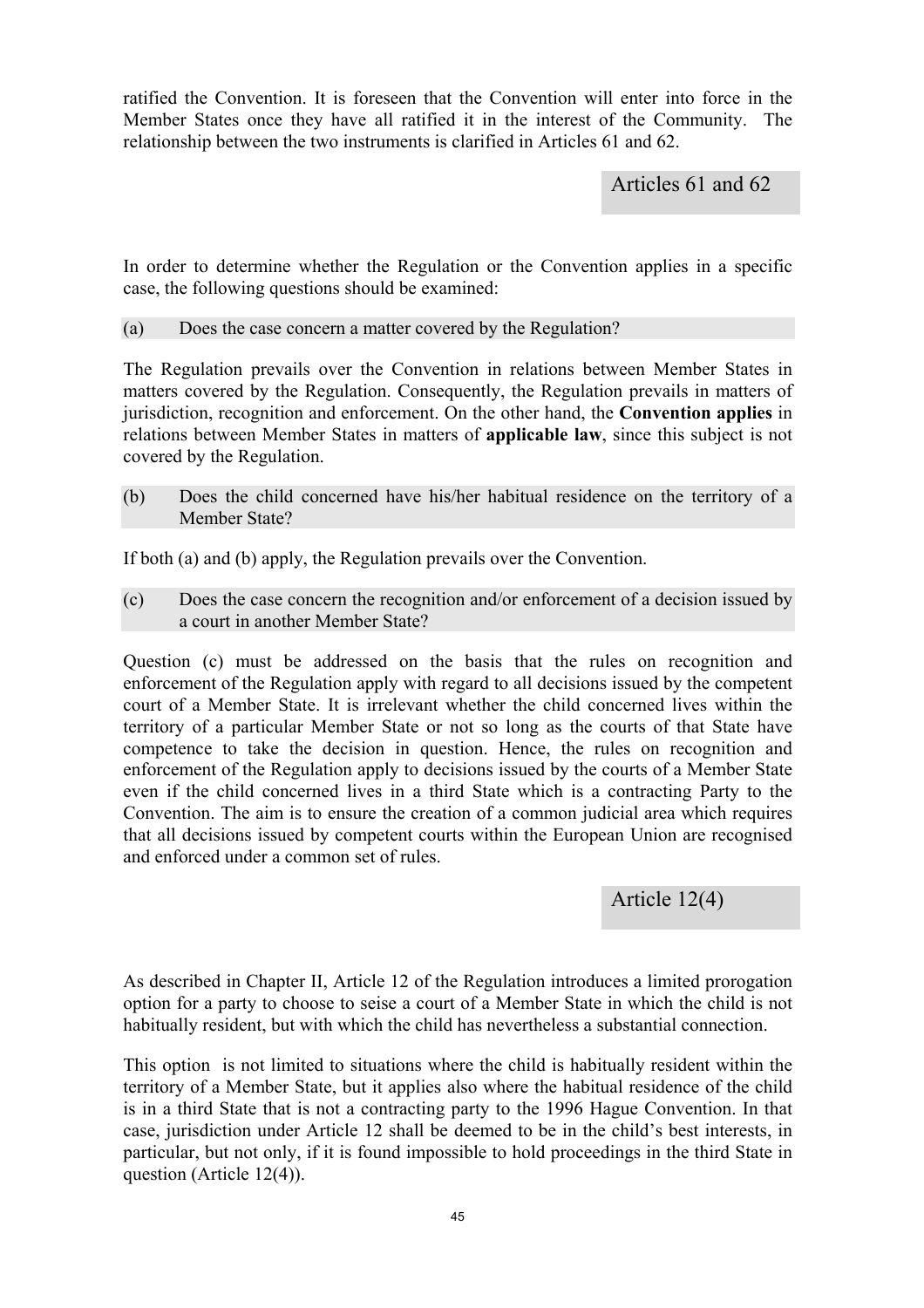By contrast, if the child is habitually resident in the territory of a third State which is a contracting party to the Convention, the rules of the Convention apply.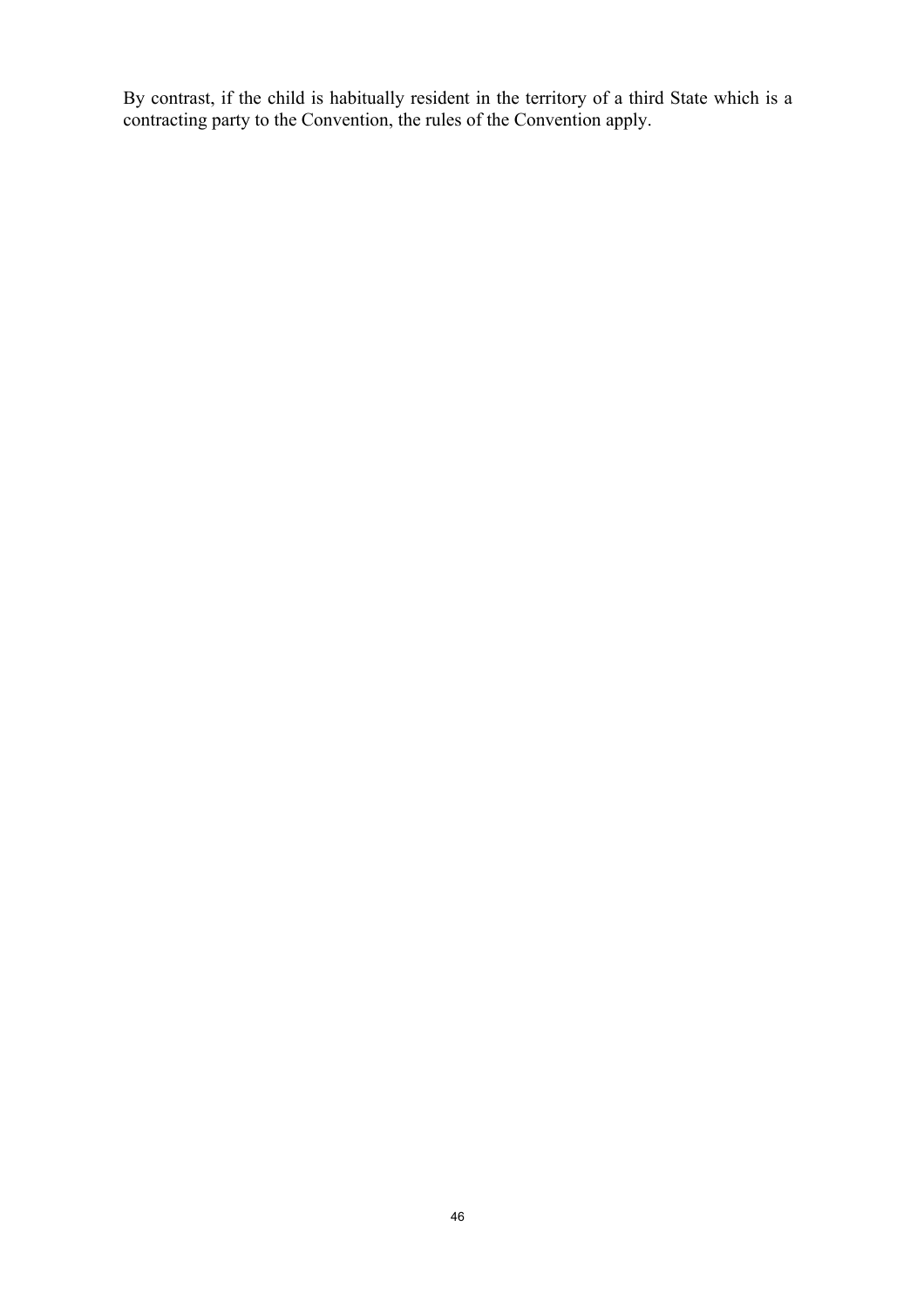# **Divorce proceedings in the European Union Brief summary of the rules on matrimonial matters**

## **I. Introduction**

The provisions of the Regulation concerning matrimonial matters have been adopted from the Brussels II Regulation practically unchanged. The literature devoted to the Brussels II Regulation since its entry into force on 1 March 2001 can therefore serve as guidance also for the present Regulation. The explanatory report concerning the Convention of 28 May 1998, which preceded the Brussels II Regulation, could e.g. be useful in this context *(OJ C 221, 16.7.1998, p. 27).* 

The Regulation contains rules on jurisdiction and recognition in civil matters relating to divorce, legal separation and marriage annulment ("divorce"). Its scope is confined to the dissolution of the matrimonial ties and it does not apply to any ancillary issues, such as the property consequences of the marriage or the grounds for divorce.

## **II. Which Member State's courts have jurisdiction?**

The jurisdiction rule in Article 3 set out a complete system of grounds of jurisdiction to determine in which Member State the courts are competent. The Regulation determines merely the Member State whose courts have jurisdiction, but not the court which is competent within that Member State. This question is left to domestic procedural law.

A court that is seised with an application for divorce has to make the following analysis: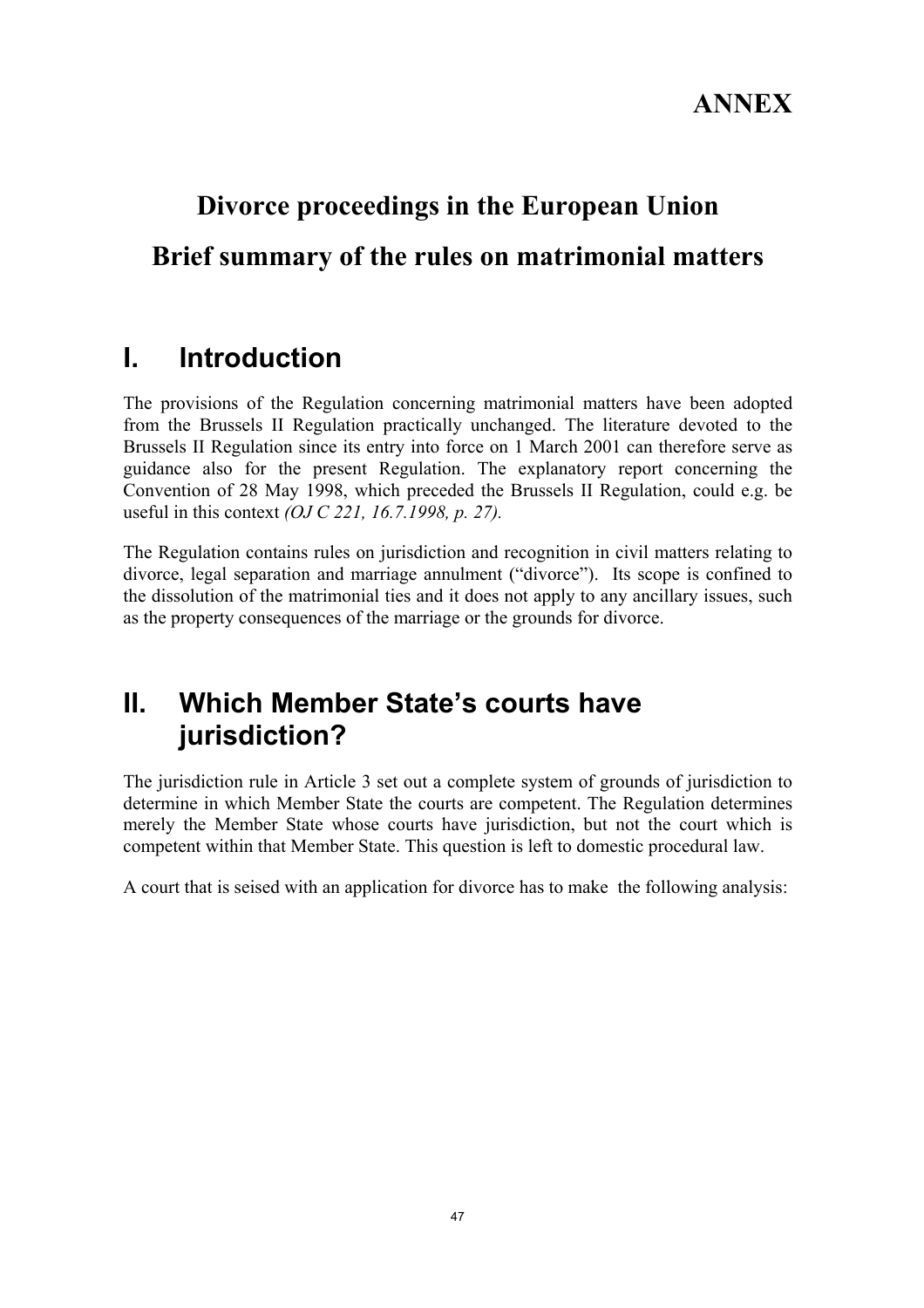

### **Several alternative grounds of jurisdiction**

Article 3

There is no general jurisdiction rule in matrimonial matters. Instead, Article 3 enumerates several grounds of jurisdiction. The grounds are **alternative**, implying that that there is no hierarchy between them.

Article 3 of the new Brussels II Regulation enumerates seven alternative grounds of jurisdiction in matters of divorce, legal separation and marriage annulment. The grounds do not take precedence over each other and the spouses may file a petition with the courts of the Member State of:

- (a) their habitual residence or
- (b) their last habitual residence if one of them still resides there or
- (c) the habitual residence of either spouse in case of a joint application or
- (d) the habitual residence of the respondent or
- (e) the habitual residence of the applicant provided that he or she has resided there for at least one year before making the application or
- (f) the habitual residence of the applicant provided that he or she has resided there for at least six months before making the application and he or she is a national of that Member State or